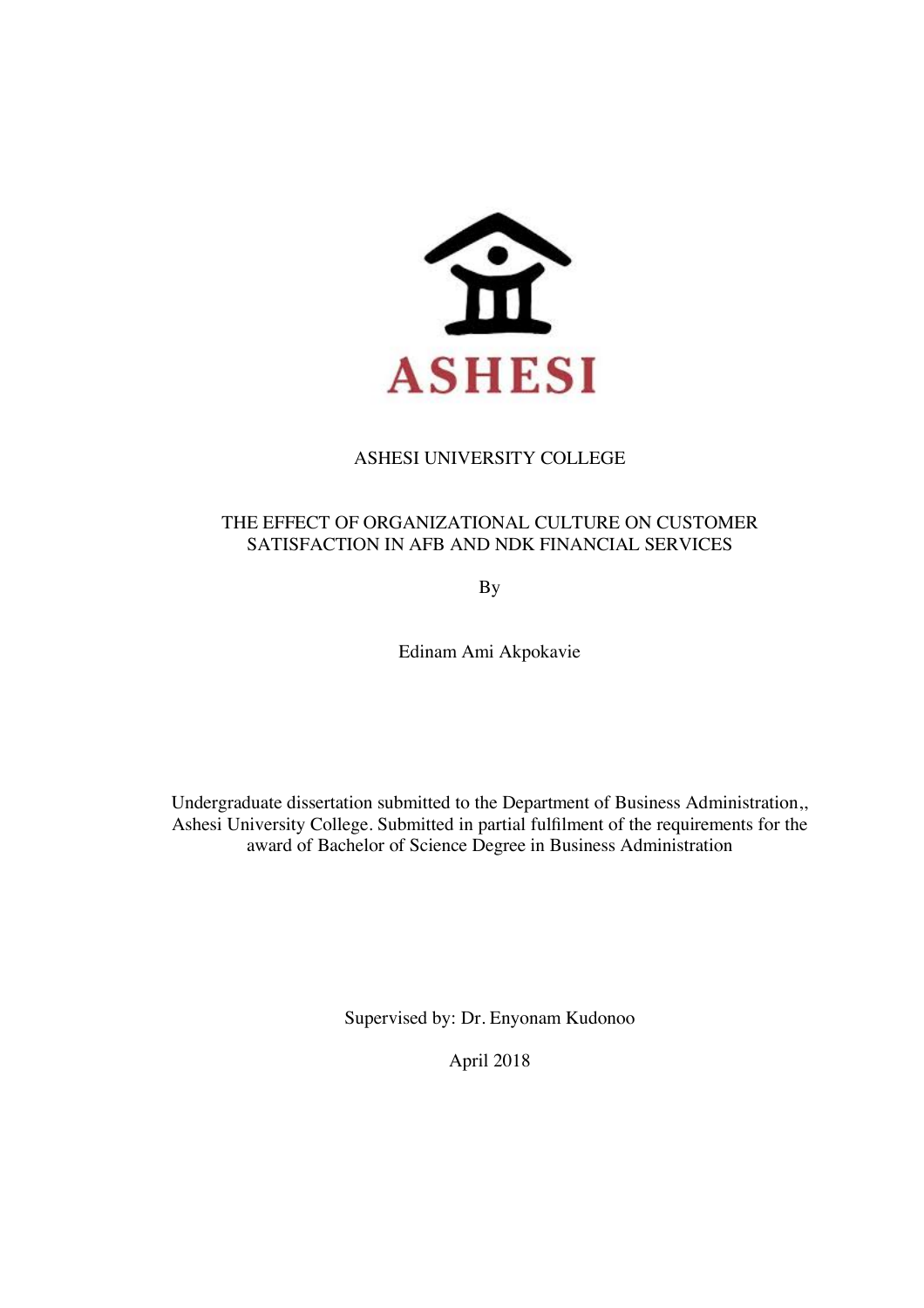## DECLARATION FORM

I hereby declare that this thesis is my original work and that no part of it has been presented for another degree in this university or elsewhere.

Candidate's Signature:

Candidate's Name: Edinam Ami Akpokavie

Date: 18<sup>th</sup> April, 2018.

I hereby declare that the preparation and presentation of this thesis was supervised in accordance with the guidelines on supervision of theses established by Ashesi University College

Supervisor's Signature:

Supervisor's Name: Dr. Enyonam Candice Kudonoo

Date: 18<sup>th</sup> April, 2018.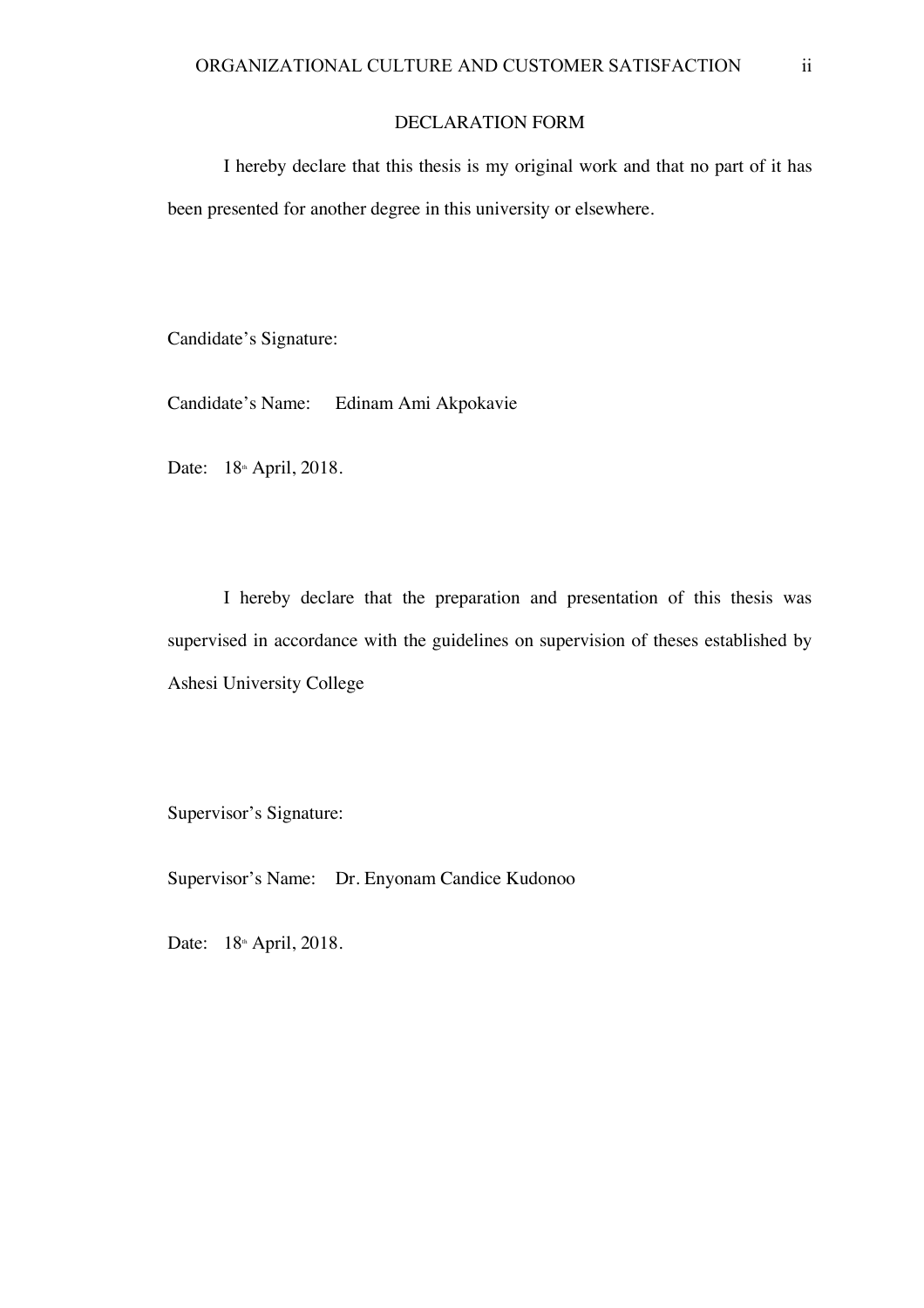#### ACKNOWLEDGEMENT

I would like to first of all express my utmost gratitude to the almighty God for His strength, grace and mercy bestowed upon me throughout this research process.

My sincerest gratitude to my supervisor Dr. Enyonam Kudonoo for her sleepless nights, and continuous constructive feedback in the completion of this project. I pray that the almighty God replenish her all that she lost.

I would like to also express gratitude to my parents and siblings who encouraged me throughout this process, reviewed my work, provided constructive criticisms and stuck with me through it all.

My gratitude also goes to the companies; their customers and employees, who provided me with the necessary data with which I used to complete my work by taking time off their busy schedules.

Last but not least, I would like to show appreciation to all friends who in one way or the other provided support through words, actions and thoughts.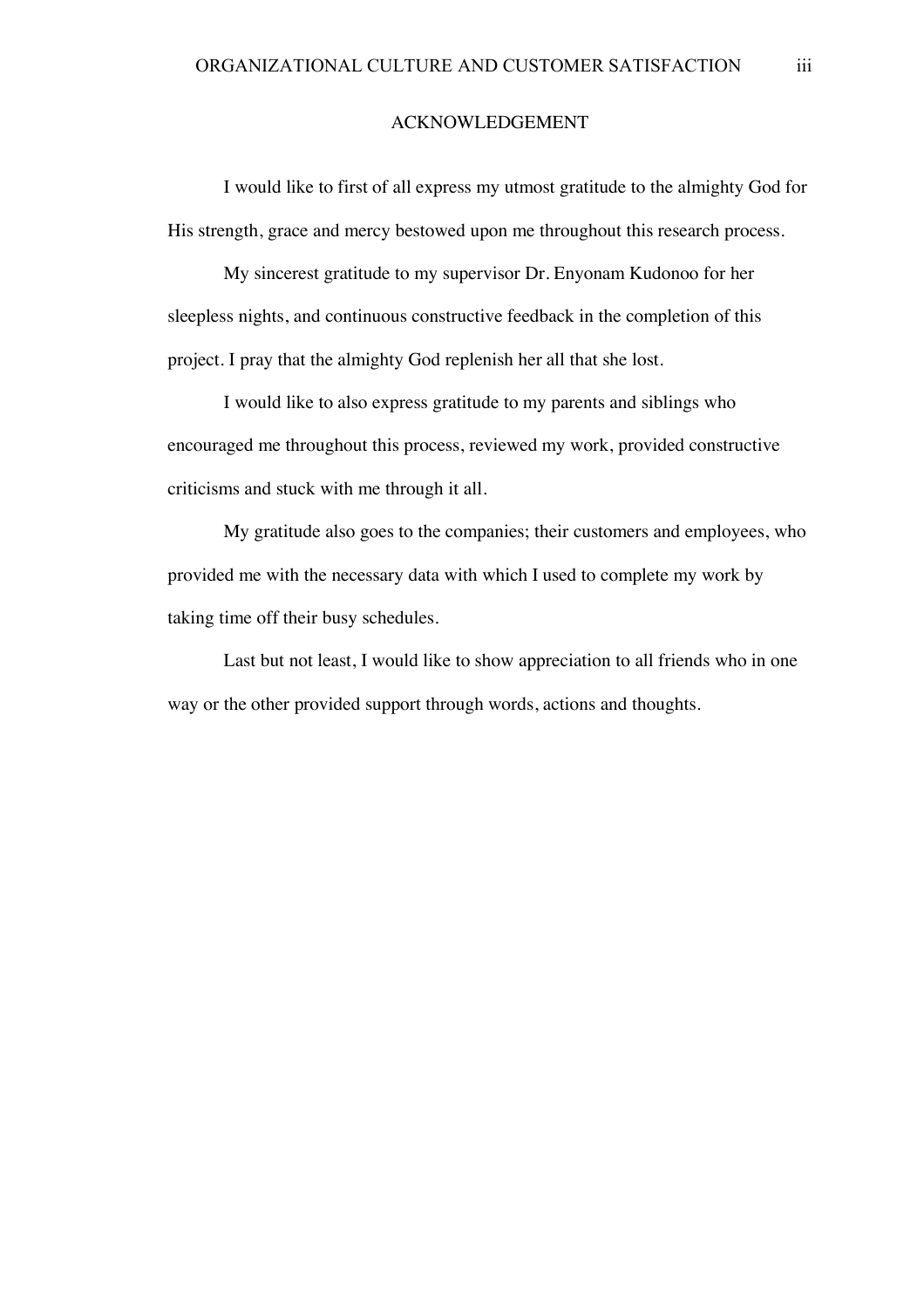#### ABSTRACT

Today, organizational culture and customer satisfaction are running the operations of firms. The organizational culture of the firm is the way of life of the members of the organization whereas customers with high satisfaction levels, are more likely to repurchase the services and products of a firm. The ability of firms to provide satisfaction to their customers is dependent on the values, thoughts, actions and beliefs of the organization. These attributes fall under organizational culture. This suggests that there is a relationship between organizational culture and customer satisfaction. Due to the continuous financial scandals-Ponzi schemes, which are being run by fraudulent financial institutions, people are losing faith in the financial system of the world. A firms ability to retain its customers can go a long way to increase their profitability and retention of customers can be done through customer satisfaction.

This study sought to find the relationship between organizational culture and customer satisfaction. A mixed methods approach was used to collect data that could be generalizable and in-depth unlike past literature that used only a quantitative analysis. Data was analyzed using Pearson's 'r' correlation coefficient and regression analysis. Results showed that three out of the four types of culture; clan, adhocracy, and hierarchy had a significant relationship with customer satisfaction levels. However, the result of the market culture was inconclusive. Qualitative results served as a complement to the results of the quantitative study, showing similar outcomes. Based on the results of this study, firms can concentrate on improving their current culture or changing it if need be in order to boost their customer satisfaction levels. Organizations can also work on receiving feedback from their customers in order to make the necessary adjustments and put in place the right structures, to increase their profitability.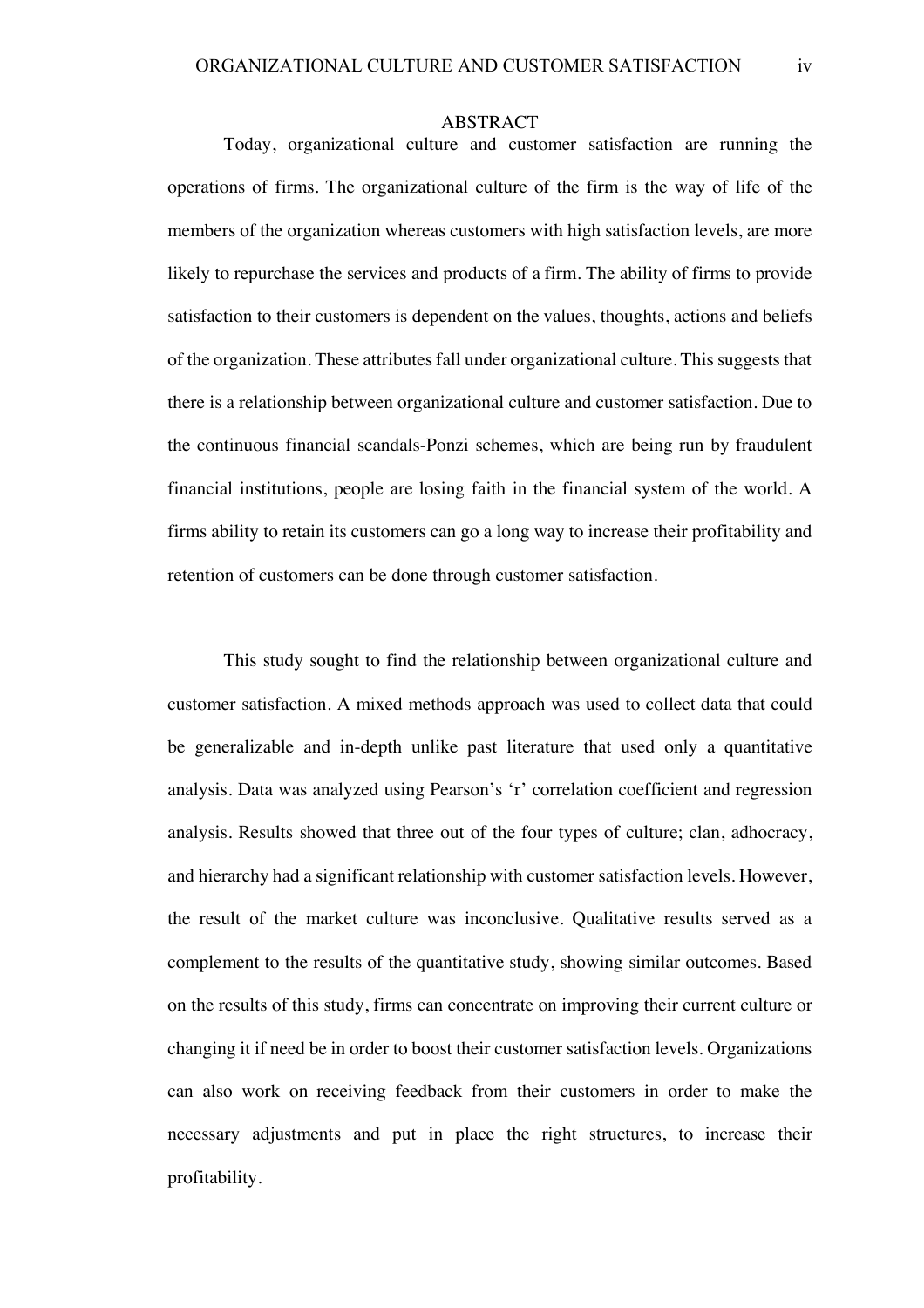# **TABLE OF CONTENTS**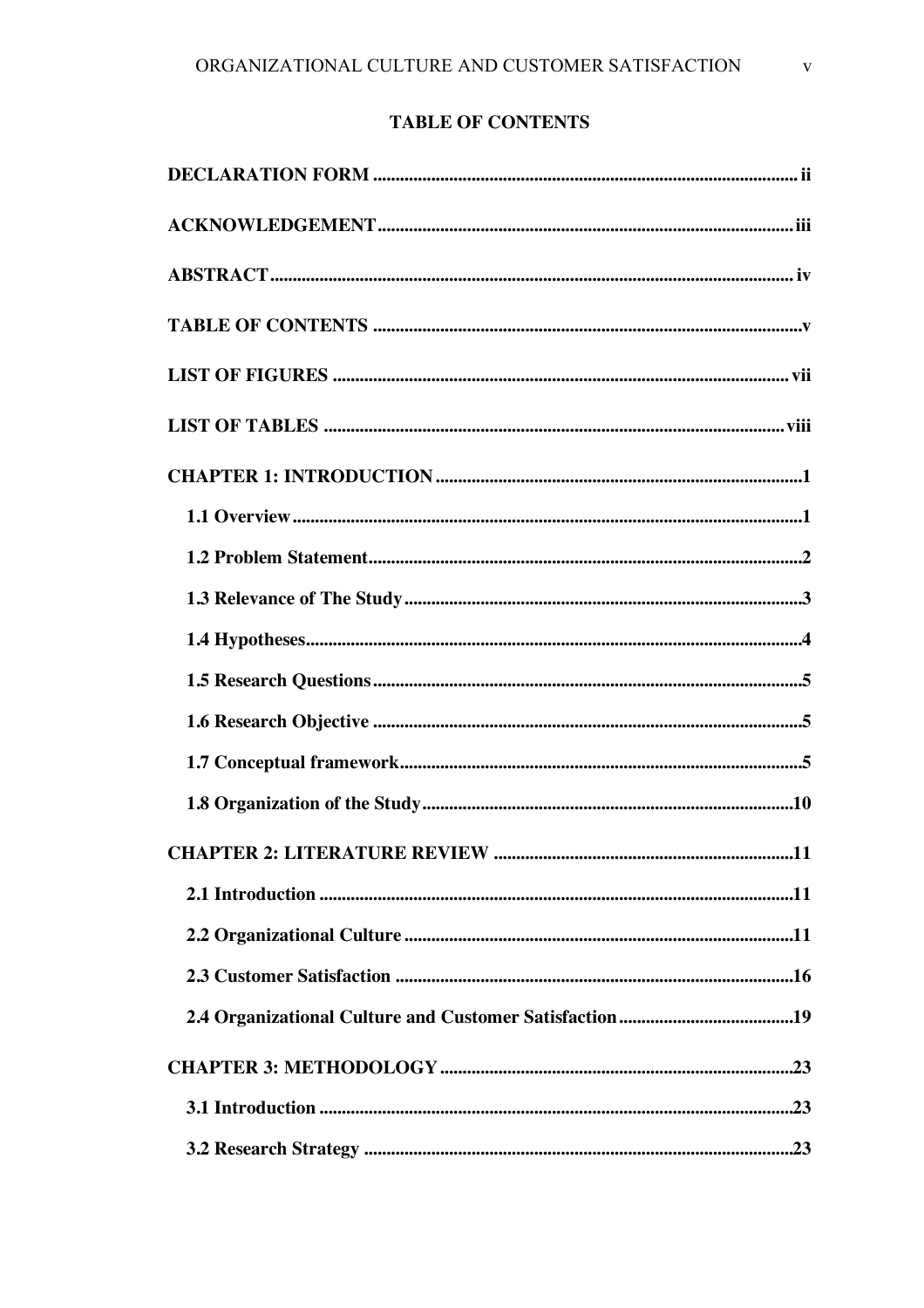| <b>CHAPTER 5- CONCLUSION &amp; RECOMMENDATIONS 48</b> |  |
|-------------------------------------------------------|--|
|                                                       |  |
|                                                       |  |
|                                                       |  |
|                                                       |  |
|                                                       |  |
| BIBLIOGRAPHY ……………………………………………………………………………………………54    |  |
|                                                       |  |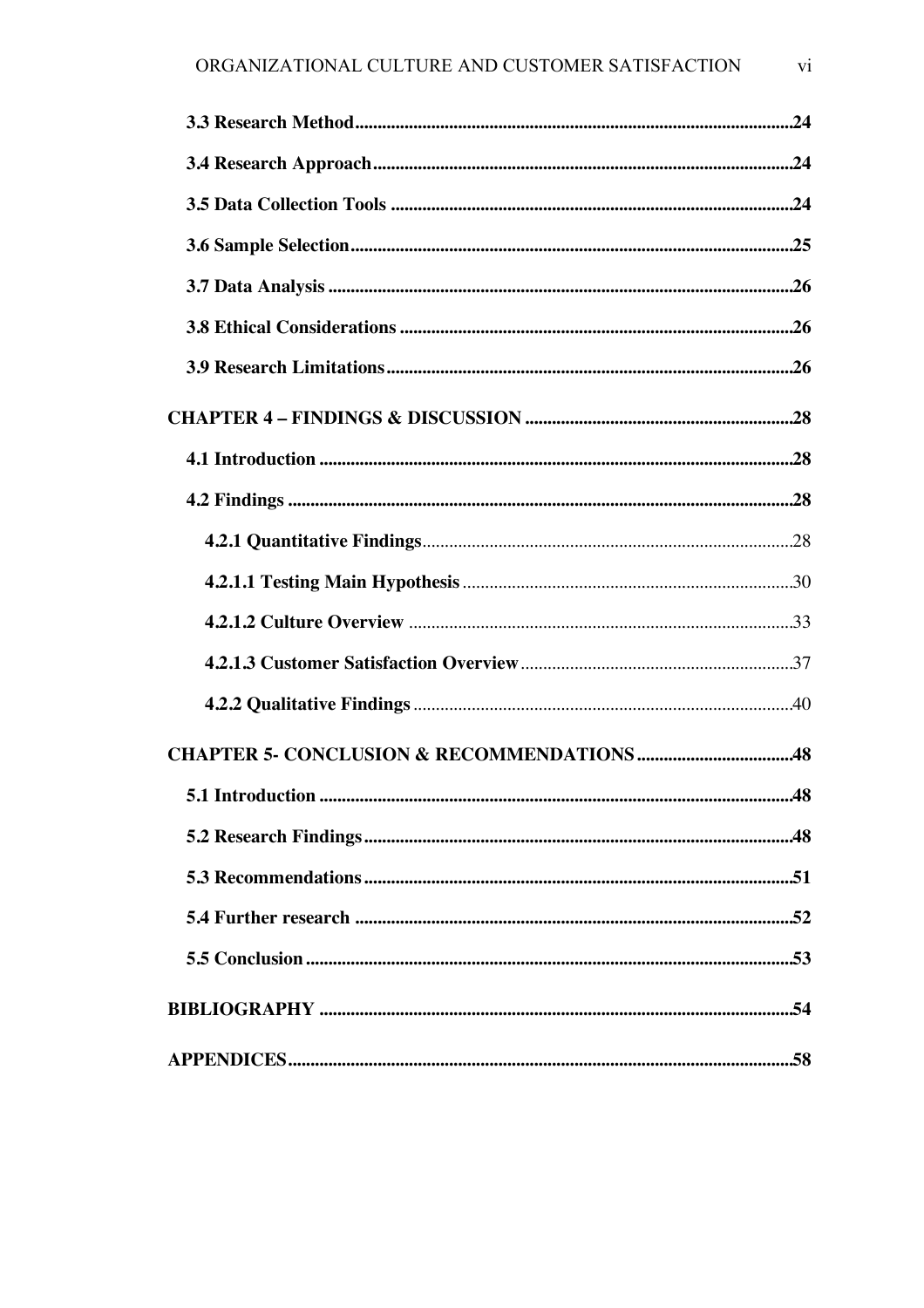# **LIST OF FIGURES**

| Figure 3: Model showing the relationship between organizational culture and    |  |
|--------------------------------------------------------------------------------|--|
|                                                                                |  |
| Figure 4: A graph showing a comparison of the current culture of both firms35  |  |
| Figure 5: A graph showing the comparison of the preferred culture of both      |  |
|                                                                                |  |
| Figure 6: A graph showing the combined culture in both firms currently and     |  |
|                                                                                |  |
| Figure 7: A graph showing the customer satisfaction rate of AFB. 37            |  |
| Figure 8: A graph showing the customer satisfaction rate of NDK. 38            |  |
| Figure 9: A graph showing the rating of the customer service representative at |  |
|                                                                                |  |
| Figure 10: A graph showing the customer service representative rating of AFB.  |  |
|                                                                                |  |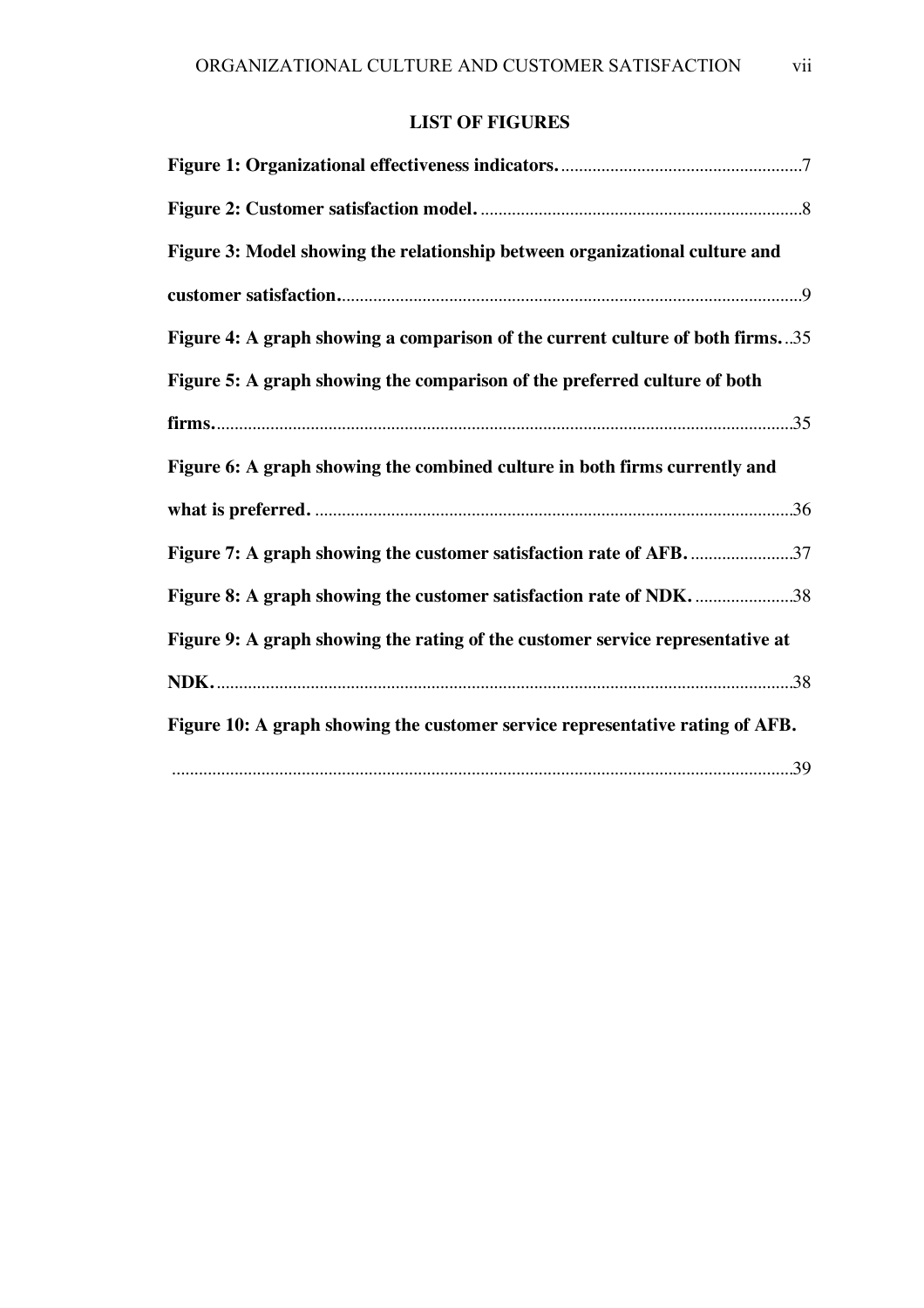# **LIST OF TABLES**

| <i>Table 1:</i> Pearson 'r' correlation coefficient. Results of the Pearson's r correlation |
|---------------------------------------------------------------------------------------------|
| coefficient which shows the relationship between the four types of organizational           |
|                                                                                             |
|                                                                                             |
| Table 3: Relationship between culture and customer satisfaction30                           |
| Table 4: Relationship between Clan culture and satisfaction31                               |
| Table 5: Relationship between Adhocracy culture and satisfaction31                          |
| Table 6: Relationship between Market culture and satisfaction. 32                           |
| Table 7: Relationship between Hierarchy culture and satisfaction. 33                        |
| Table 8: A table of Current culture and Preferred culture of NDK and AFB34                  |
| Table 9: Table of current culture and preferred culture of firms36                          |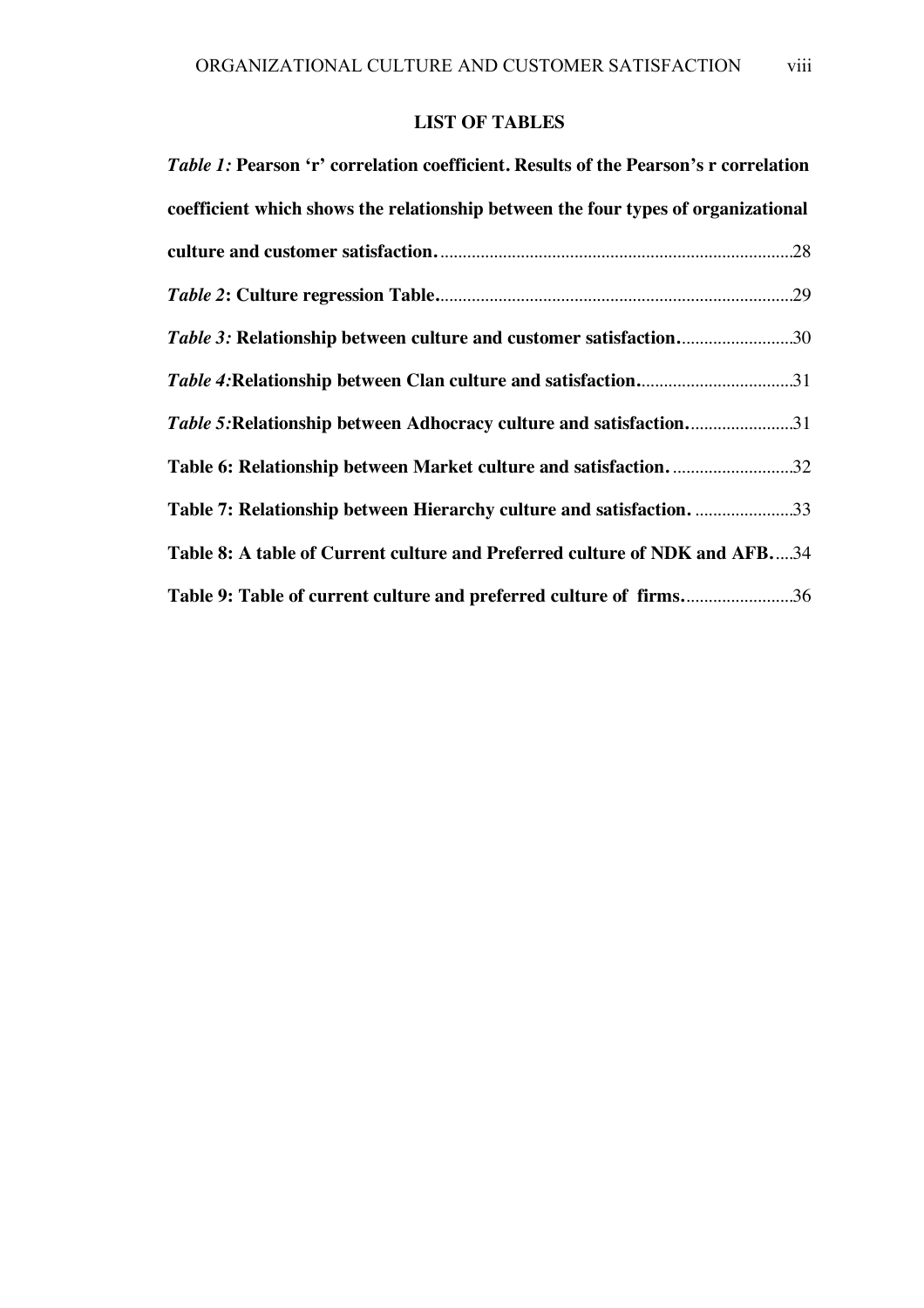## **CHAPTER 1: INTRODUCTION**

## **1.1 Overview**

Organizational culture has undergone a lot of research and has been proven to have a link with innovation, organizational effectiveness and considered as a significant factor in the restructuring and developing of operations and service delivery (Jung et al., 2009; see also Büschgens, Bausch, & Balkin, 2013). Companies such as Google, Apple, and 3M, associate their success with their organizational culture (Büschgens, Bausch, & Balkin, 2013). They also associate their success with their ability to listen to their customers. Corporate culture and customer satisfaction are essential to an organization. Although these two concepts have been viewed as elements of the success of a firm, there is little literature that looks at how these two concepts are related (Gillespie, Denison, Haaland, Smerek, & Neale, 2008).

Organizational culture can be defined as the fundamental values, beliefs, and principles that explain an organizations management system, practices, and behaviors (Plakhotnik, 2017). This suggests that organizational culture regulates the cognitive, reactive and active characteristics of members of the organization. Organization. However, throughout research, there has been no consensus on the definition of organizational culture. The definitions take on different shapes based on the author's perception, methodologies, and emphases (Szczepańska-Woszczyna, 2014). On the other hand, customer satisfaction is defined as an individual's feelings of delight or discontent when their perceived expectation of a product or service is not met (Singh, 2006). Customer satisfaction is known to have a significant effect on corporate profitability (Gillespie, Denison, Haaland, Smerek, & Neale, 2008). A firm's ability to make profit guarantees its ability to stay afloat in the competitive market.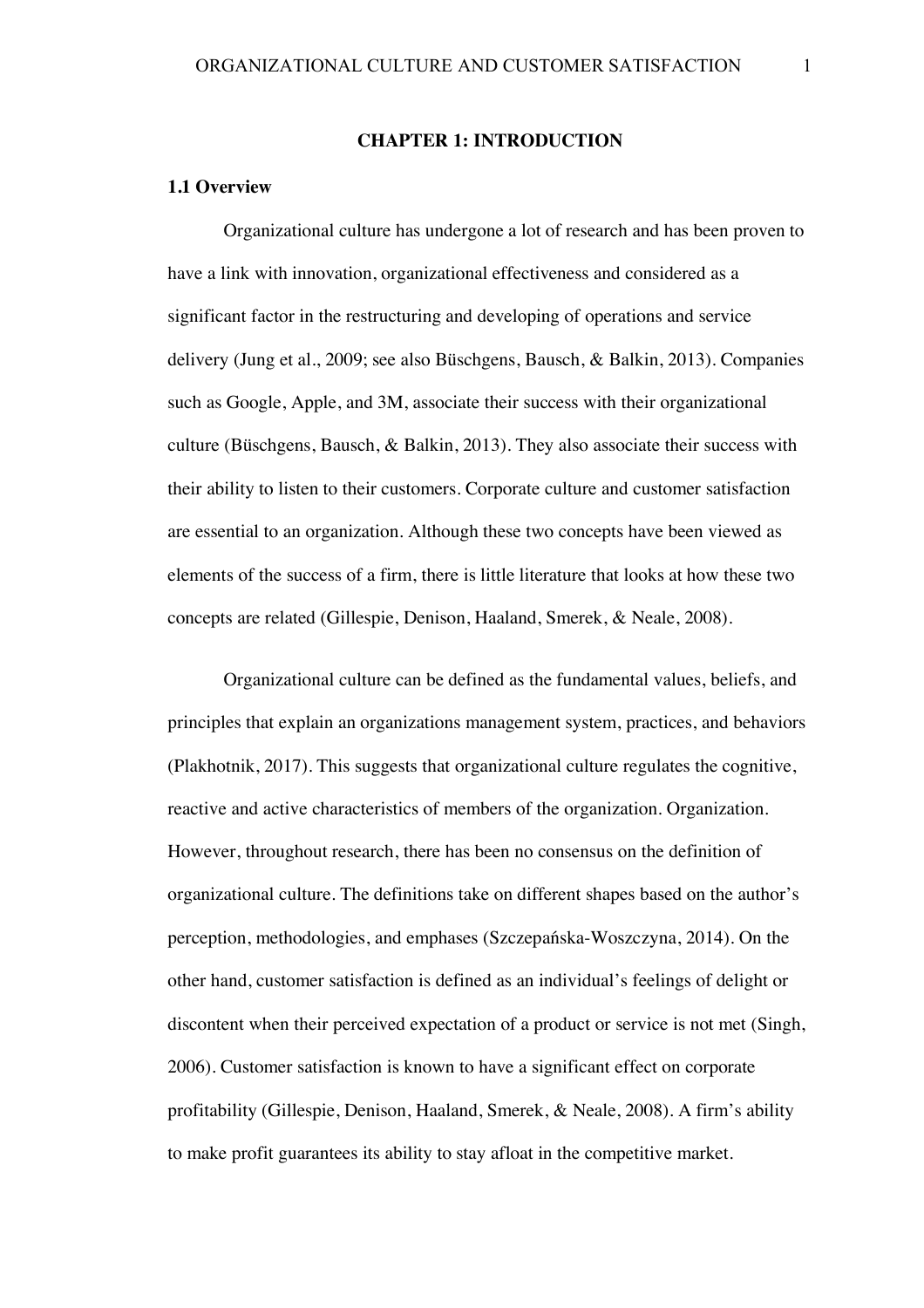As firms strive to have an advantage in the competitive market, so do financial institutions. Financial institutions are organizations whose assets are financial assets or financial claims such as loans. They provide an array of services to individuals, government, and businesses through the facilitation of accumulating and allocating capital. Their main objective is to provide loans to customers and purchase investment securities from the market. Other services they offer include managing of pension funds, insurance protection, storing of financial information and transferring of funds from one party to another (Egu, 2009). Financial institutions within the financial sector of Ghana have been facing certain challenges which are affecting their profitability. Due to the misgivings of some financial institutions, faith and trust in the financial sector in Ghana has seen a downturn (Sarpong, 2016). In May 2015, many financial institutions and fun clubs including DKM Microfinance were sanctioned with a 90-day suspension by the central bank for violating sections of the Banking Act. These companies robbed the public of about GHS 52, 610,329 (Tornyi, 2017). Due to the Ponzi schemes enacted by these financial institutions; several individuals have lost confidence in the finance industry of Ghana and the world (Monroe, Carvajal, & Pattillo, 2010; see also Myjoyonline, 2016). The lack of confidence in the industry has led to low patronage of the industry.

#### **1.2 Problem Statement**

The mistrust caused by the DKM Scandal, where a microfinance robbed the public of a large sum of money, has led to lower savings level, investment gaps, capital outside the financial system, and limited credit access to Small and Medium Enterprises (SME's) which are affecting the profitability of these firms and the stability of the country (Larbi, 2016). Financial institutions must be able to retain their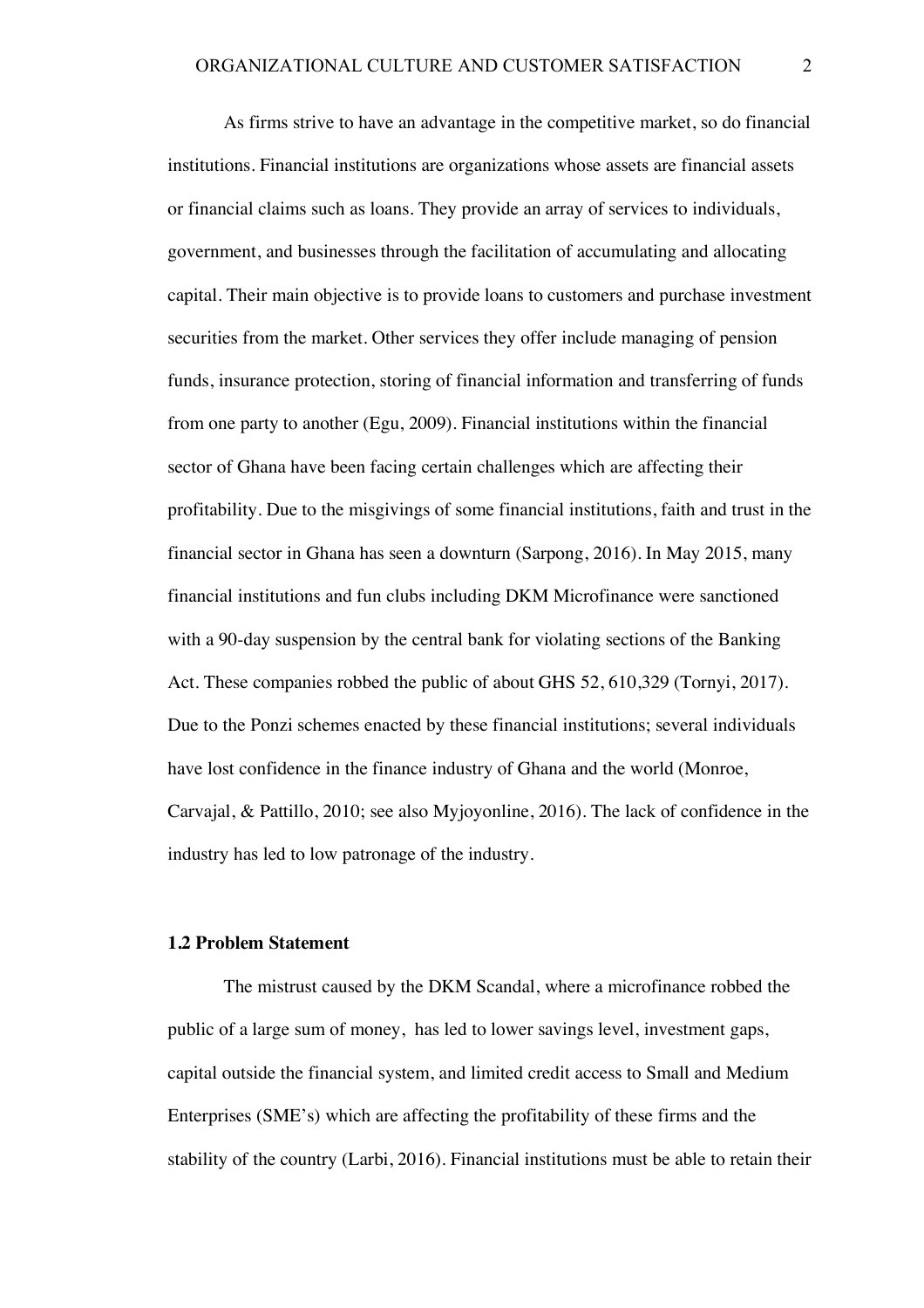customers to increase their profitability. With only a few customers willing to patronize financial services, it is crucial for firms to retain their customers and gain more customers. As customer satisfaction is said to have a significant effect on customer retention and firm profitability (Gillespie, Denison, Haaland, Smerek, & Neale, 2008), firms can choose to focus their attention on boosting their customer satisfaction. To promote their customer satisfaction, firms will need to look at their internal strengths and weaknesses which will inform them of what they can do, change and not do. These strengths and weaknesses can be found in the organizational culture of the firm. Corporate culture is said to be the guidelines which govern cognition, affection, and action (Alvesson, 2002). Although culture governs the internal proceedings of the firm and customer satisfaction measures the success and outcome of the culture of the firm, there is little literature that looks at the link between corporate culture and customer satisfaction.

#### **1.3 Relevance of The Study**

If there is a correlation between organizational culture and customer satisfaction within the two firms, then financial institutions can concentrate on translating their corporate culture into customer satisfaction. They can put in place structures and processes to improve their organizational culture and customer satisfaction. The firm's ability to know its underlying values, beliefs, and assumptions will aid them in decision-making processes. The firm's ability to satisfy their customers will lead to retention and customer loyalty. Satisfied customers, I believe are more subjective to draw in other customers and vice versa. A good word of mouth can lead to a greater market share in a highly competitive market. With fifty-two (52) Non-Bank Financial Institutions in Ghana, competition within the industry is said to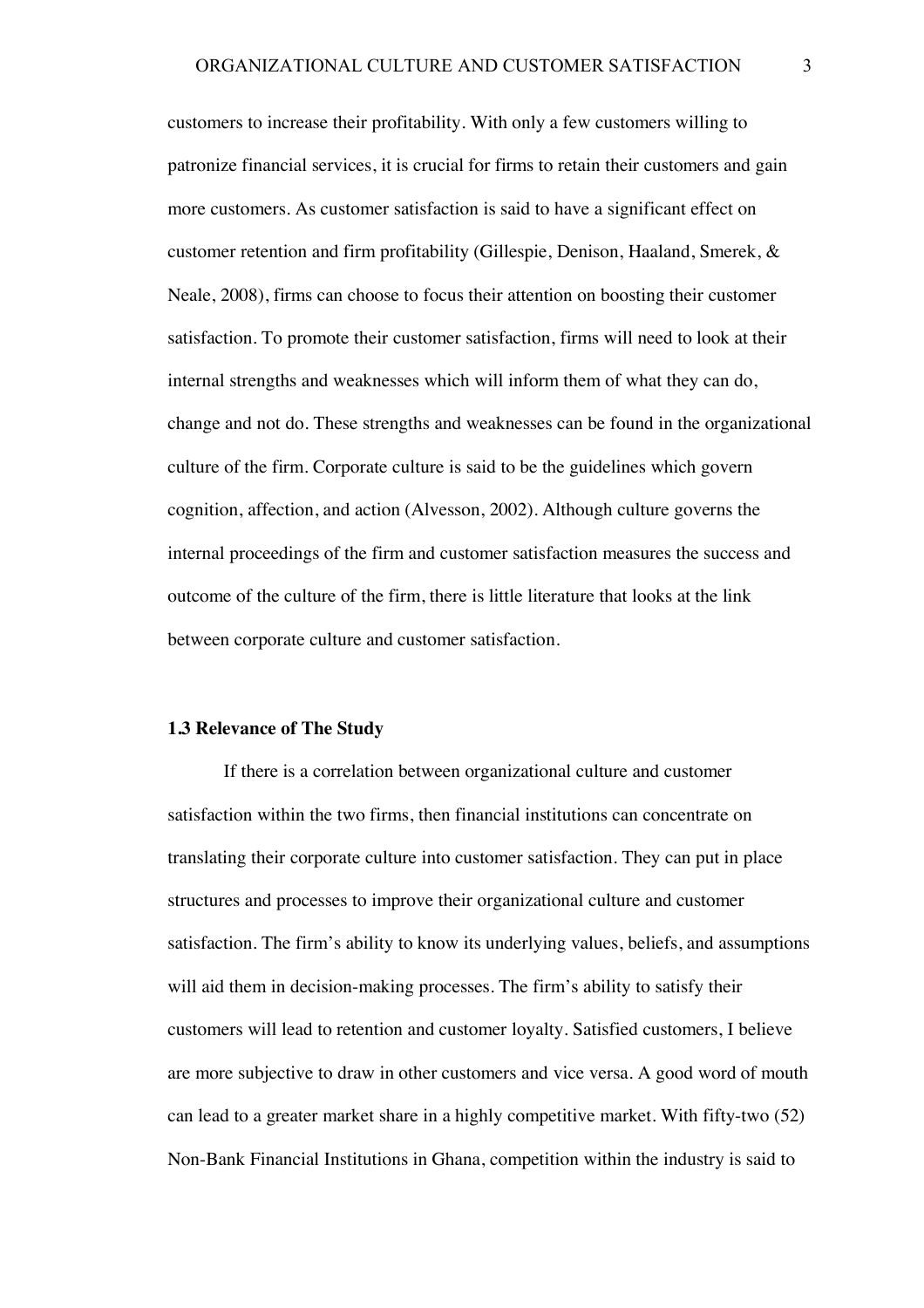be high (Ghana Investment Promotion Centre, 2017). As there are so many different parties in the field, most firms must find ways to retain their customers and gain new ones. Customer satisfaction has a direct effect on customer retention and customer loyalty (Singh, 2006), and so it will be wise for firms to focus their efforts on satisfying their customers. This will translate to profitability, decrease the investment gaps, provide credit to Small and Medium Enterprise's and increase savings level in the country. Organizational culture is said to be idiosyncratic and as such subjective to an organization (Alvesson, 2002). This suggests that two firms within an industry are not likely to have similar cultures. If this is true, then firms can also leverage their cultures to increase their profitability and gain more customers. This research approaches the topic using both a quantitative and a qualitative approach, unlike past literature that uses only a quantitative approach. This will provide a more in-depth understanding of the topic and enable the findings to inform decisions. The results and approaches used in past literature are discussed in the next chapter.

## **1.4 Hypotheses**

Main hypothesis:

There is a significant relationship between corporate culture and the level of customer satisfaction.

Sub-hypothesis:

- $\cdot \cdot$  There is a significant relationship between clan culture and the level of. Customer satisfaction
- $\cdot \cdot$  There is a significant relationship between adhocracy culture and the level of. Customer satisfaction
- $\cdot \cdot$  There is a significant relationship between market culture and the level of. Customer satisfaction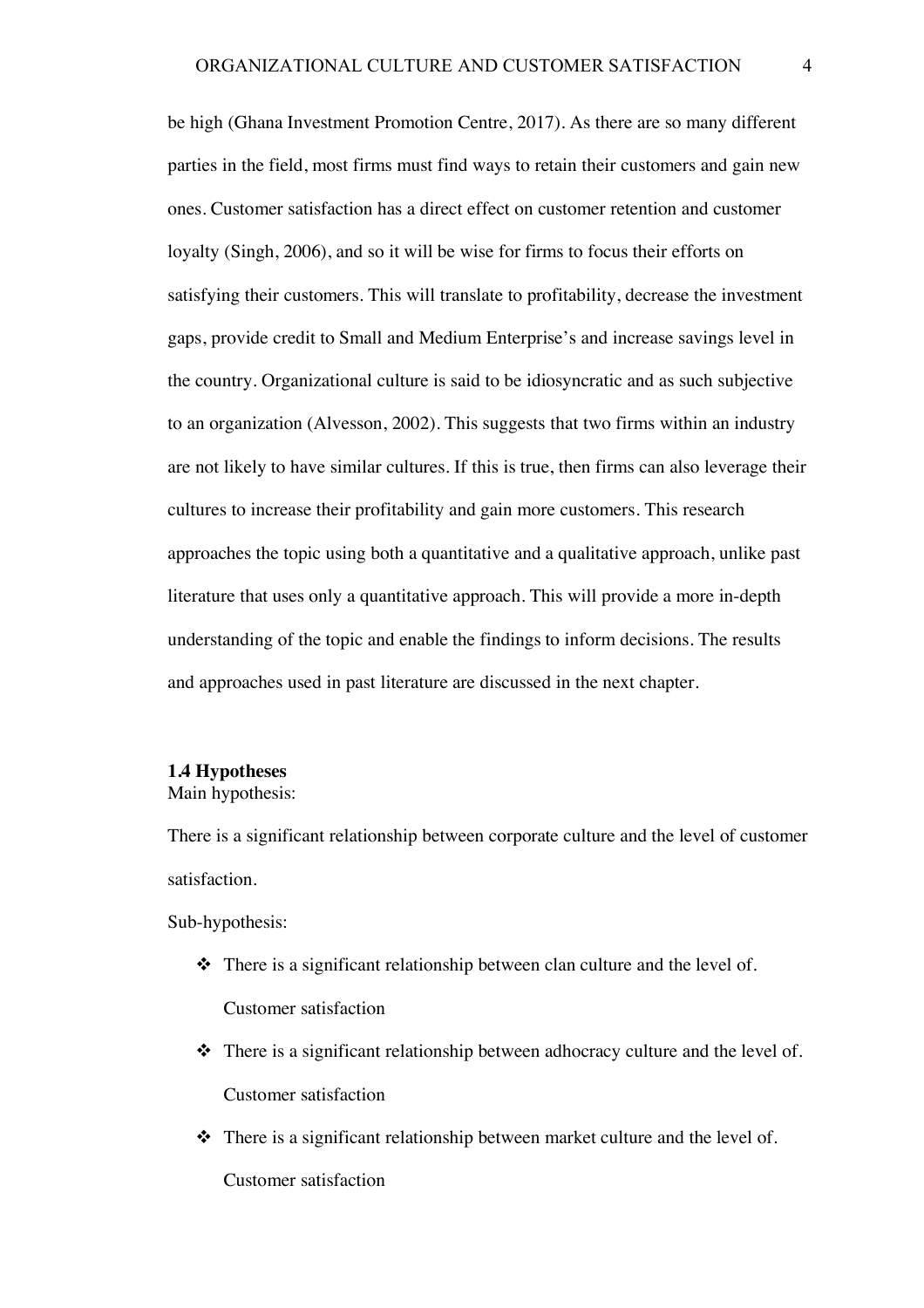$\triangle$  There is a significant relationship between hierarchy culture and the level of. Customer satisfaction

## **1.5 Research Questions**

- What is the correlation between organizational culture and customer satisfaction?
- What are the similarities or differences in the organizational culture of two firms in the same industry?
- How can organizational culture and customer satisfaction improve organizational effectiveness?

## **1.6 Research Objective**

- To find the correlation between the organizational culture of a firm and its customer service
- To find the similarities and differences in the organizational culture of the selected firms
- To find out how organizational culture and customer satisfaction affect organizational effectiveness

## **1.7 Conceptual framework**

Corporate culture will be analyzed based on the Organizational Culture Assessment Instrument by Professors Robert Quinn and Kim Cameron which stipulates that culture can be described under six main dimensions which form the basis of the organizational culture framework: dominant culture characteristics, organizational leadership, management of employees, corporate glue, strategic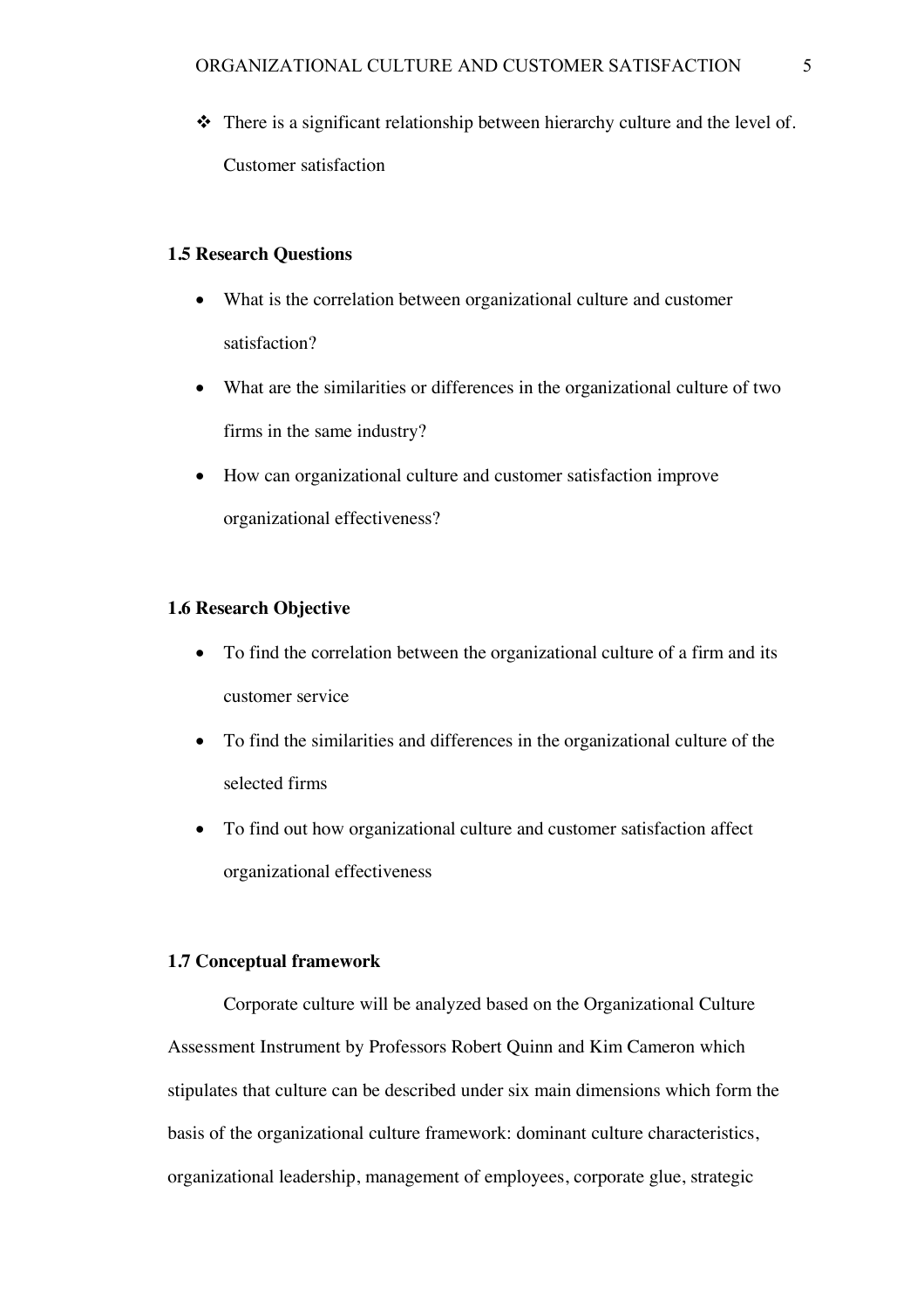emphasis, and criteria for success (p. 53). These dimensions when placed on two axes form four quadrants which form the corporate effectiveness indicators; clan culture, adhocracy culture, market culture and hierarchy culture. The first two dimensions determine whether the culture of the firm is internally or externally focused whilst the last two indicate whether the firm operated with flexibility or stability.

Clan culture exists in a friendly working environment, where people have a lot in common, where executives are seen as mentors or father figures, where loyalty and tradition prevail and where there's great involvement. The organization with this culture promotes teamwork, participation, and consensus.

Adhocracy culture is a dynamic and creative working environment, where employees take risks, leaders are innovators and risk takers and where the organization promotes individual initiative and freedom.

Market culture is found in a results-based organization that emphasizes finishing work and getting things done. This organizational style is based on competition and where competitive prices and market leadership are important.

Hierarchy culture is a formalized and structured work environment where personnel management has to guarantee work and predictability (Pollock & Roberts, 2014).

In Figure 1 below is the OCAI Framework showing the four indicators of organizational effectiveness.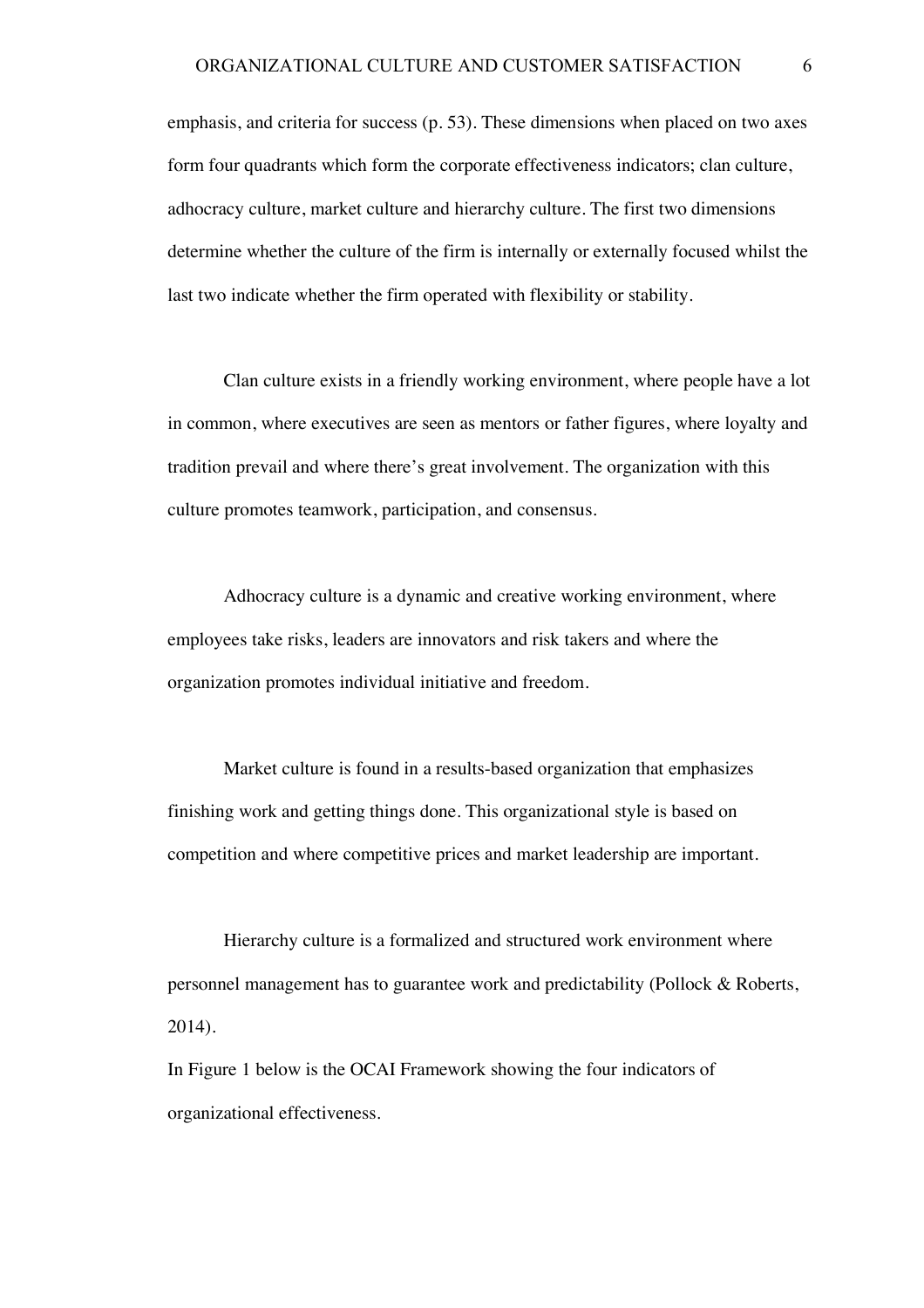

*Figure 1:* **Organizational effectiveness indicators. Adapted from** *Using the Organizational Cultural Assessment (OCAI) as a Tool for* 

*New Team Development* **(p.53), by J. Suderman, 2012, Virginia Beach: Journal of Practical Consulting.**

Customer satisfaction is said to be the alignment between customer expectation for a product or service and customer perceived performance after the use or delivery of the product or service (Singh, 2006). The underlying theory for the customer satisfaction model in Figure 2 is the 'Expectations-Disconfirmation Theory', which postulates that expectations, coupled with perceived performance, leads to post-purchase satisfaction (Lankton & Mcknight, 2012). Figure 2 below shows the model of disconfirmation theory being utilized in this study.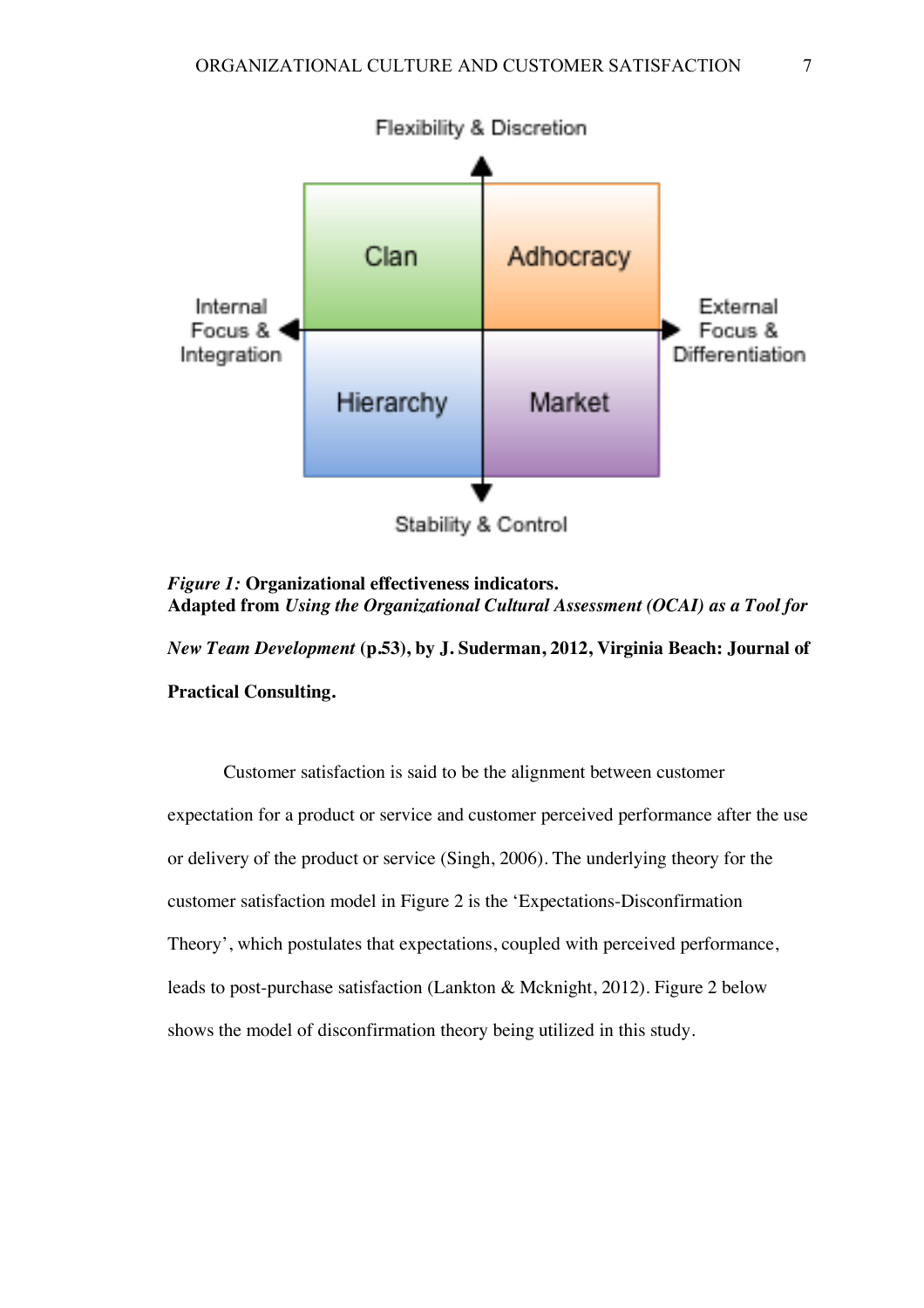

*Figure 2: Customer satisfaction model.* **Adapted from** *Studying the Relationship Between Organizational Culture and Customer Satisfaction in Bank Mellat* **(p.77) by Beidokhti A. & Ghaderi M., 2011, Iran: Asian Society of Business and Commerce Research.**

This research paper aims to look at the relationship between organizational culture and customer satisfaction. The OCAI will be used as a foundation for the analysis of the organizational culture and customer satisfaction will be examined from the alignment of expectation and perception. Figure 3 below shows a diagram of the model which theorizes that the four types of culture have a relationship with customer satisfaction.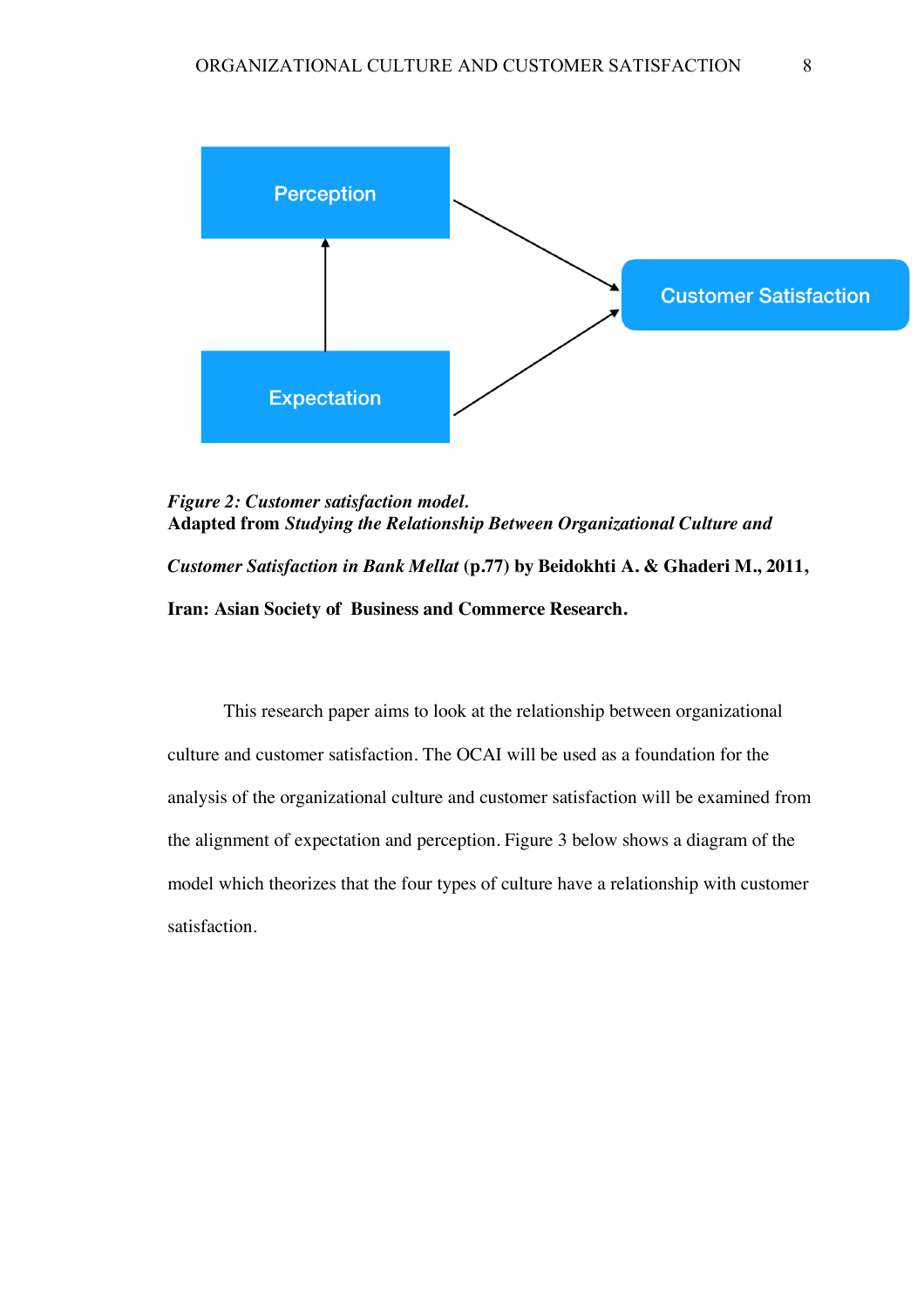

*Figure 3:* **Model showing the relationship between organizational culture and customer satisfaction.**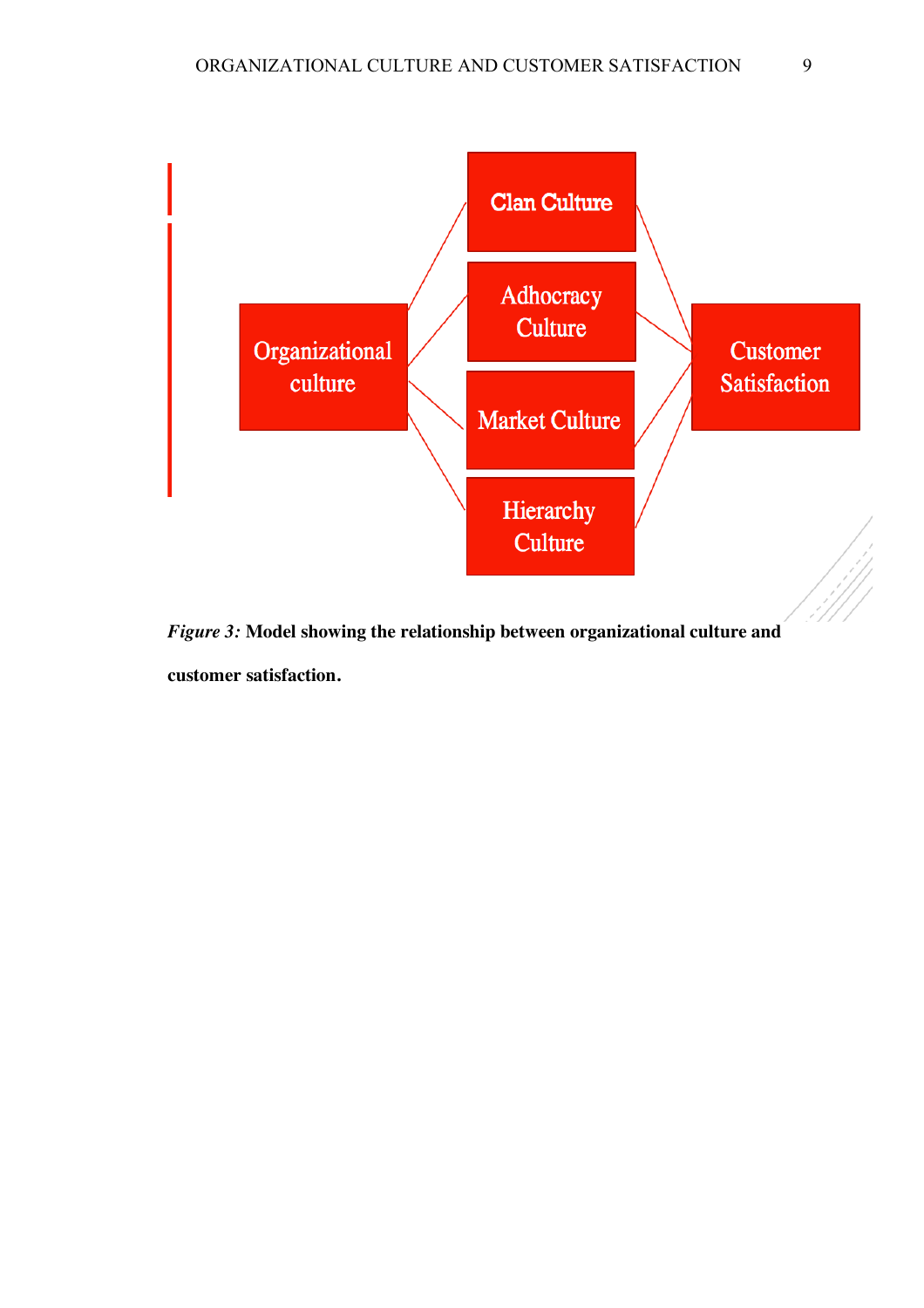#### **1.8 Organization of the Study**

This study is reported in five (5) main chapters. Chapter one discusses the background of the study, the problem statement of the research, the objectives to be achieved at the end of this research, and the significance of the study to literature.

Chapter two of this study provides a review of relevant literature on this topic. This chapter looks at related studies which have been selected and reviewed from various journal and article publications.

Chapter three consists of the methodology which is to be used to acquire results for the study. This chapter breaks into sub-sections which look at procedure, population, sample selection and sample size, data collection method and analysis and then the limitation encountered in the study.

Chapter four will give an analysis of the results gained from the responses to the questions by respondents. It also provides discussions which are inferred from the results.

Chapter five, which is the last main chapter, will give an overview of the entire research and provide recommendations based on the findings of the study. This chapter will be followed by two more additional chapters which will consist of the bibliography and appendix. The next chapter discusses past literature on the concepts of organizational culture, customer satisfaction and the relationship between these two concepts.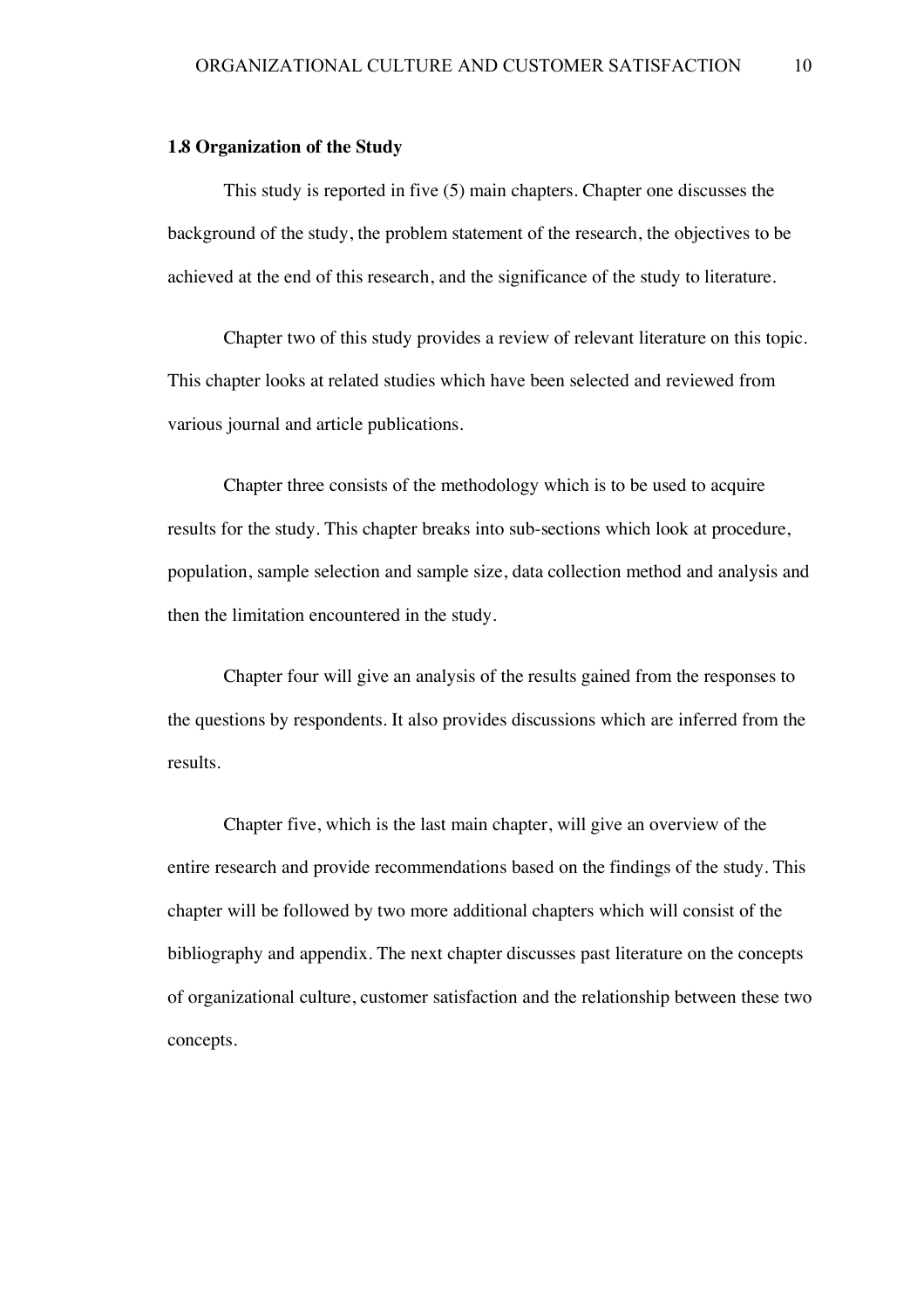**CHAPTER 2: LITERATURE REVIEW**

## **2.1 Introduction**

Culture is the way of life of a group of people and is shown to relate to the way the function in an organization (Gillespie, Denison, Haaland, Smerek, & Neale, 2008). Customer satisfaction can be said to be an outcome of this social context which is referred to as an corporate culture. A customer is said to be key to the growth, viability and sustainability of a firm and its industry (Yeung & Ennew, 2000 see also Ghana News Agency(GNA), 2014). An organizations ability to retain these customers can lead to profitability. Chapter one of the research provided insight on the background of the topic, the problem statement, relevance of the study, the conceptual framework and research objectives. This chapter reviews empirical literature on organizational culture, and customer satisfaction. It analyses relevant information from selected journals and articles of reputable authors and scholars.

#### **2.2 Organizational Culture**

Organizational culture is made up of two different concepts; organization and culture. Culture is defined as, "that complex whole which includes knowledge, belief, art, morals, custom and any other capabilities and habits acquired by man as a member of society" (Gusfield, 2006, p.43) whilst an organization is a group of people working together to achieve a common goal. Culture is the practices and patterns that distinguish one society from another (Gusfield, 2006, p.43). Culture is an independent variable of the environment and seen as a determining factor of an organization (Colakoglu & Littlefield, 2011). This means that culture is a part of the environment but an autonomous variable thereby making it non-reliant on other environmental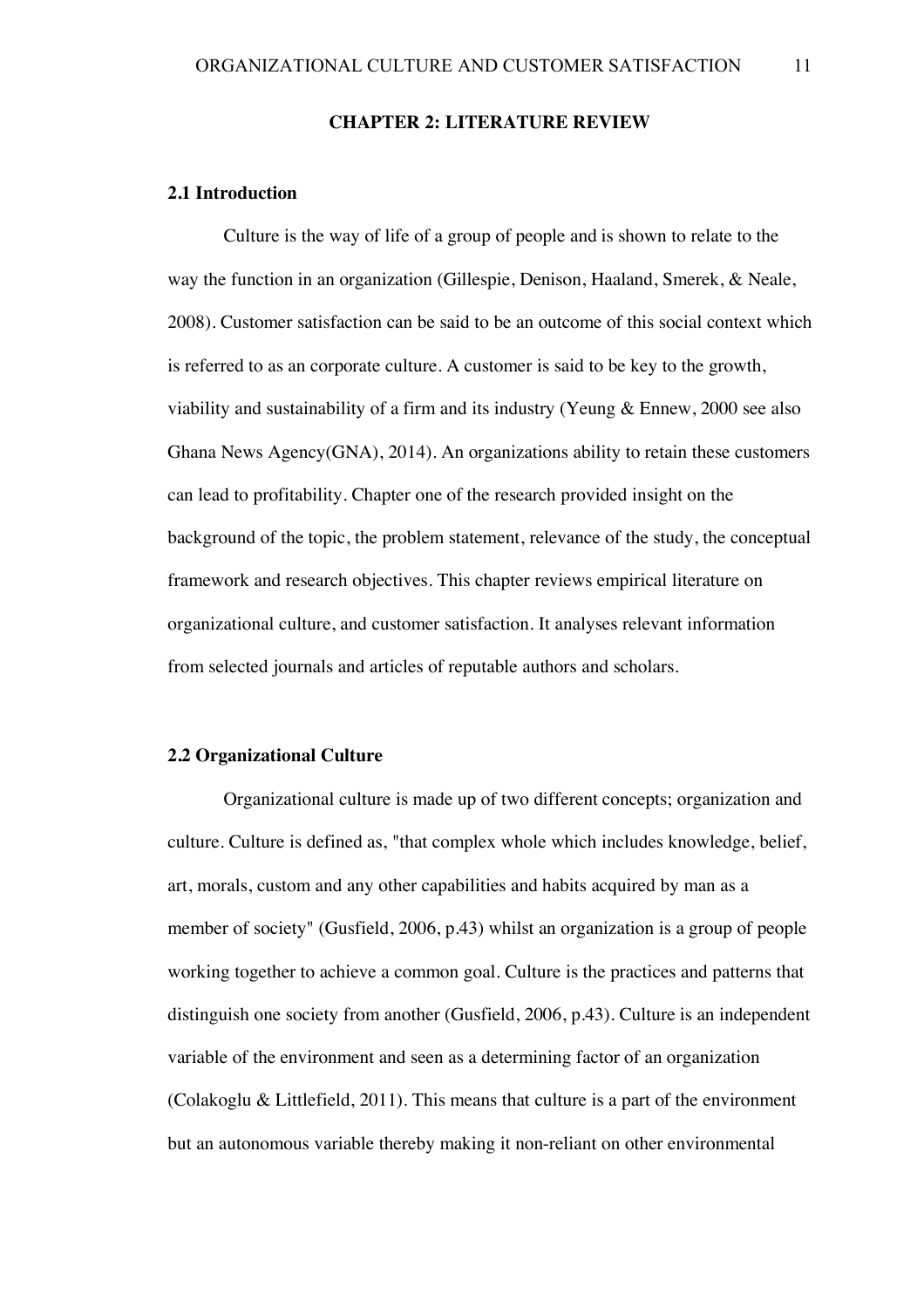factors. Corporate culture is often seen as a vague concept which is difficult to describe or define (Prowle, Kalar, & Barrow, 2016) because it is deeply imbued within individuals and is not what an organization has but instead what the organization is (Colakoglu & Littlefield, 2011). Organizational culture is seen as an internal variable which acts as a background factor, or a broad framework which influences the development and reinforcements of the values and beliefs of the organization (Colakoglu & Littlefield, 2011). This means that the culture within an organization serves as a guideline or framework within which certain actions, functions or operations follow. It guides the thoughts, feelings, and actions of the people within the firm and how they interact with each other as well as how they interact with others outside the organization.

Corporate history is said to also play a role in the shaping of organizational culture (Prowle, Kalar, & Barrow, 2016). Culture is informed by so many different factors including history, and not easily identifiable, therefore many definitions exist for organizational culture. Many scholars define culture within certain boundaries in which they look at their research. This has accounted for countless definitions existing for a two-worded concept. Schein (1990), defines corporate culture as:

a) a set of basic assumptions, b) invented, discovered or developed by a group of people c) based on their past experiences in coping with problems of external adaptation or internal integration d) where they found valid solutions which could be considered as dependable and as such e) is taught to new members as the right way to attack those problems (Pg. 111).

The above definition of corporate culture means that it is dependent on the history of the organization. Schein (1990) asserts that the culture is informed by past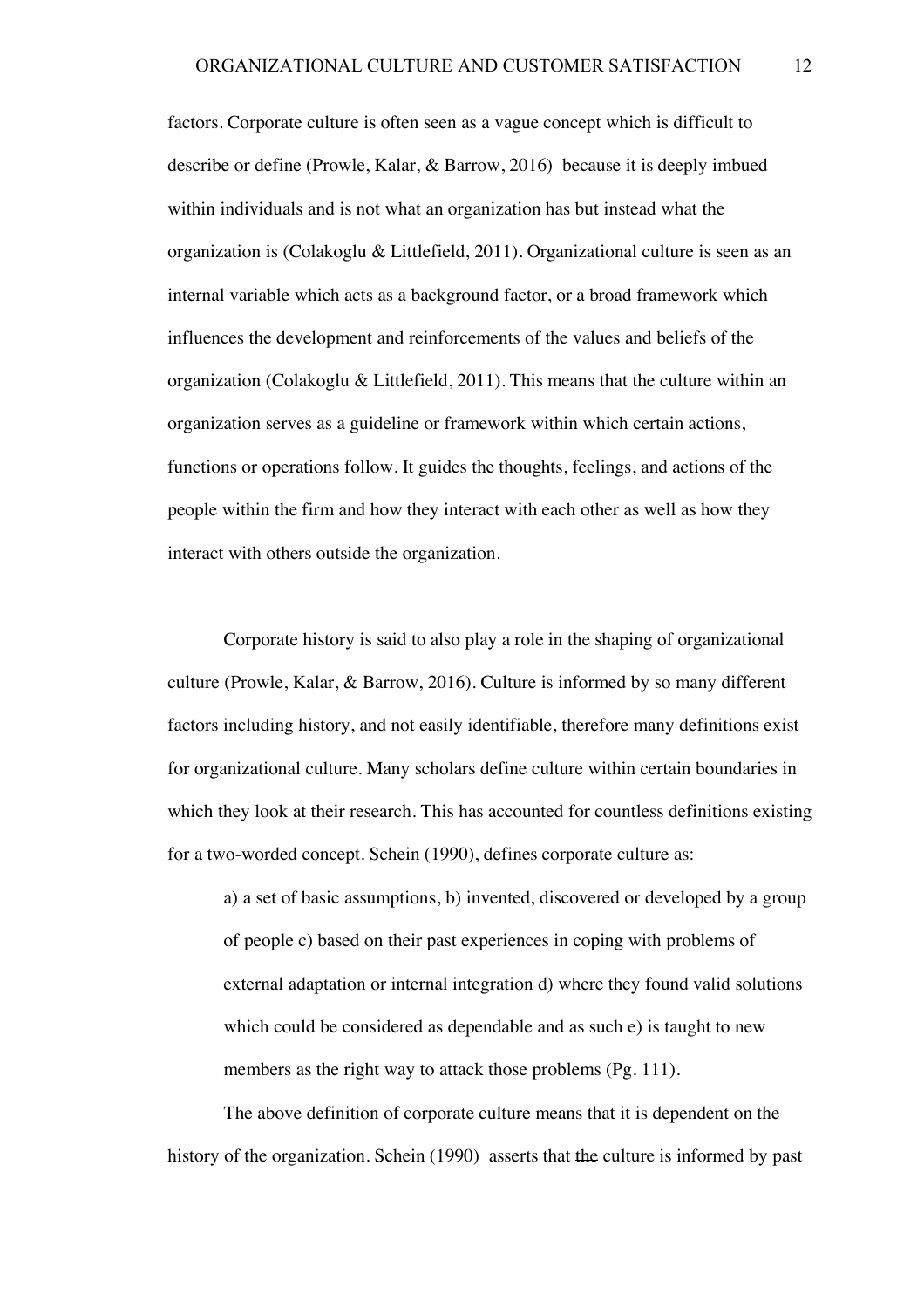experiences and the lessons learned from it are used as a basis for addressing future problems which are similar in nature to the past one solved. This suggests that past experiences serve as guidelines for future actions. Alvesson (2002), on the other hand, described culture as a system of common symbols and meaning which provides a consensus on the rules governing cognitive and affective aspects of the members of the organization and thus shapes their expressions, thoughts, feelings, and actions. Alvesson (2002) looked at culture from the perspective of a guideline. This scholar did not concentrate on the source of the guideline but instead looks at the effect of the guideline. It focuses on the impact of culture on the firm whereas Schein (1990) looked at the source of culture within the firm. They both, however, talked about culture shaping thoughts, actions, and feelings.

Other scholars try to define culture based on what constitutes the concept culture. They do not focus on either its source or impact alone, but what exactly constitutes the culture of an organization. For example, according to Rodrigues (2006), organizational culture consists of ideas, values, activities, beliefs, and rituals which are specific to a group of people which establishes meaningful connections between the past, present, and future. These meanings serve as the glue which holds the people together in the organization. De Roche (2012) opined that "organizational culture can be viewed as the work-related worldviews (assumptions, understandings, beliefs, and values among others), that are purportedly shared by members of a bureaucratic institution (P.2)". Rodrigues's (2006) definition focuses on three different factors; history, impact, and composition whereas De Roche only focuses on what constitute culture. Rodrigues looks at not just what constitutes the culture but also its impact and source. These two scholars identified what elements constitute culture but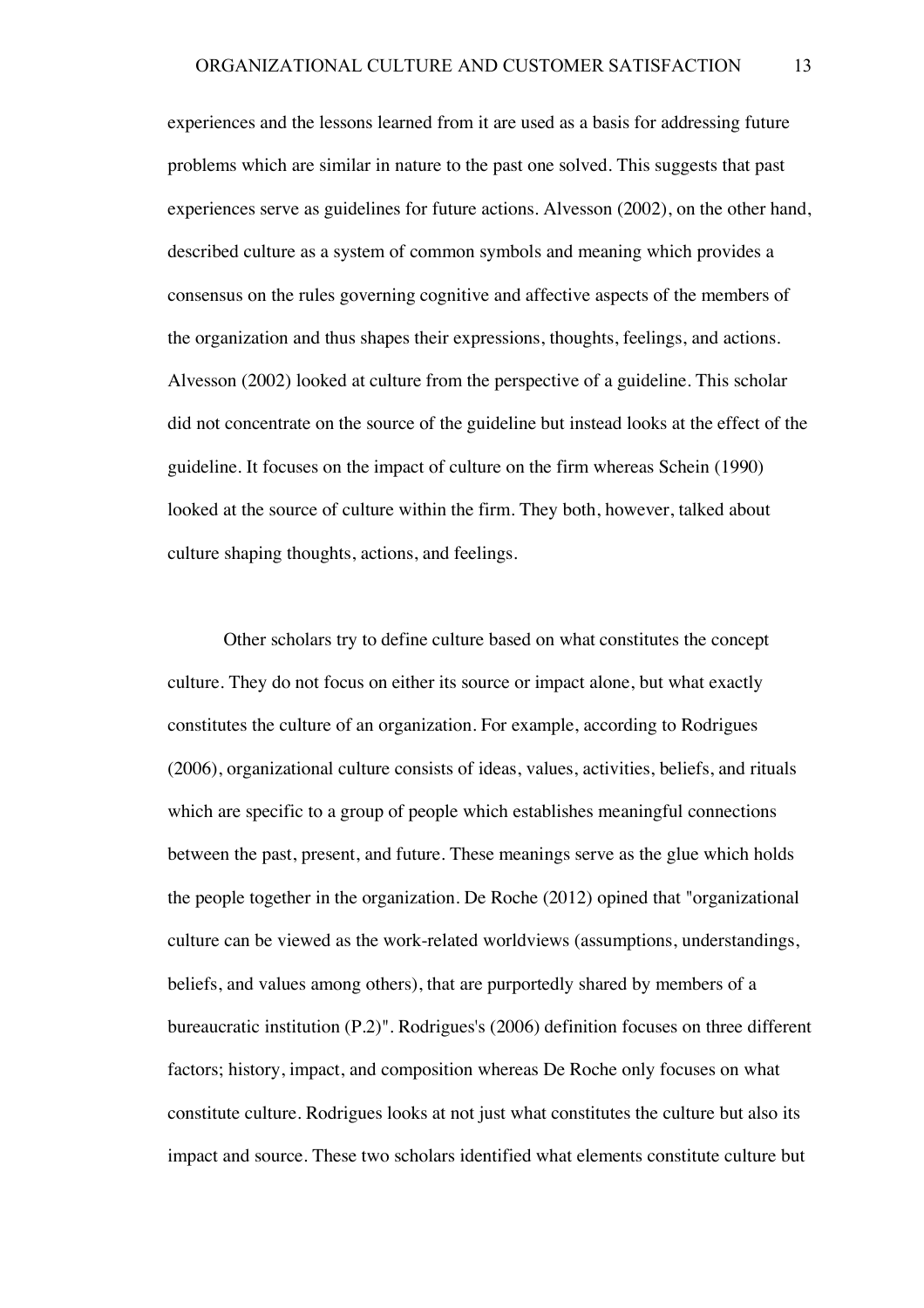Alvesson (2002) and Schein (1990) focused on the impact and source of culture. As culture is broad, it is easier to conduct a research if boundaries are placed on the concept. This means that a study must look at culture within a frame. For example, Gillespie et al. (2008) looked at culture in terms of adaptability, involvement, consistency, and mission.

Although there is not one generalized definition of organizational culture, there is an agreement of its existence within organizations and its importance in influencing organizational life. Based on the definitions provided by scholars, culture can be grouped into two main sections; observable and intangible factors. The intangible factors are norms, values, and assumptions. Values are the beliefs in something of great importance and meaning to organizational members whereby assumptions are the underlying thoughts and feelings of members within a culture which are usually taken for granted and norms are the implied rules which govern the behavior of members of the organization (Colakoglu & Littlefield, 2011). These three elements are not easily measured, seen or identified whereas the observable elements include the symbols, narratives, language and ceremonies that can be seen, identified and measured. Symbols are the visible artefacts that represent abstract values shared or something which has a special meaning to the members of the organization. Narratives include the unique, vivid, exaggerated stories, sagas, legends, and myths within the culture which are used to explain certain actions in the organization. Language constitutes both oral and written as well as gestures which convey information and meanings to members of the culture. Ceremonies are the formal or informal activities and functions organized to boost unity and emphasize shared values (Colakoglu & Littlefield, 2011).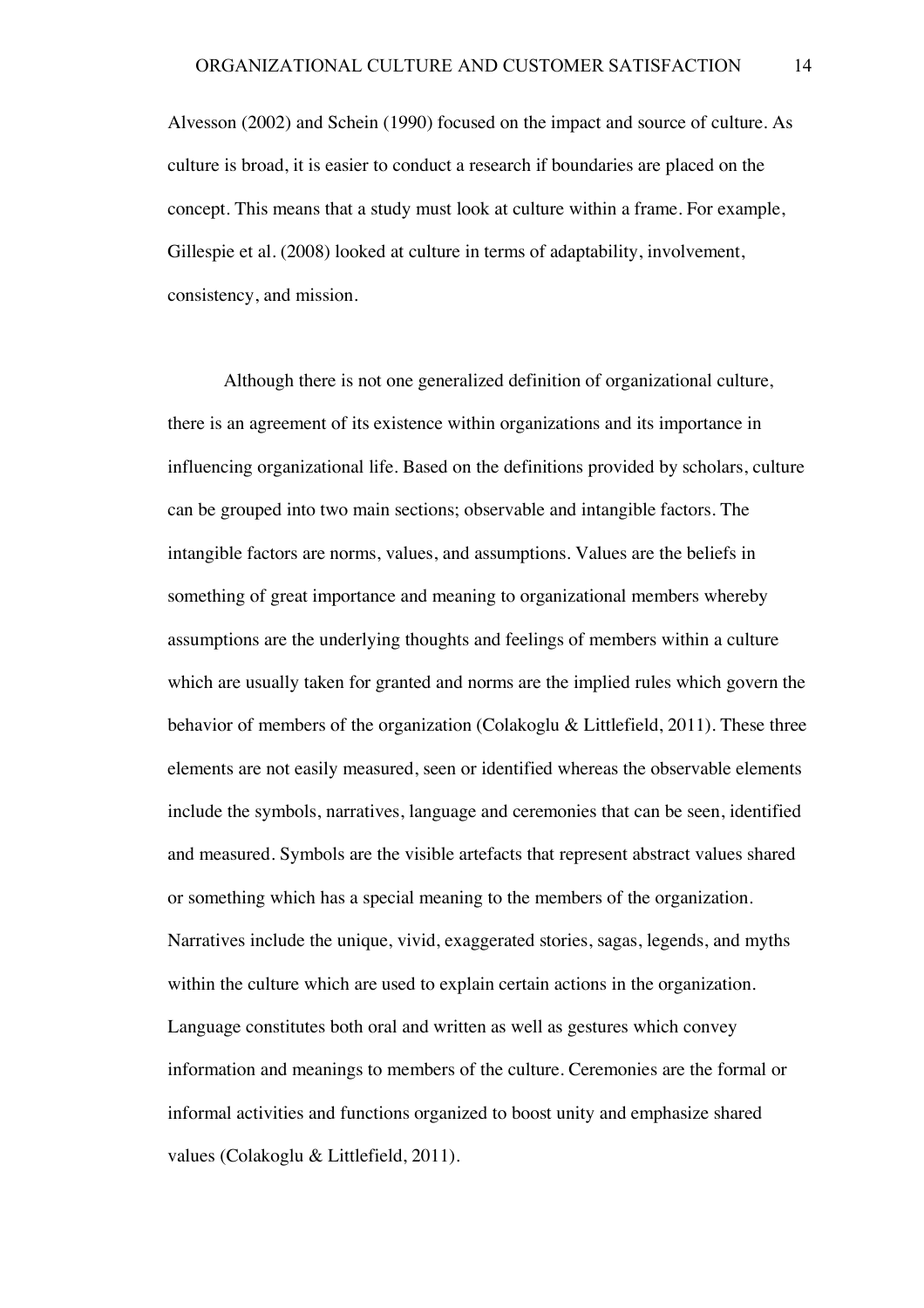According to deRoche (2012), there are two main views on the relevance of studying organizational culture. There's the pragmatist view and the purist view. The pragmatists' point is that organizational culture is studied in order to manage it. Within this context, the pragmatist sees culture as capital, or resource which can be invested in so as to increase profit. This suggests that culture is a new concept which is to replace older methods as it serves as a guideline for employees which will mean that employees can become self-supervising. However, the purist sees organizational culture as a social construction that is transmitted historically but believes that it is more than a product of past innovation which guides cognition, affect and action. They believe culture is a multi-layered resource that is subject to the human agencyinterpretation, and manipulation of received information based on interests rooted in the social system. Pragmatists believe that organizations are rational instruments whereas individuals are not and as such, culture bridges the gap between irrationality and rationality whereas purists believe that humans are valued as rational and as such can put in place measures to meet targets and objectives. Studying and knowing the culture of a firm allows smooth running of operations and integration of new members.

Due to the historic transmission of culture, new members of the organizations are able to integrate themselves into the firm. Dlamini (2014) suggests that individuals need to be integrated into the organization and this can be through socialization or coercion. Different people respond differently when introduced to the corporate culture of the firm. He claims that culture is a dynamic phenomenon which arises out of individual interactions within the organization thereby creating a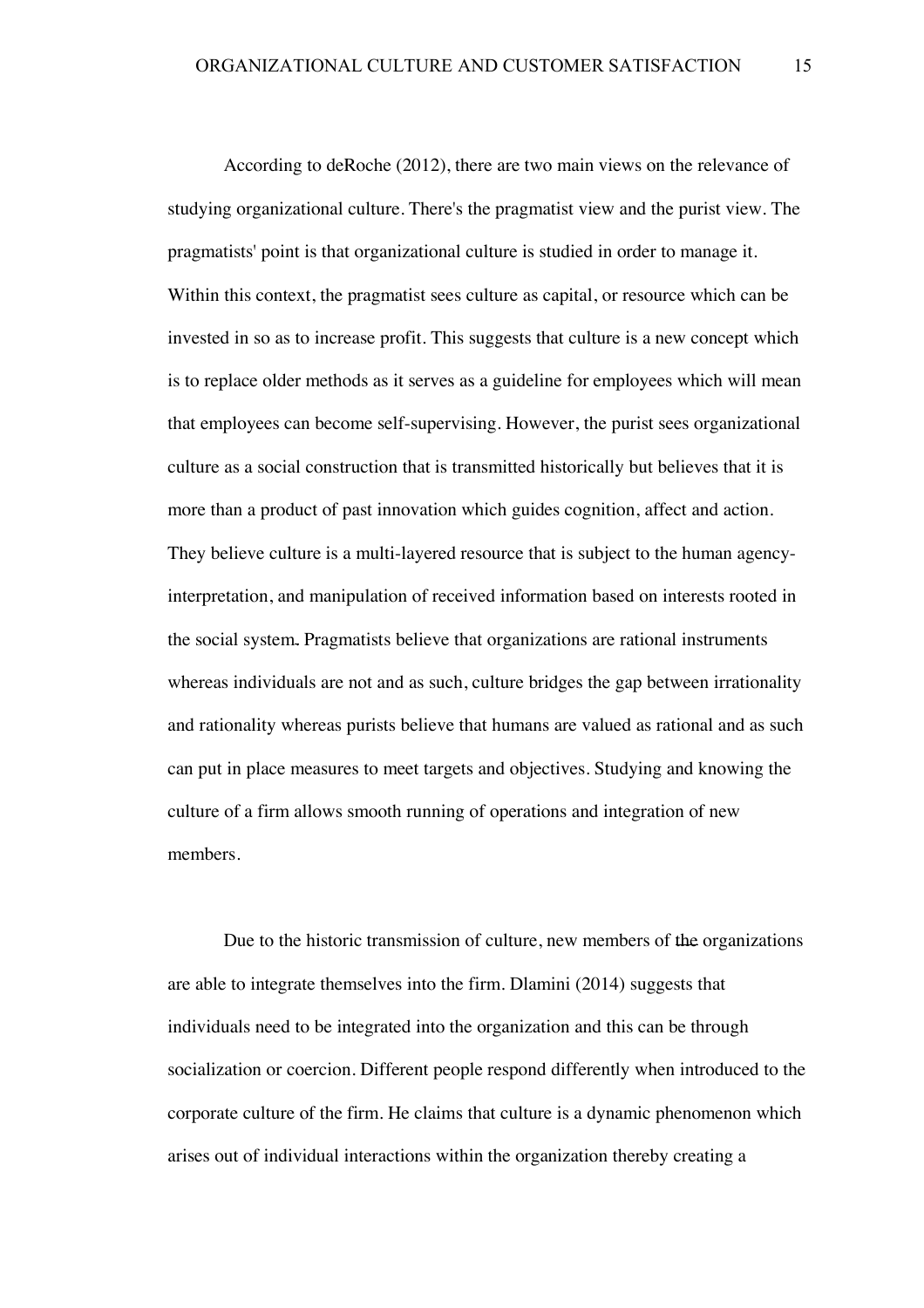connection between the individual and the collective central. However, Schein (1990), states that culture penetrates and reproduces itself through the socialization of new members from the recruitment process through to the selection of new members. This suggests that the organization is likely to hire new members who already have the right set of assumptions, values, and beliefs. This will help them integrate into the organization smoothly and prevent any resistance to the culture which can manifest into inappropriate behaviors. New members' inability to exist within the organization can give rise to inappropriate behaviors that can potentially cause conflict and create some changes in the culture of the firm. However, there has been opposing views on the ability of firms to change their culture. Owen (2011), believes that:

"a key aspect of organizational culture is its openness to the culture which involves the willingness of the firm to challenge the status quo, examine the environment for new knowledge, and accept the need for continuous improvement"(P. 2).

On the other hand, Dlamini (2014), believes that organizational culture is multilayered and as such it makes it difficult to change. The paper suggests that change can only occur in the presence of comprehensive knowledge, well-developed skills, understanding, and insights. As this research looks at two different concepts, the next section focuses on customer satisfaction and its implication to a firm.

## **2.3 Customer Satisfaction**

Customer satisfaction is defined as a feeling of pleasure or disappointment due to a comparison of the products or service's perceived performance and that of the expectation of the customer for that product or service (Singh, 2006). According to George (2005), customer satisfaction is based on two levels of customer service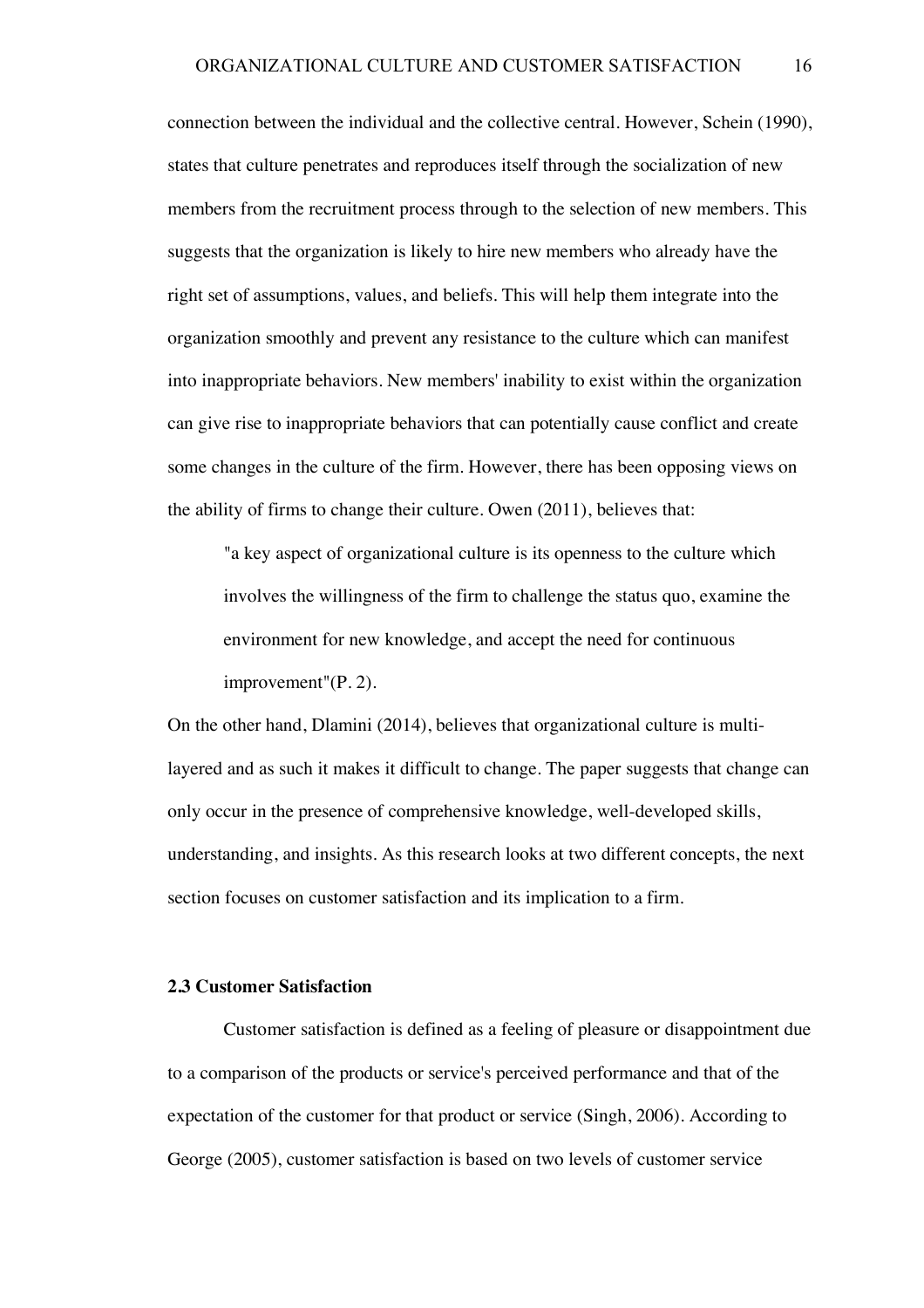which are the customer's expectations for the service or product and the customer's experience with the service or product. In order for firms to achieve customer satisfaction, they must have the ability to satisfy the needs and wants of their respective customers as customer satisfaction has a positive effect on the organization's profitability. Singh (2006), further stated that customer satisfaction forms the basis of any successful business as it leads to repurchase, customer loyalty and positive word of mouth. This suggests that a firm with high customer satisfaction has higher profits. The underlying process is that a generally assumed satisfied customer is more likely to repurchase and this will lead to retention. A retained and loyal customer is cheaper to service as he/she will be fewer prices sensitive and as such the expected result will be lower costs. Another benefit is an increase in market share which means an increase in sales. Thereby, an increase in customer satisfaction will lead to a reduction in cost or an increase in sales which both translate into higher profits (Yeung & Ennew, 2000).

According to statistics, "a 'totally satisfied customer' contributes up to **2.6 times** as much **revenue** as a 'somewhat satisfied customer'. Whereas a 'totally satisfied customer' contributes **17 times** as much **revenue** as a 'somewhat dissatisfied customer', with a 'totally dissatisfied customer' decreasing revenue by **1.8 times** what a 'totally satisfied customer' will contribute to the business (Singh, 2006, P. 2)". This suggests that a satisfied customer brings in as much revenue as a dissatisfied customer can take away. Although the decrease in revenue due to a dissatisfied customer might not seem like much, a comparison whereby there are more dissatisfied customers than satisfied customers will show that the firm will be losing large sums of revenue. Some businesses might find it cumbersome to deal with the satisfaction of customers but its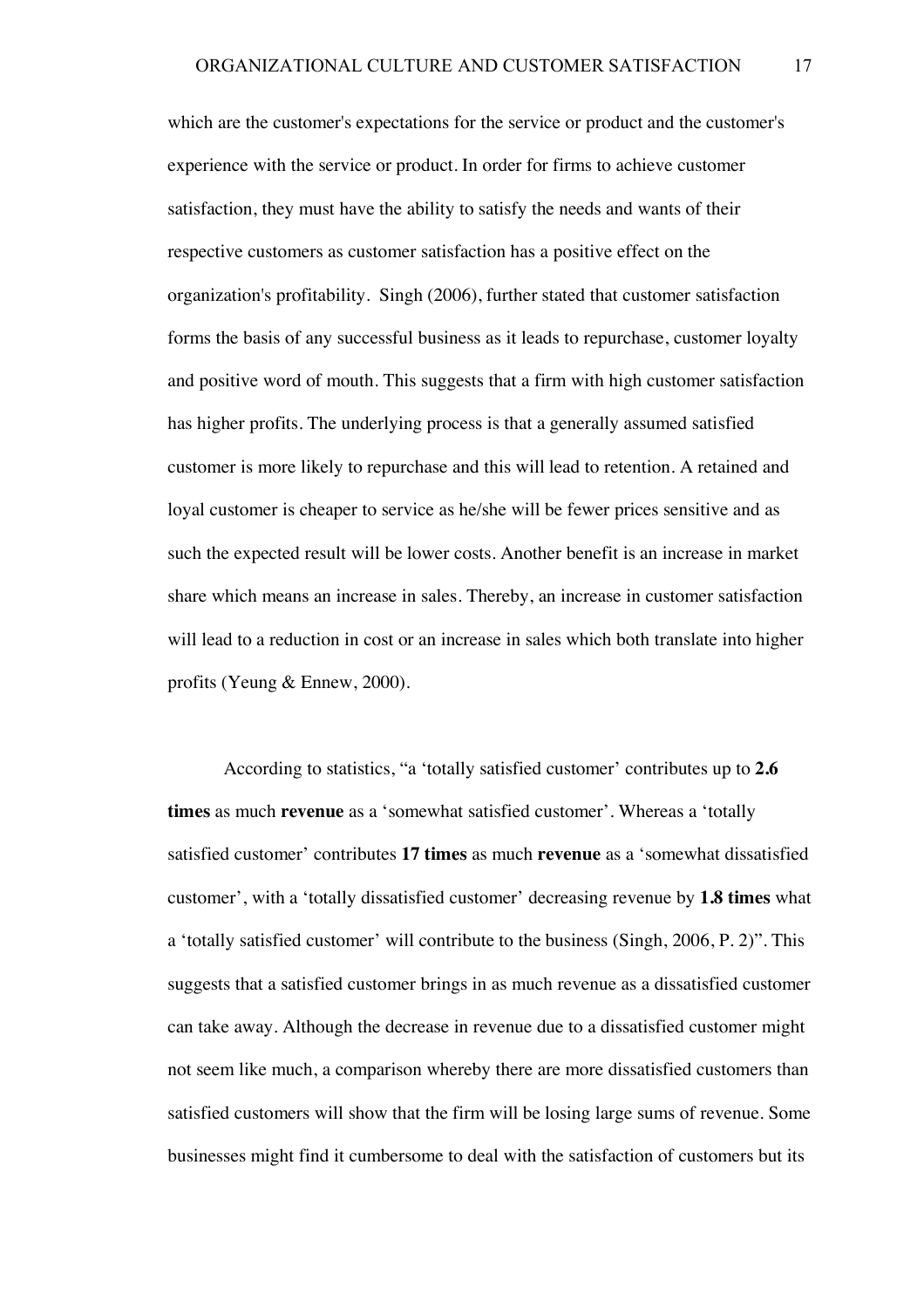worthy to note that it costs 25 percent more to recruit new customers than it is to satisfy the ones the firm currently has (Singh, 2006; Sun, Wilcox, & Zhu, 2008). Ranaweera and Prabhu (2003), suggest that customer satisfaction is traditionally regarded as an important determinant of long-term customer behavior This means that how satisfied a customer is with a product or service, will serve as the driver for his/her actions regarding that particular service or product. This implies that customer satisfaction is a basis for customer retention, customer loyalty, and customer trust.

Customer satisfaction has a positive relationship with customer loyalty as customer loyalty has a direct relationship with customer profitability (Helgesen, 2006). This means that managers must place emphasis on meeting the needs, desires, and requests of the customers so as to increase their satisfaction which will translate into loyalty and finally profitability. However, some scholars imply that satisfaction does not ensure service patronage but instead, ensuring customer retention and positive word of mouth requires a strategy which will then increase satisfaction and build strong trust relationship (Ranaweera & Prabhu, 2003). Singh (2006), also agrees with this point and suggests that although customer satisfaction will not guarantee repurchase, it still plays an essential role in ensuring customer retention and loyalty as customer satisfaction is a direct determinant of customer loyalty which has a direct relationship with customer retention.

According to Sun, Wilcox, and Zhu (2008), 120 percent of profits of banks come from 80 percent of customers and they lose the extra 20 percent on the least profitable 20 percent of customers. This suggests that 20 percent of customers within the banking sector are easily plausible to switch from one firm to another. If each firm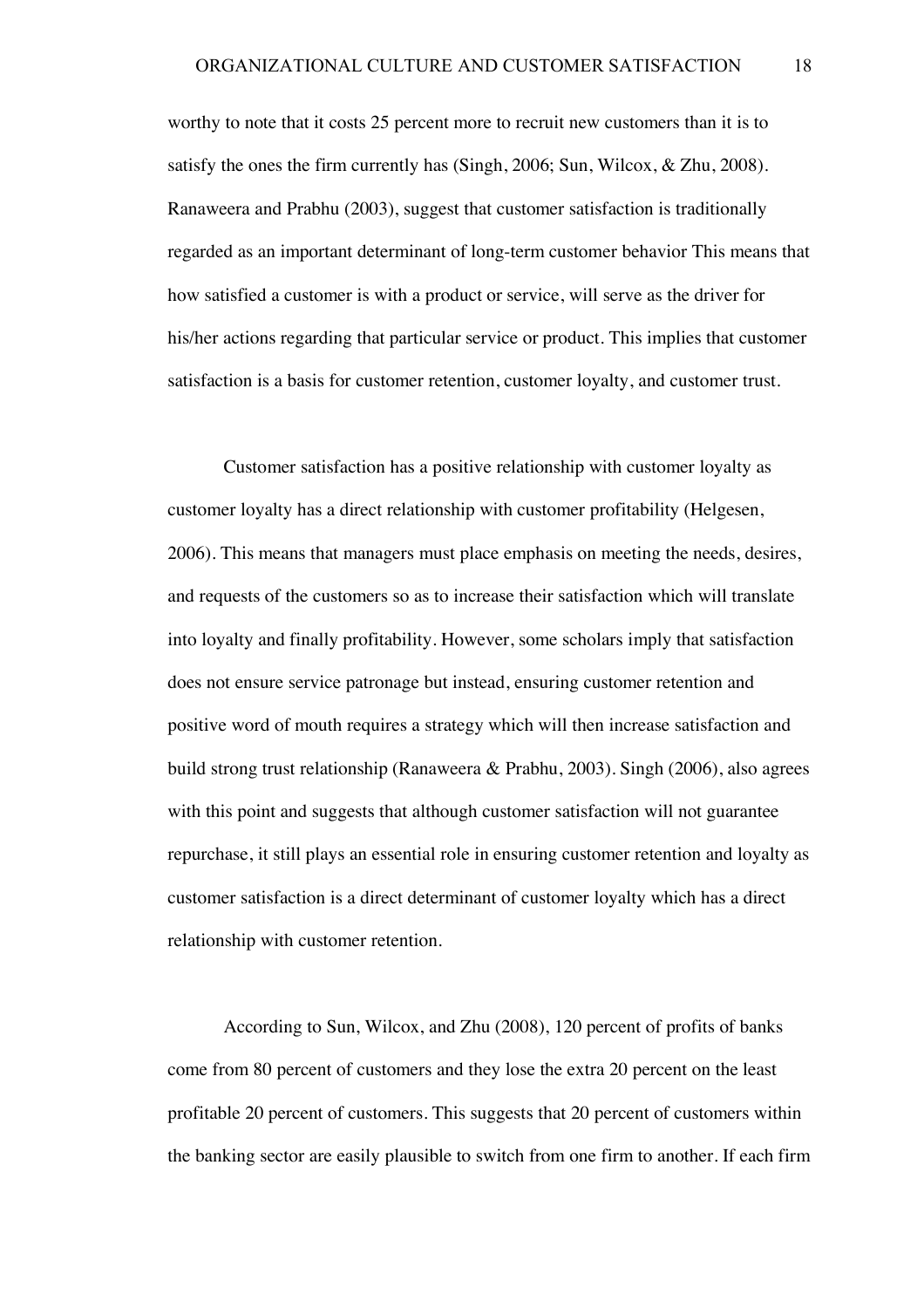focuses on capturing this 20 percent through customer satisfaction, then they will be able to increase their profit. According to Gillespie et al, "Competitors within similar industries with the same types of technology and pricing strategies, look increasingly to customer satisfaction to create a competitive advantage (P.118). Organizations must consider customer satisfaction as a key leverage point to differentiate themselves from other organizations. This implies that customer satisfaction is not only essential to the firm because it can lead to loyalty, retention, and profitability but, it can also serve as a source of competitive advantage.

#### **2.4 Organizational Culture and Customer Satisfaction**

According to Singh (2006), certain factors are considered by the customers to ascertain satisfaction. This includes friendly employees, courteous employees, knowledgeable employees, helpful employees among others. According to Alvesson (2002), culture meanings guide the cognitive, affect and actions of employees which demonstrates how the organization functions. It means that culture dictates strategic change, everyday leadership, how managers and employees relate and interact with each other and customers. Based on these two ideas, it can be deduced that culture might be significantly linked to customer satisfaction.

Sun, Wilcox, and Zhu (2008), suggest that firm's trade off the quality of service against the cost of service where quality has to do with the interaction between employees and customers from simple smiles, to courteous behavior. They indicate that some of these qualities are not expensive as they do not require cost but instead human interactions. Culture is said to be the unique character of an organization which provides the context for cognition, action and affect as it places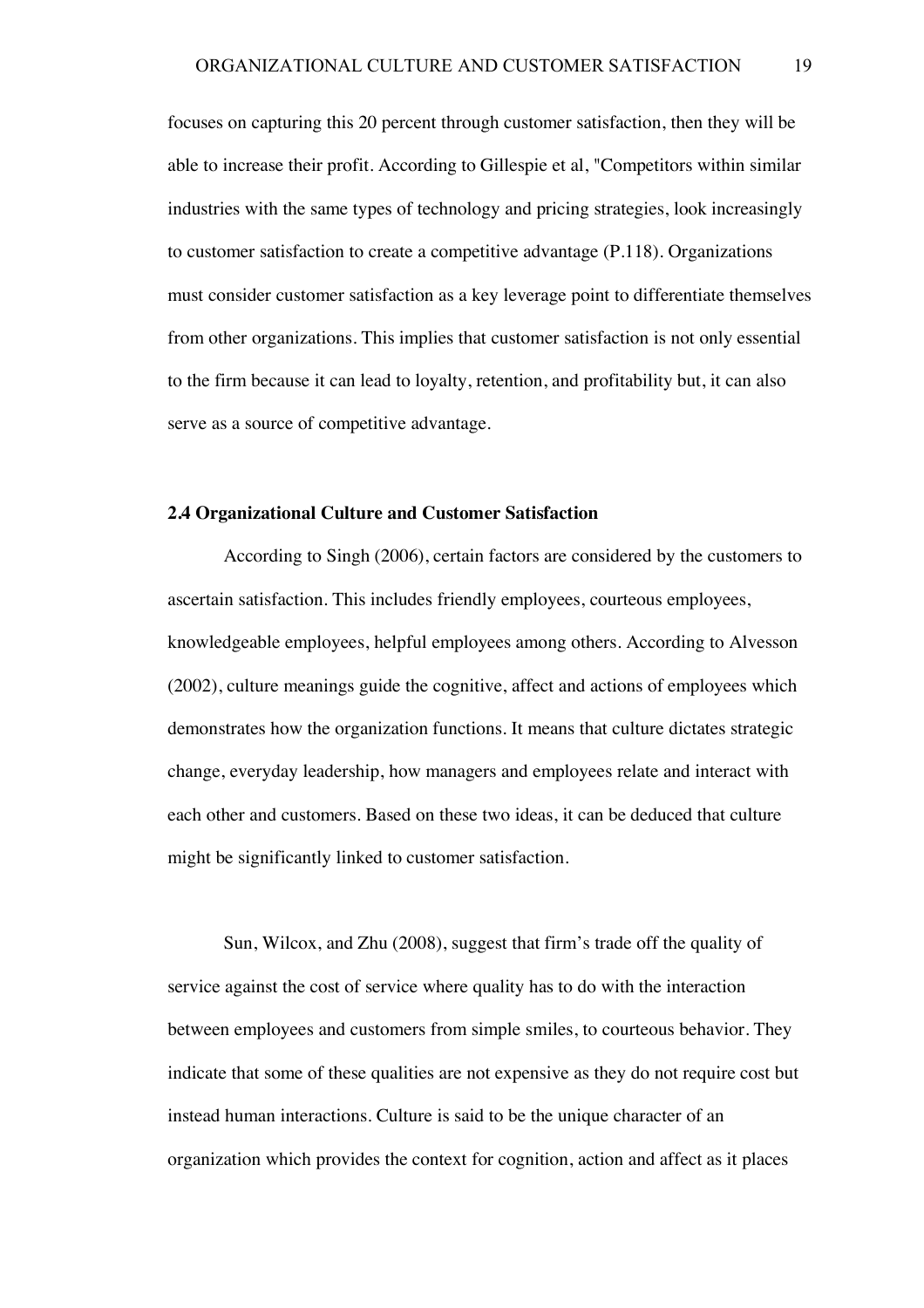emphasis on traditions, structure, values, behaviors, language, mission, symbols standards customs and norms (Dlamini, 2014). This implies that the quality of service which Sun, Wilcox, and Zhu (2008), talk about are truly inexpensive and a part of the culture. That is to say that if a firm's culture has this quality of service embedded in it where courteousness, patience and other intangible aspects of human interaction are practiced, it will have a bearing on the quality of service the firm provides to its employees.

In the article "Linking Organizational Culture and Customer Satisfaction", customer satisfaction is seen as an important component of an effective organization and culture as having a close link with organizational effectiveness (Gillespie, Denison, Haaland, Smerek, & Neale, 2008). The article stated that an organization's social environment is an important driver of customer satisfaction. The authors conceptualized culture under four main dimensions which have been shown to relate to organizational effectiveness. The first dimension is the involvement trait which focuses on the commitment and sense of connection within the organization, their involvement in decision making as an effective organization fosters teamwork, empowers its employees and develops the capability of the employees. The second dimension is the consistency trait which looks at the existence of systems and processes which create a strategic fit between the actions of individuals and the values of the organization. It is believed that an organization is effective when there is a consistent and well-integrated system which dictates the way of doing things. The third trait is adaptability which looks at the firm's ability to respond to external changes and conditions. An effective organization ensures capacity to learn in order not to be beaten by changing times. Change is inevitable and so a firm must be able to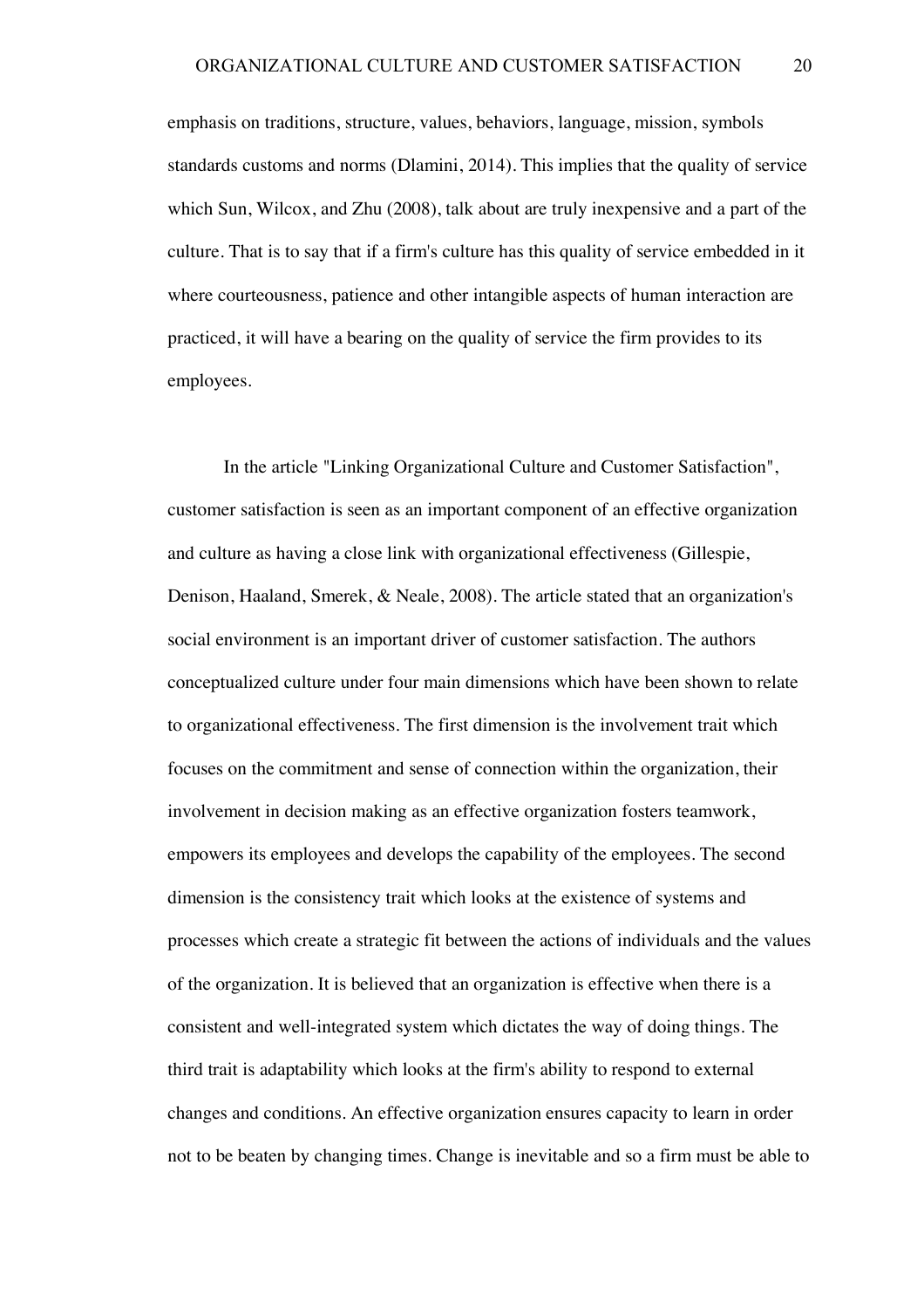respond to these changes without affecting their operations and functions greatly. The last trait is the mission which refers to the degree to which an organization is clear on why it exists and where it plans to go. It looks at the strategies, tactics, and vision of the firm which enable the firm to achieve its main objective which is the mission. This looks at the root of the establishment of the firm to where it plans to be in the future effectiveness (Gillespie, Denison, Haaland, Smerek, & Neale, 2008).

This study found that organizational culture relates significantly and positively to customer satisfaction after analyzing the results from the research based on Intraclass Correlation Coefficients. This is, however, not definitive of the link between the two concepts. This research aims to look at the link between these two concepts as done within the above-mentioned study but focus on two companies within the same industry as opposed to the Gillespie et al. (2008), which looked at two different industries.

In the article, "Studying the Relationship Between Organizational Culture and Customer Satisfaction in Bank Mellat", results showed a significant relationship between the four traits of culture and the level of customer satisfaction. This article used the Denison model as its culture reference as was done in the article mentioned above. The results suggest that the level of customer satisfaction in Bank Mellat is influenced by the organizational culture of the firm. This article looked at the relationship between common customers of the firm and the credit customers, where results showed a significant relationship with both bodies of 91.7 and 91.4 percent respectively (Beidokhti & Ghaderi, 2011). In another article, similar results were identified where there was a significant relationship between culture and the level of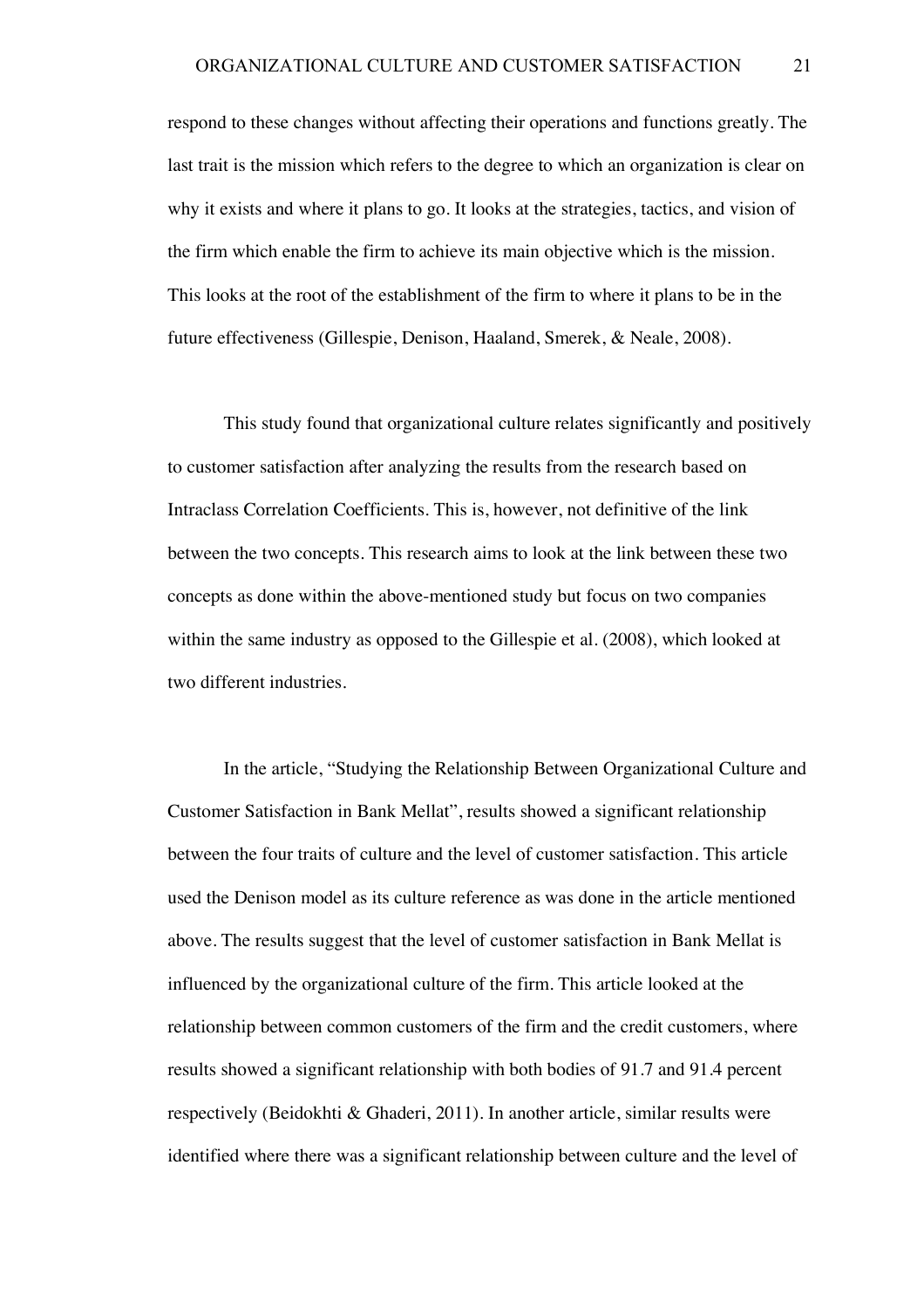customer satisfaction of a firm (see Bokharaeian  $\&$  Joybari, 2013). Results from these studies suggest that firms should focus on their four culture traits as it will enable them to increase the satisfaction level of their customers. An increase in satisfaction level will lead to an increase in loyalty which will then lead to higher profits and advocacy of the firm to potential customers. This means that firms can boost their profitability and retain their customers by focusing on improving their culture.

It is evident in each of these studies that the Denison culture model was used, which looks at four main traits; mission, involvement, adaptability, and compatibility. This study on the other hand, will not be utilizing the Denison model but instead the OCAI-Organizational Culture Assessment Instrument. This instrument looks at four different but similar traits than the Denison; clan, adhocracy, market, and hierarchy.

This chapter examined existing literature on organizational culture and customer satisfaction. It was gathered that customer satisfaction has a significant effect on organizational profitability (Singh, 2006) as organizational culture is dependent on the boundaries placed on the concept by the authors of the research. Literature also presented evidence of organizational culture's significant effect on customer satisfaction (Gillespie, Denison, Haaland, Smerek, & Neale, 2008).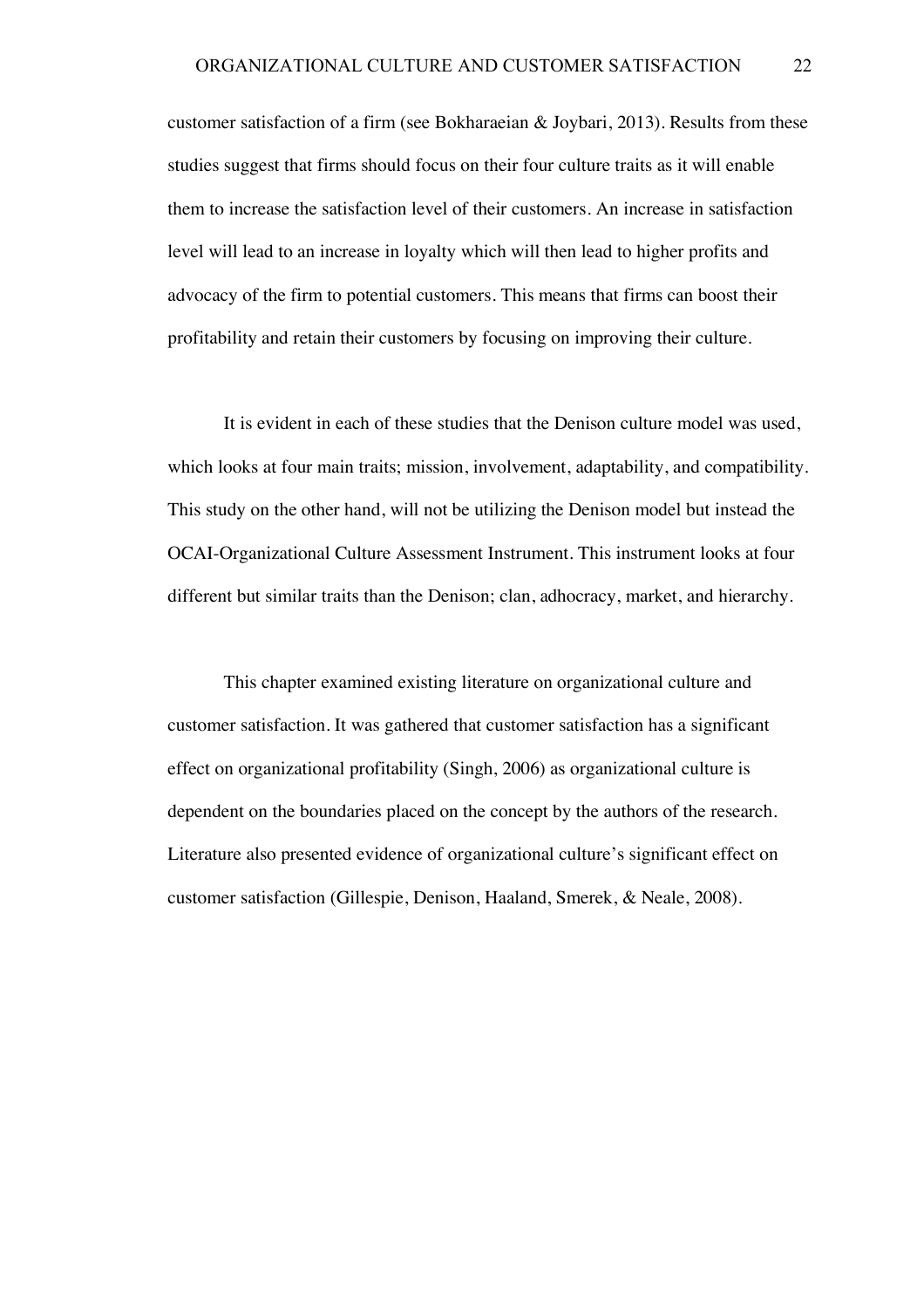#### **CHAPTER 3: METHODOLOGY**

### **3.1 Introduction**

The previous chapter discussed empirical literature on organizational culture and customer satisfaction. The chapter reviewed the concepts of customer satisfaction and organizational culture as well as looked at how organizational culture can affect customer satisfaction. This serves as a useful basis for the research investigation in this project. This chapter is dedicated to looking at the process and procedures which will enable the fulfillment of the study. This chapter outlines the research method, research approach, and methods of data collection, sampling technique, research process, research limitations and the ethical considerations of the project. The plan of this chapter is to present the arguments and reasoning behind the chosen research techniques.

## **3.2 Research Strategy**

This research looks at the relationship between organizational culture and customer satisfaction within two firms in the same industry. As financial institutions face many challenges due to certain fraudulent activities by unregistered members, many people do not trust the financial system anymore (Sarpong, 2016)). This study looks at Ghanaian firms within the same industry whereas previous studies looked at one particular firm or firms within different industries. This research uses these previous works of literature; Beidokhti & Ghaderi (2011), Gillespie, Denison, Haaland, Smerek, & Neale (2008), and Bokharaeian & Joybari (2013), as a fundamental basis for the study.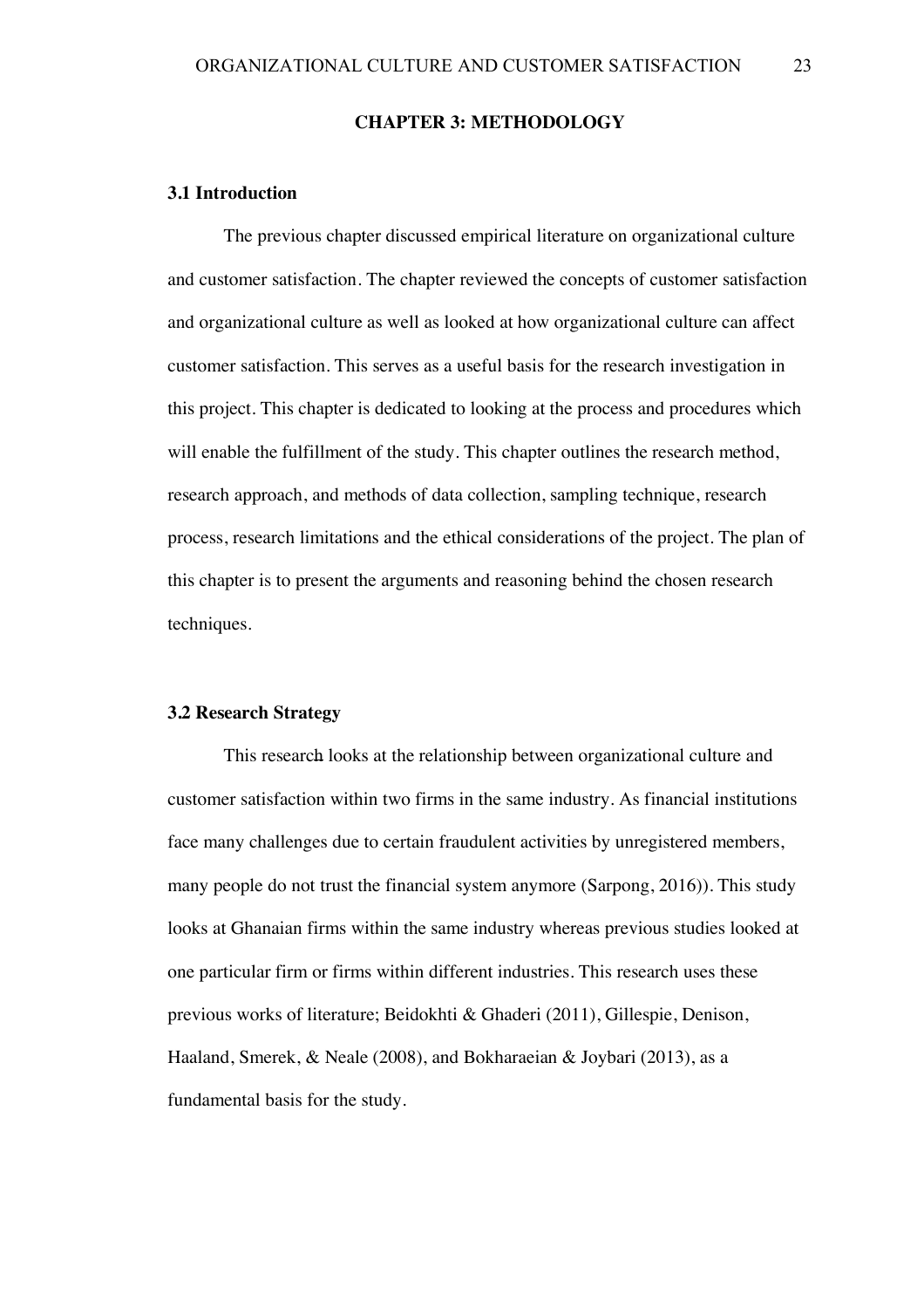#### **3.3 Research Method**

In order to satisfy the objective of this research, a mixed method approach was used. The main characteristic of a mixed approach is the use of both qualitative and quantitative research approaches. The mixed approach provides different avenues to tackle the research problem. The mixed method approach allows one method to complement the other, overcome the weakness of a single methodology, and makes it easier to describe and report results. This study follows a sequential explanatory design where the quantitative study was done first after which the qualitative was done to provide better insight on the results presented by the respondents (Creswell & Clark, 2006).

#### **3.4 Research Approach**

The research approach used is a descriptive study approach. This study identifies characteristics of a problem or concept through description. This approach involves the researcher selecting certain facts which are relevant to the study. The facts are gathered based on pre-determined criteria and demonstrate the relationships of interest. This approach will enable the researcher to unearth certain patterns or connections between the variables in question for the study (University of Waterloo, 2017).

## **3.5 Data Collection Tools**

For the purpose of this study, questionnaires and interviews were used to gather the data needed. The questionnaires were administered first and used to gain information on the organizational culture of the firm. The questionnaire used is a prewritten standard questionnaire; Organizational Culture Assessment Instrument by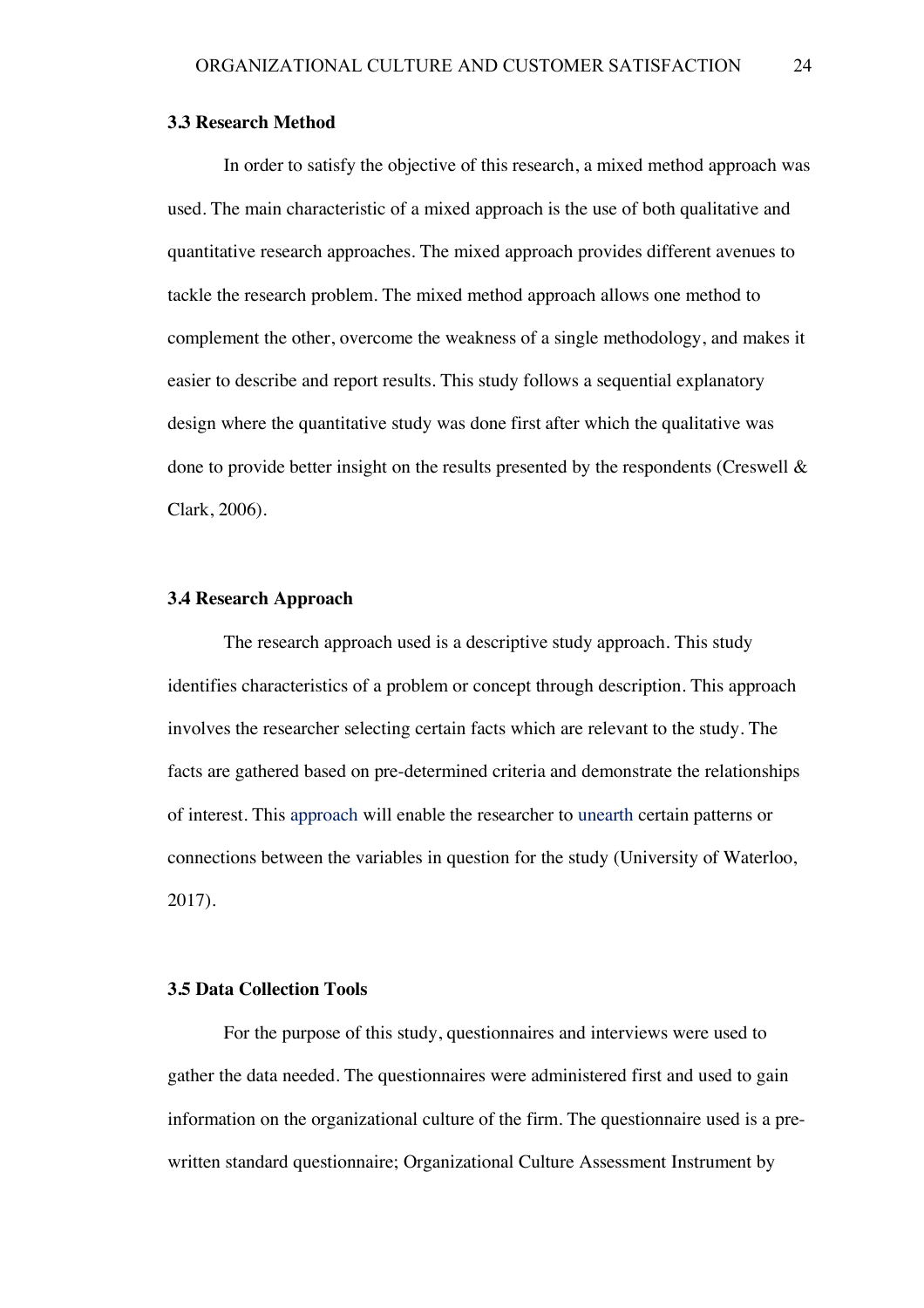Professors Robert Quinn and Kim Cameron (2006) which enables the researcher to gain knowledge of the organizational culture of the firms. The instrument looks at organizational culture under four types of culture; clan, adhocracy, market, and hierarchy. A questionnaire was administered to customers in order to judge their satisfaction levels based on the services provided by the firm. The interview structure and process were dependent on the questionnaire responses from the members of the organization. The interviews provided a better and in-depth understanding of the twofirms organizational culture. The interviews also helped ascertain whether the results of the questionnaire are consistent with the realities of the organizational cultures.

Moreover, they provided knowledge which allowed the comparison of the organizational cultures of the two firms. These two tools were used in order to explain gaps and also buttress the findings from the quantitative and qualitative studies. Due to certain obstacles encountered during the qualitative study, observations were made to gauge the existing cultures within the two firms during the period of the study.

#### **3.6 Sample Selection**

Convenience sampling was used to select the participants of the research. This method is a non-probability sampling technique that samples members based on their availability and willingness to participate in the study (Dudovskiy, 2017). This sampling technique was used as the two firms in question are financial firms with its members having tight schedules. Customers were also not readily available making it difficult to get in touch with them as they also have busy schedules to follow. Sampling size was 100 people where questionnaires were administered to all members of both firms as well as available customers. A sample size of 5 employees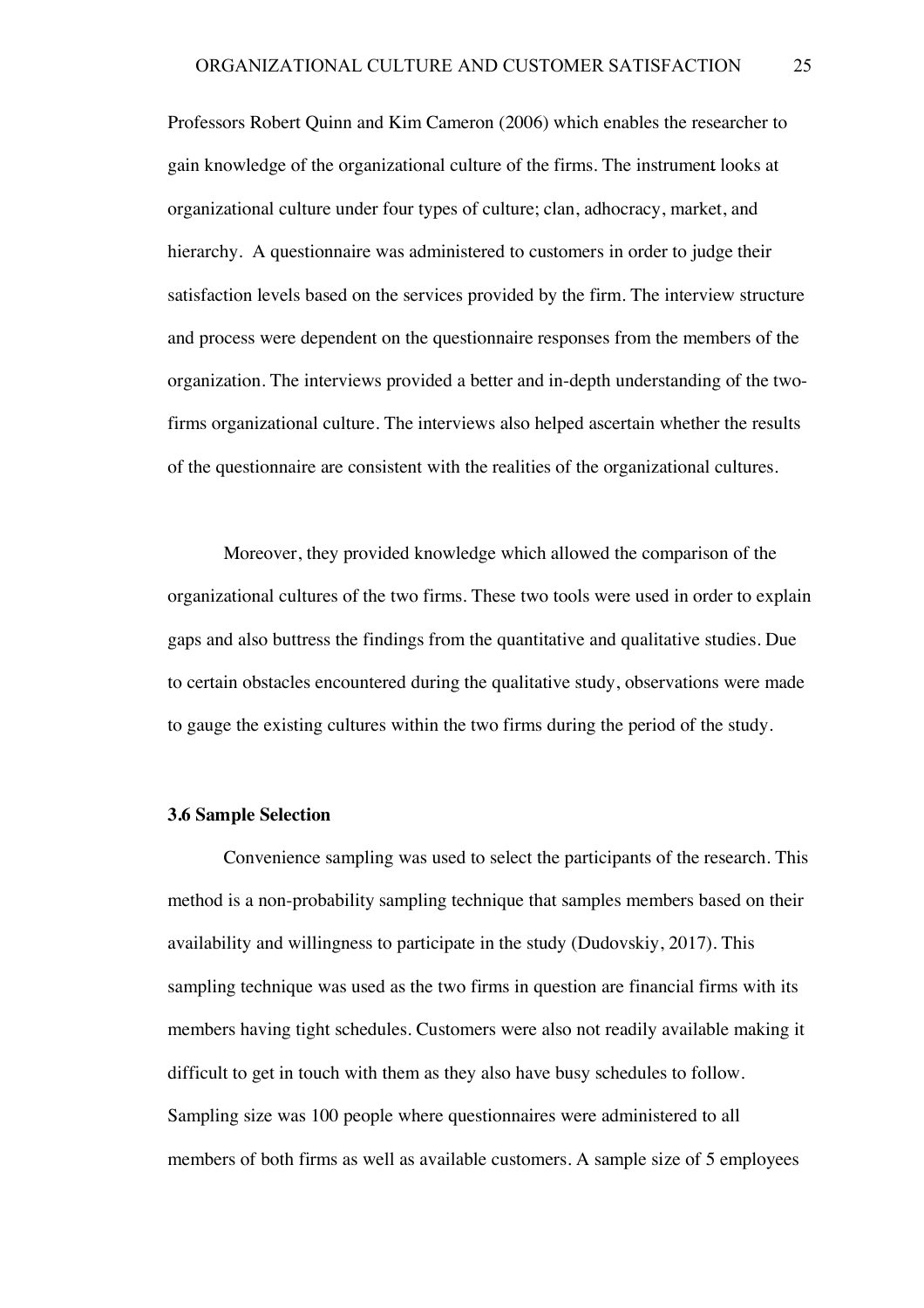each from the two companies was considered for the qualitative approach as it will provide a more in-depth analysis of the organizational culture in the firm.

#### **3.7 Data Analysis**

Data collected was analyzed using Pearson's r Coefficient Correlation and Regression analysis. The questionnaires were coded in order to make it easy for analysis using the statistical tool Excel. Qualitative data were analyzed by identifying categories from which themes were developed in order to gain an in-depth understanding of the information gathered for the report.

## **3.8 Ethical Considerations**

A consent and briefing message was attached to the questionnaires to attain a written consent from respondents. This is to show participants that their participation is voluntary, and they are under no obligation to participate in the study. A letter of confidentiality was provided to the firms to assure them that their responses would be solely used for the purpose of the study and no observations made during the conduct of the study would be divulged to third parties.

## **3.9 Research Limitations**

The limitations encountered in the research include:

- The number of respondents was small and as such results are not true representations of the firms' culture and customer satisfaction levels.
- Time constraint due to tight schedules of participants did not allow for a thorough analysis of the situation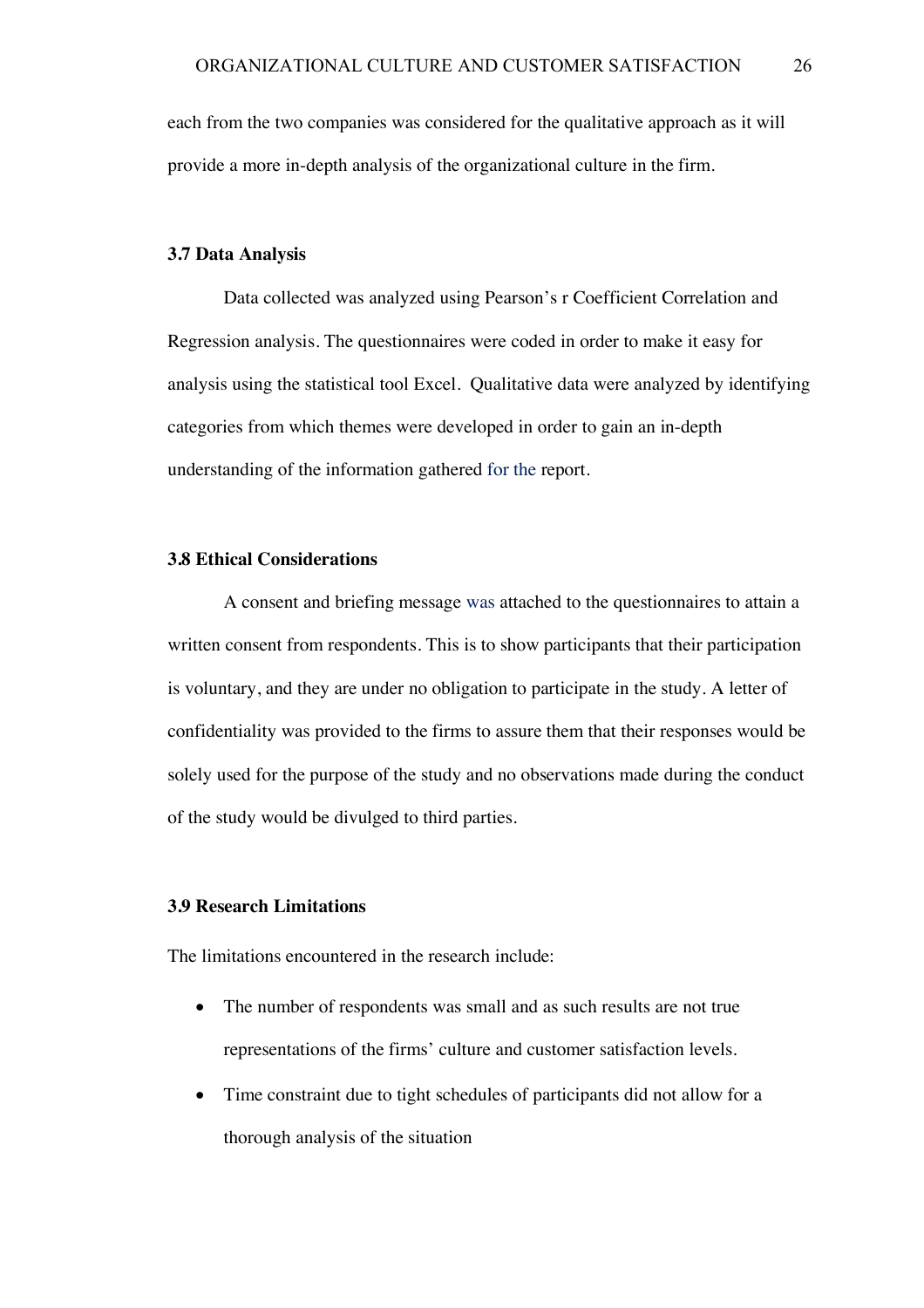- There could be other factors which affect the relationship between organizational culture and customer satisfaction such as the price, loyalty, and quality of service.
- Some participants were not forthcoming in the filling and completion of the questionnaires.

This chapter reviewed the methodology used in the gathering and analyses of data. A sequential research design under the mixed method approach was utilized in this research. Excel is the statistical tool used in the analysis of the quantitative data as the qualitative data were analyzed using categories and the development of themes. Some ethical considerations and biases were also examined in this chapter. The next chapter discusses the findings of the study from the methodology used. It provides the data collected, analysis and provides conclusions based on the results.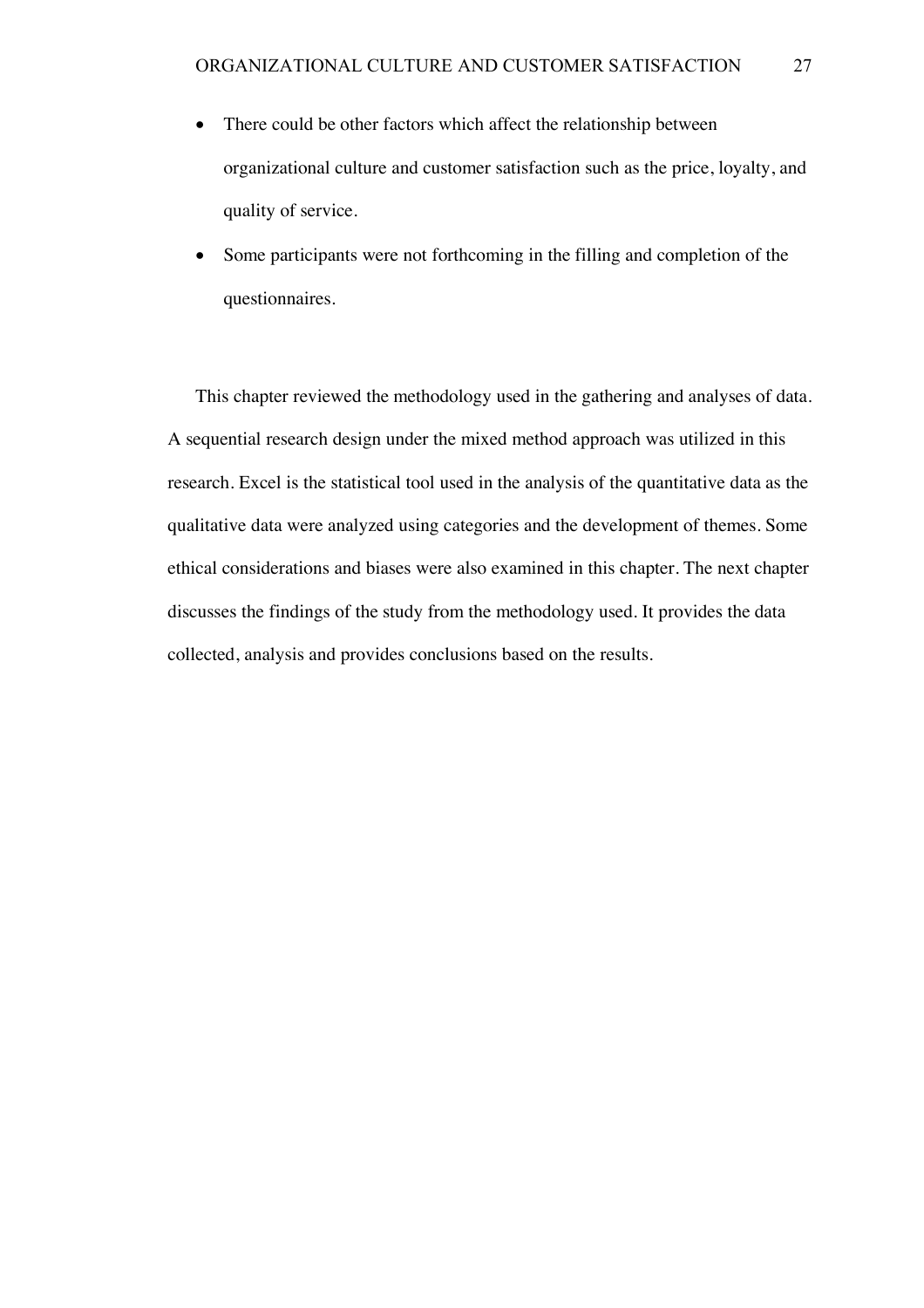#### **CHAPTER 4 – FINDINGS & DISCUSSION**

## **4.1 Introduction**

This chapter presents the findings and analysis of the data collected as described in chapter three above. The data was collected using questionnaires and interviews. This chapter outlines the results and answers two of the three key research questions, effectively analyses responses based on existing literature and personal observation.

## **4.2 Findings**

## **4.2.1 Quantitative Findings**

The first research question sought to find the correlation between organizational culture and customer satisfaction. This question is derived from the hypotheses being examined which looks at how the four traits of culture as the Organizational Culture Assessment Instrument measures them, and correlates them to customer satisfaction. Using Pearson's r correlation coefficient, Table 1 shows the data collected which asserts that, the clan, adhocracy and market cultures have a positive but weak linear relationship with customer satisfaction. However, the hierarchy culture has a negative but also weak linear relationship with customer satisfaction.

*Table 1:* **Pearson 'r' correlation coefficient. Results of the Pearson's r correlation coefficient which shows the relationship between the four types of organizational culture and customer satisfaction.**

| <b>I PEARSON'S R</b> |                  |               |                  |  |  |
|----------------------|------------------|---------------|------------------|--|--|
| <b>Clan</b>          | <b>Adhocracy</b> | <b>Market</b> | <b>Hierarchy</b> |  |  |
| 0.0169               |                  | 0.1486        | $-0.144^{\circ}$ |  |  |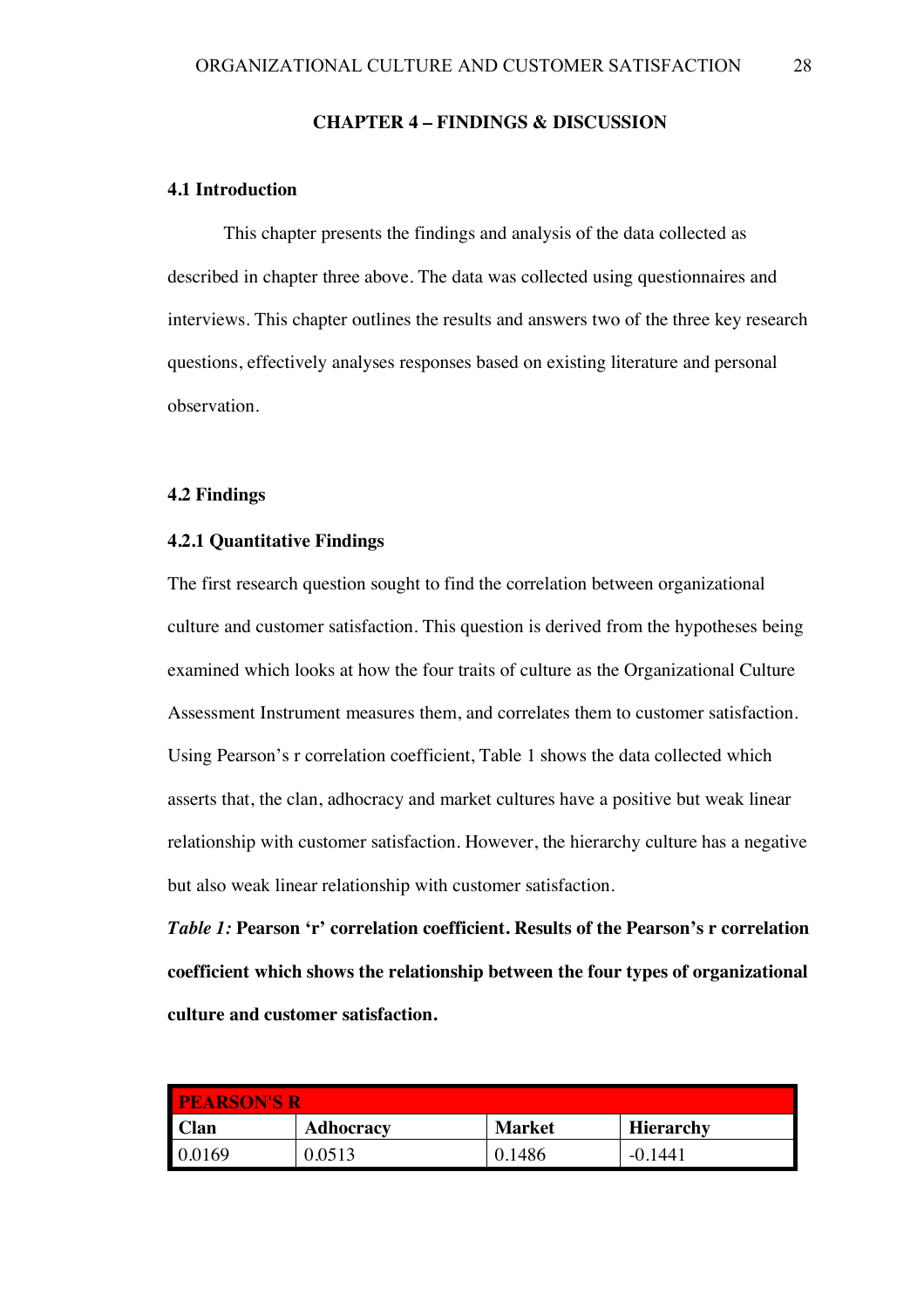Table 1 shows that the clan, adhocracy and market culture have positive figures below 0.3, thus showing a weak correlation. The figure for hierarchy culture is below -0.3 which also shows a weak correlation. Therefore, the four traits of culture as measured by the OCAI, have a weak correlation with customer satisfaction.

With a significance level of 0.05, degree of freedom of 37, the p-value when calculated on the four cultures together is 0.316. A regression analysis on the four cultures and the customer satisfaction level of the two firms shows that a 1 percent increase in the culture of the firm, will lead to a 40% decrease in the customer satisfaction levels of the firm. This results is evident in Table 2 below which is an excerpt of the regression table.

|                  | <b>Coefficients</b> | <b>Standard</b><br><b>Error</b> | t Stat  | P-value | Lower<br>95% | <b>Upper</b><br>95% |
|------------------|---------------------|---------------------------------|---------|---------|--------------|---------------------|
| <b>Intercept</b> | 4085.7              | 6023.7                          | 0.68    | 0.5     | $-8155.96$   | 16327.35            |
| Clan             | $-40.4$             | 60.3                            | $-0.67$ | 0.5     | $-162.9$     | 82.1                |
| <b>Adhocracy</b> | $-40.5$             | 60.2                            | $-0.67$ | 0.5     | $-162.78$    | 81.78               |
| <b>Market</b>    | $-40.3$             | 60.3                            | $-0.67$ | 0.5     | $-162.89$    | 82.33               |
| <b>Hierarchy</b> | $-40.6$             | 60.2                            | $-0.67$ | 0.5     | $-162.94$    | 81.84               |

*Table 2***: Culture regression Table.**

This posits that the culture of a firm does have a significant effect on customer satisfaction but a negative one. However, results from the regression and coefficient analysis of each culture type to the customer satisfaction levels provides a different result as postulated by that of Table 2. A significance level of 0.05 percent was assumed for all computations which means that there is a 95% assurance level (The Pennsylvania State University, 2018).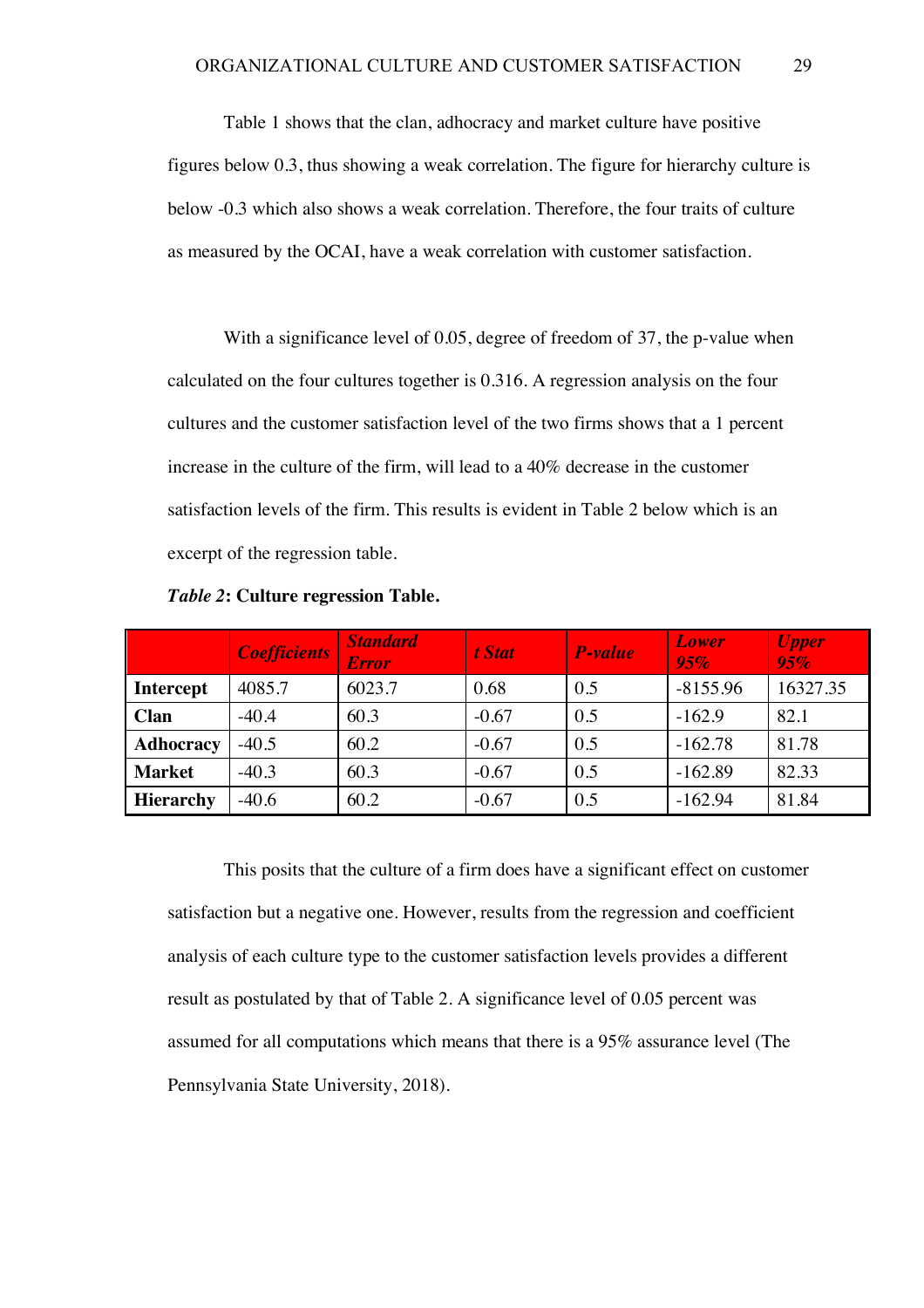#### **4.2.1.1 Testing Main Hypothesis**

**There is a significant relationship between organizational culture and the level of customer satisfaction.**

*Table 3:* **Relationship between culture and customer satisfaction.** 

| <b>Degree of Freedom</b> | $\blacktriangleright$ Value (r) | Significance Level |
|--------------------------|---------------------------------|--------------------|
| $\sqrt{27}$              | 0.316                           | $\mid 0.05$        |

Table 3 shows the results of the Pearson's correlation coefficient result of culture; which is a combination of the four cultures together, and customer satisfaction levels in a firm. The Hypothesis is rejected as calculated p-value denoted by 'r' in the table above shows that the p-value is greater than the significance level. As the p-value is greater than the significance level then there is no significant relationship between organizational culture and the level of customer satisfaction. We fail to reject the hypothesis only if the p-value is less than the significant level as it shows the significance level of the relationship (The Pennsylvania State University, 2018).

#### Testing Sub Hypothesis

# **There is a significant relationship between clan culture and the level of Customer satisfaction.**

Based on the results in Table 1, the p-value for the clan culture is 0.0169. This value is less than the significant level of 0.05. This suggests that we reject the null hypothesis and fail to reject the alternate hypothesis. Thus, there is a significant relationship between the clan culture and the level of customer satisfaction. The results of the regression analysis is shown in Table 4.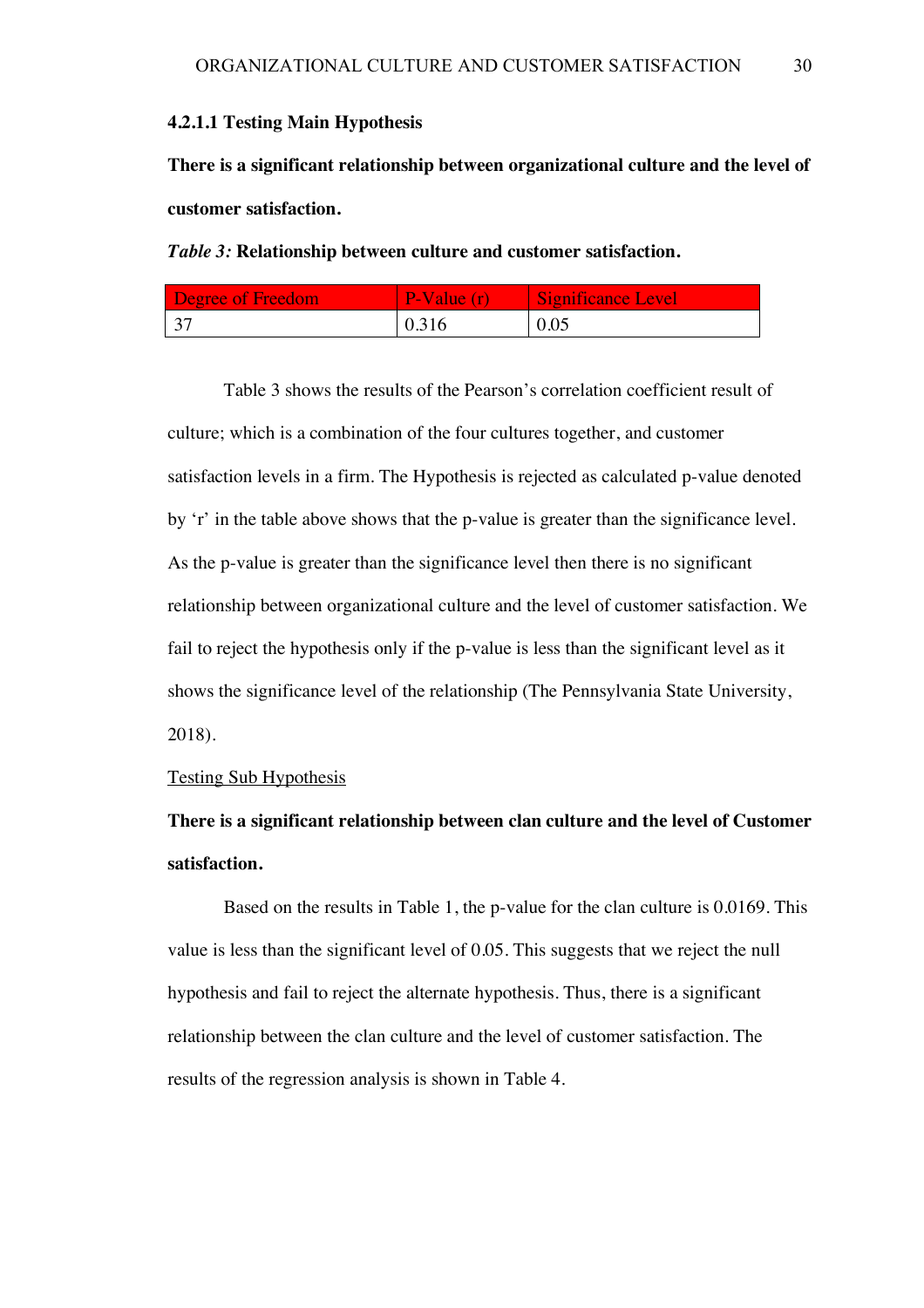|           | <i>Coefficients</i> | <b>Standard</b><br>Error | t Stat | P-value  | Lower<br>95% | <i>Upper</i><br>95% |
|-----------|---------------------|--------------------------|--------|----------|--------------|---------------------|
| Intercept | 43.17               | 3.88                     | 11.1   | 2.40E-13 | 35.3         | 51.04               |
| Clan      | 0.015               | 0.148                    | 0.1    | 0.92     | $-0.285$     | 0.316               |

*Table 4:***Relationship between Clan culture and satisfaction.** 

The values in Table 4 show that for every 1 percent increase in the clan culture of a firm, there will be a 1.5 percent increase in the level of customer satisfaction. The full regression table providing further information on these two variables in found in the Appendices.

# **There is a significant relationship between adhocracy culture and the level of. Customer satisfaction.**

Based on the results in Table 1, the p-value for the relationship between adhocracy culture and the level of customer satisfaction is 0.0513. This is equal to the significant level. Thus, we reject the null hypothesis and take the alternate hypothesis. This therefore shows that there is a significant relationship between customer satisfaction levels and the adhocracy culture. Table 5 is an excerpt of the regression analysis table showing the relationship between adhocracy culture and customer satisfaction levels.

|                   | <b>Coefficients</b> | <b>Standard</b><br>Error | t Stat | $P-value$ | Lower<br>95% | Upper<br>95% |
|-------------------|---------------------|--------------------------|--------|-----------|--------------|--------------|
| Intercept         | 41.94               | 5.32                     | 7.889  | 2.0E-09   | 31.17        | 52.71        |
| Adhocracy   0.081 |                     | 0.26                     | 0.313  | 0.756     | $-0.445$     | 0.608        |

*Table 5:***Relationship between Adhocracy culture and satisfaction.** 

The values in Table 5 make up the equation  $y=mx+b$ ; where m is the slope, x the adhocracy culture value and b the intercept which is the customer satisfaction level. The information in Table 5 shows that a 1 percent increase in the adhocracy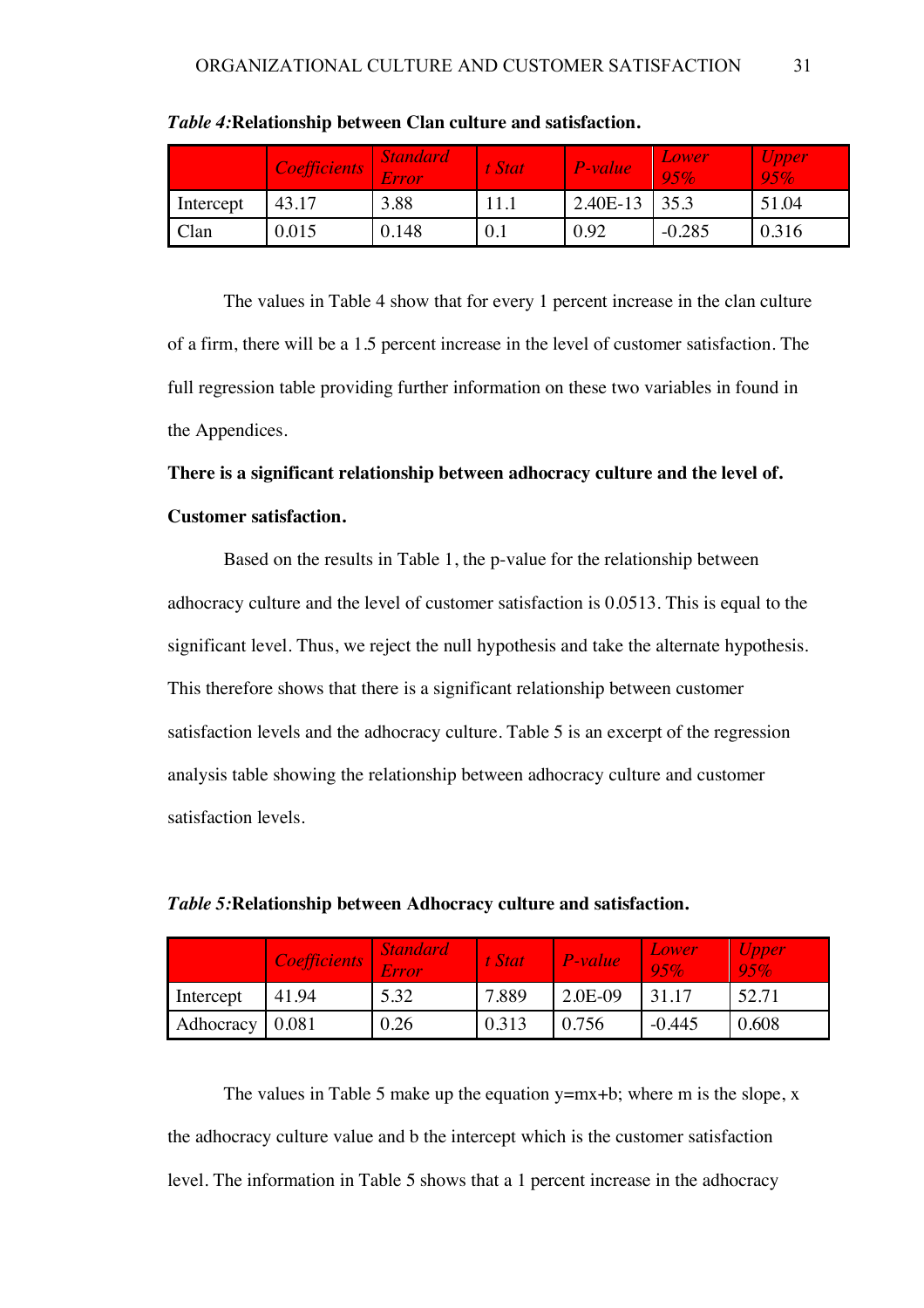culture will lead to an 8.1 percent increase in customer satisfaction levels. The full regression analysis table is found in the Appendices.

# **There is a significant relationship between market culture and the level of. Customer satisfaction.**

The results in Table 1, show that the p-value for the relationship between the market culture and customer satisfaction is 0.1486. This suggests that there is no significant relationship between market culture and customer satisfaction levels. As the p-value is greater than the significant level, we fail to reject the null hypothesis. Therefore, there is no significant relationship between market culture and customer satisfaction. Further information is present in Table 6 which provides a different result.

|           | <i>Coefficients</i> | <i>Standard</i><br>Error | t Stat  | P-value                       | Lower<br>$-95%$ | <i>Upper</i><br>95% |
|-----------|---------------------|--------------------------|---------|-------------------------------|-----------------|---------------------|
| Intercept | 38.77537            | 5.399445                 |         | 7.18136   1.62E-08   27.83506 |                 | 49.71569            |
| Market    | 0.176959            | 0.193543                 | 0.91431 | 0.36647                       | $-0.215197$     | 0.569114            |

**Table 6: Relationship between Market culture and satisfaction.** 

Table 6's, values help to interpret the equation in which they are placed in. The values show that although there is no significant relationship between customer satisfaction level and the market culture as found in the correlation coefficient result in Table 1, a 1 percent increase in the market culture will still lead to a 17 percent increase in customers satisfaction levels as seen in Table 6. This increase is wider than that of the other two cultures which according to the Pearson's 'r', have a significant relationship to the customer satisfaction levels of a firm. Due to this disparity, further tests can be conducted to find if the market culture is significantly related to the customer levels of a firm. One test shows no significant relationship but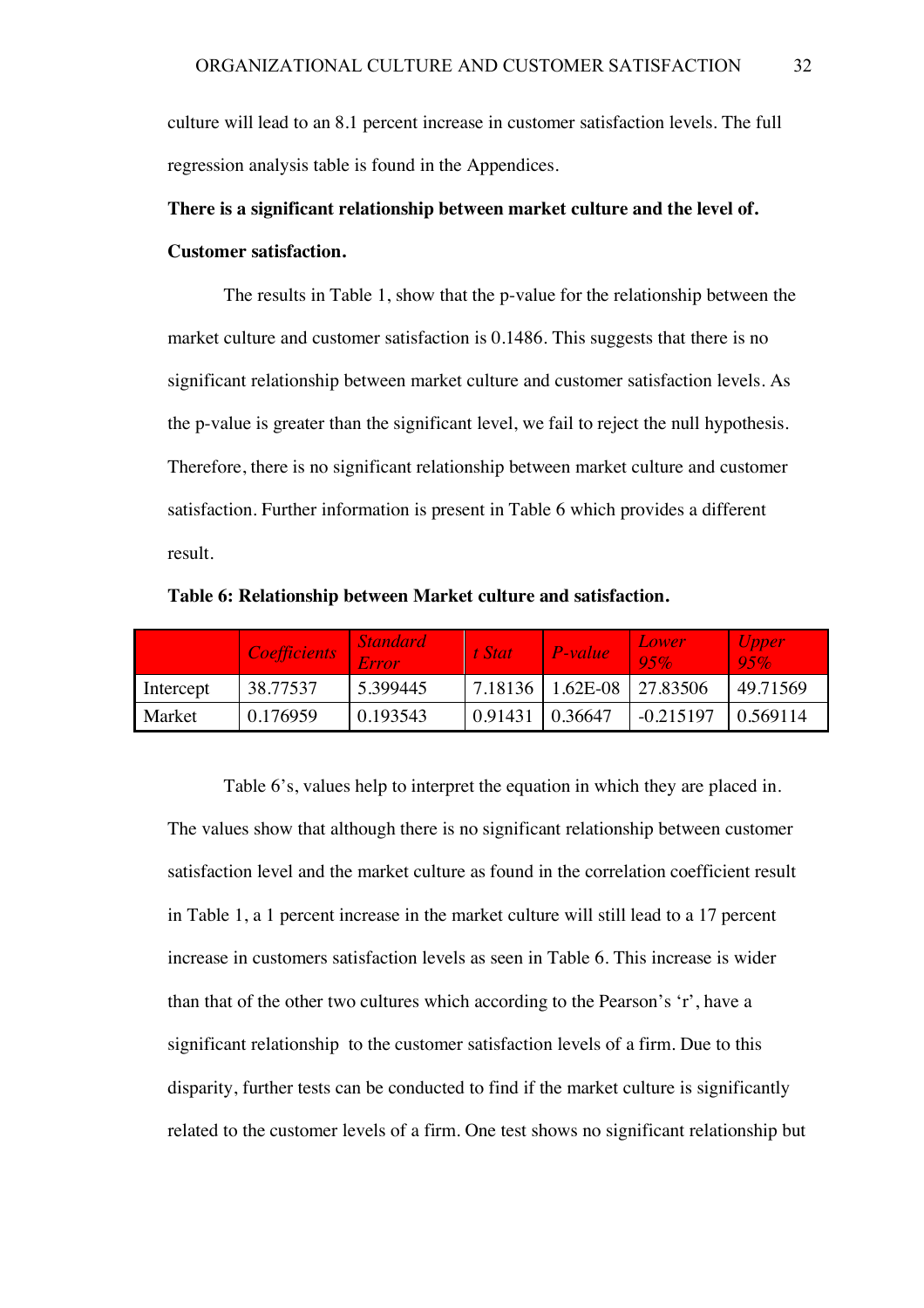the other shows a significant level of relationship. Further details of the regression analysis are seen in the full table in the Appendices.

# **There is a significant relationship between hierarchy culture and the level of Customer satisfaction.**

Results from Table 1 show that the p-value is -0.1441. This value is lower than the significant level of 0.05, thus the hierarchy culture has a significant relationship with customer satisfaction levels. Due to this, we reject the null hypothesis and take the alternate. Results from the regression analysis as seen in Table 7, show that a 1 percent increase in the hierarchy culture of a firm will lead to an 11.7 percent decrease in the customer satisfaction level of a firm. This presumes that firms with high hierarchy culture percentages, are more likely to have lower satisfaction levels. This also insinuates that hierarchy culture levels need to be low in a firm as it can lead to low profitability. The full regression table is found in the appendices.

*Table 7:* **Relationship between Hierarchy culture and satisfaction.**

|                          | <i>Coefficients</i> | <b>Standard</b><br>Error | t Stat     | $P-value$                 | Lower<br>95% | Upper<br>$-95\%$ |
|--------------------------|---------------------|--------------------------|------------|---------------------------|--------------|------------------|
| Intercept                | 46.9517             | 4.10576                  |            | 11.43555 1.10E-13 38.6326 |              | 55.2708          |
| Hierarchy $\sim$ -0.1176 |                     | 0.132797                 | $-0.88605$ | 0.381311                  | $-0.3867$    | 0.151407         |

#### **4.2.1.2 Culture Overview**

**What are the similarities or differences in the organizational culture of two firms in the same industry?**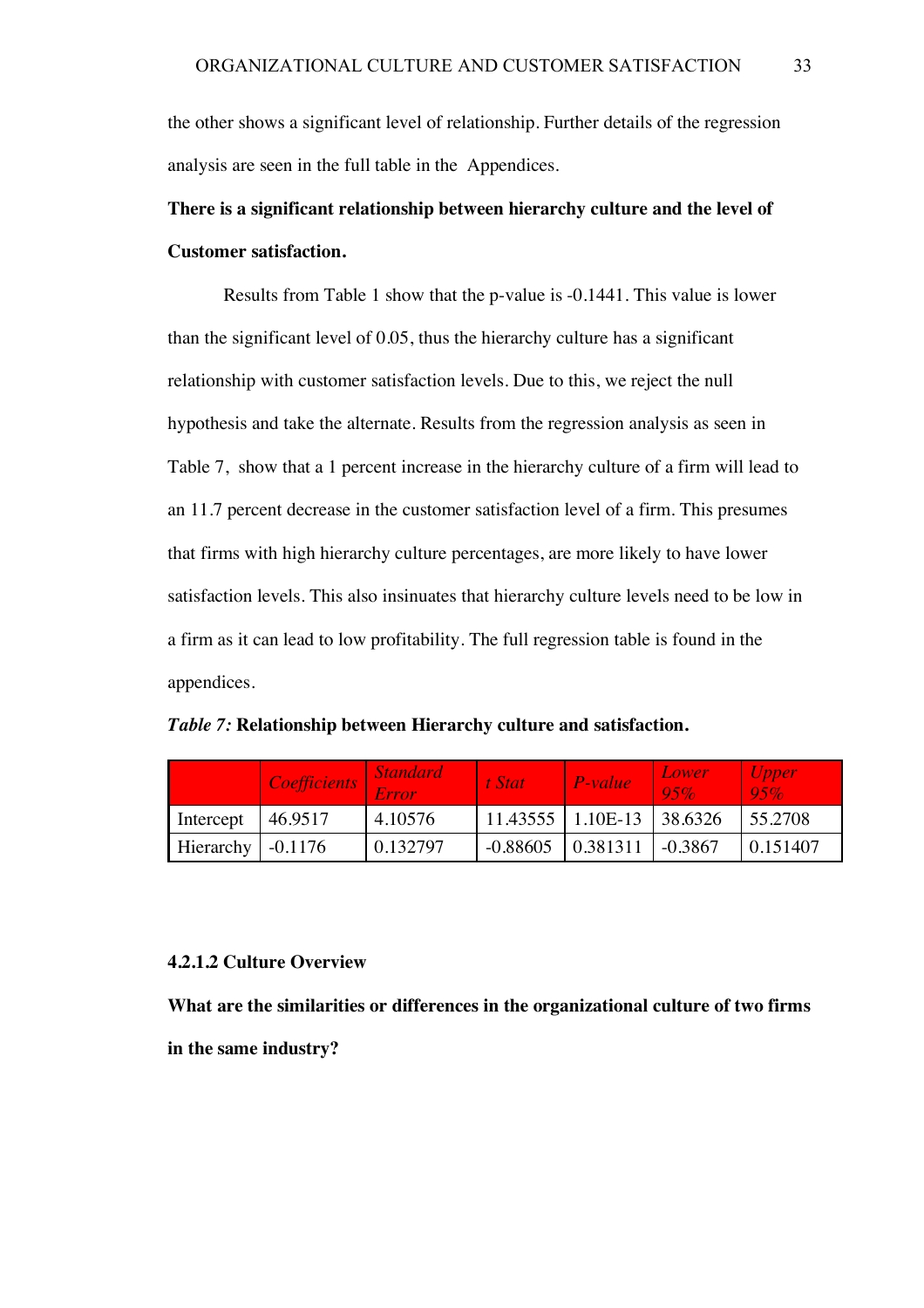| <b>NOW CULTURE IN BOTH FIRMS</b> |                                        |                  |               |                  |              |  |  |  |  |
|----------------------------------|----------------------------------------|------------------|---------------|------------------|--------------|--|--|--|--|
|                                  | Clan                                   | <b>Adhocracy</b> | <b>Market</b> | <b>Hierarchy</b> | <b>Total</b> |  |  |  |  |
| Now-NDK                          | 23.12025                               | 19.20205556      | 27.2363889    | 30.4078056       | 99.9665      |  |  |  |  |
| Now-AFB                          | 32.494                                 | 22.654           | 25.166        | 19.6594          | 99.9734      |  |  |  |  |
|                                  | <b>PREFERRED CULTURE IN BOTH FIRMS</b> |                  |               |                  |              |  |  |  |  |
|                                  | <b>Clan</b>                            | <b>Adhocracy</b> | <b>Market</b> | <b>Hierarchy</b> | <b>Total</b> |  |  |  |  |
| Preferred-NDK                    | 30.9175278                             | 23.29288889      | 21.4461667    | 24.3208889       | 99.9774722   |  |  |  |  |
| Preferred-AFB                    | 32.9994                                | 22.32            | 23.494        | 21.1614          | 99.9748      |  |  |  |  |

Data collected using OCAI in Table 8, shows that the most prevalent culture at NDK is the Hierarchy culture whiles the most prevalent at AFB is the Clan culture. It also shows that the least prominent culture in NDK is the Adhocracy culture where as the least prevalent at AFB is the Hierarchy culture. Table 8, is showing the culture of both firms NOW and how employees PREFER it to be.

From Table 8, it can be deduced that members of the organization in both firms will prefer a clan culture as the most prevalent over the other cultures. However, employees of NDK will prefer the Market culture as the least prominent whiles AFB employees prefer the Hierarchy culture to be the least prominent in the firm.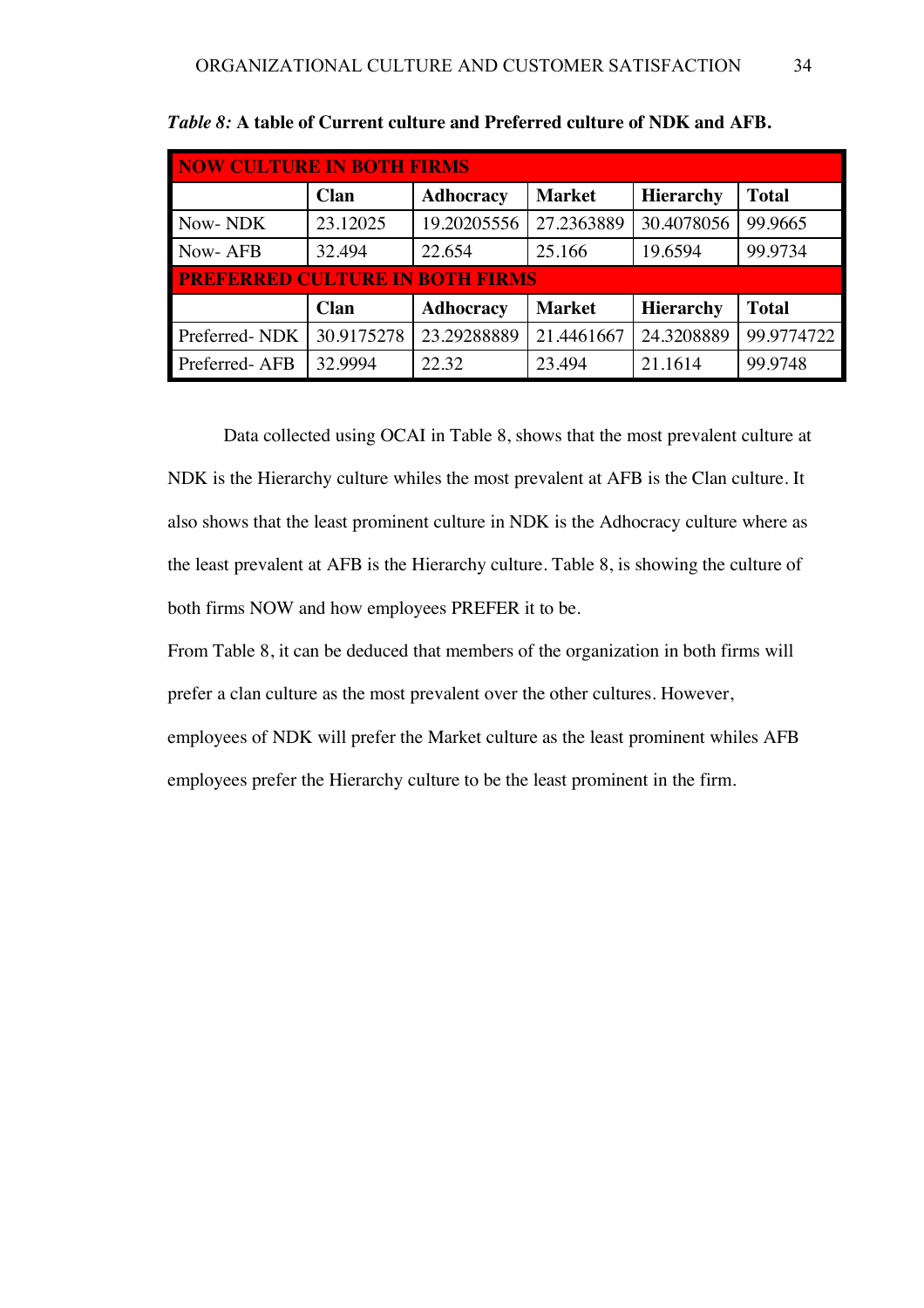



Based on the Figure 4 OCAI graph, it is seen that the **CURRENT** culture of both firms varies greatly mainly between the clan culture and the hierarchy culture. One firm sways more towards the hierarchy culture whiles the other towards the clan culture.



*Figure 5:* **A graph showing the comparison of the preferred culture of both firms.**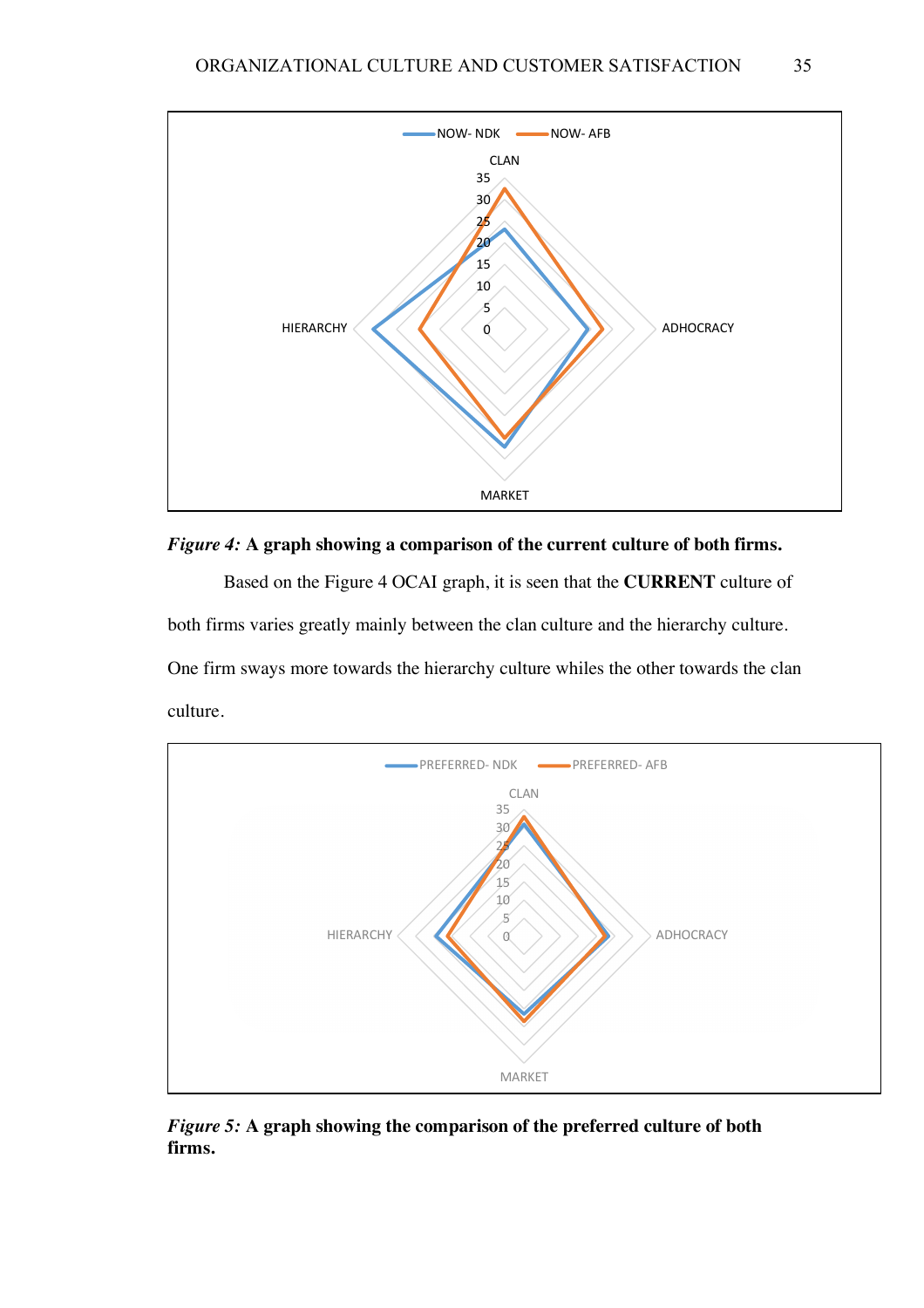However, in Figure 5, it is evident that employees of both firms prefer a culture quite similar to each other. The figure(shape) depicting each company looks almost identical with differences only visible due to the colors of the figures. The data collected shows that although financial institutions have different existing cultures, most employees will prefer a culture similar to each other. The main difference between these two firms is their existing culture but the main similarity is the preferred culture of their employees.

*Table 9:* **Table of current culture and preferred culture of firms.**

| <b>CULTURE IN BOTH FIRMS:</b> |             |             |            |            |              |  |
|-------------------------------|-------------|-------------|------------|------------|--------------|--|
|                               | <b>Clan</b> | Adhocracy   | Market     | Hierarchy  | <b>Total</b> |  |
| <b>Now</b>                    | 27.807125   | 20.92802778 | 26.2011944 | 25.0336028 | 99.96995     |  |
| <b>Preferred</b>              | 31.9584639  | 22.80644444 | 22.4700833 | 22.7411444 | 99.9761361   |  |



*Figure 6***: A graph showing the combined culture in both firms currently and what is preferred***.*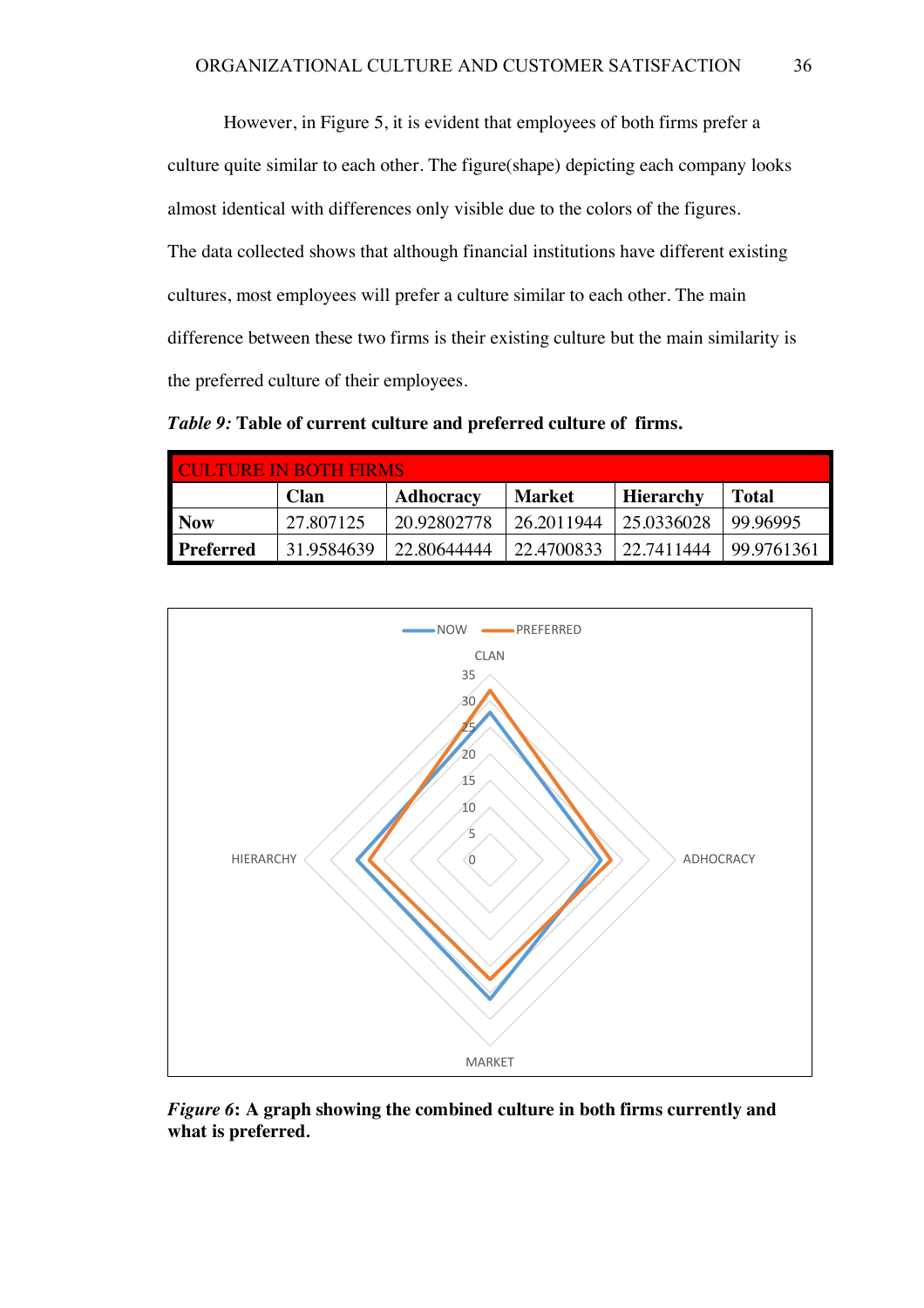Table and Figure 6 show the culture of both firms as it is now and what is preferred by the employees of the firm. These look at the combination of the cultures of both firms and not at the cultures in each firm individually, as done in the other graphs and tables. The results from this combination also shows that the culture within both firms are similar. The graph and table show that the adjustment from current culture to the preferred culture is not large and thus easily manageable and changeable.



**4.2.1.3 Customer Satisfaction Overview**

#### *Figure 7:* **A graph showing the customer satisfaction rate of AFB.**

Figure 7 shows the service satisfaction rating for AFB. The graph shows that a majority of the customers find the quality of service, the service process speed and the customer representative very good. These attributes where what questions 1 to 3 of the questionnaire sought to find out. This shows that a majority of the clients are satisfied with these three attributes. Figure 7 also shows that the customer satisfaction rate is spread widely across with more people towards the higher levels but with a sufficient number towards the lower levels.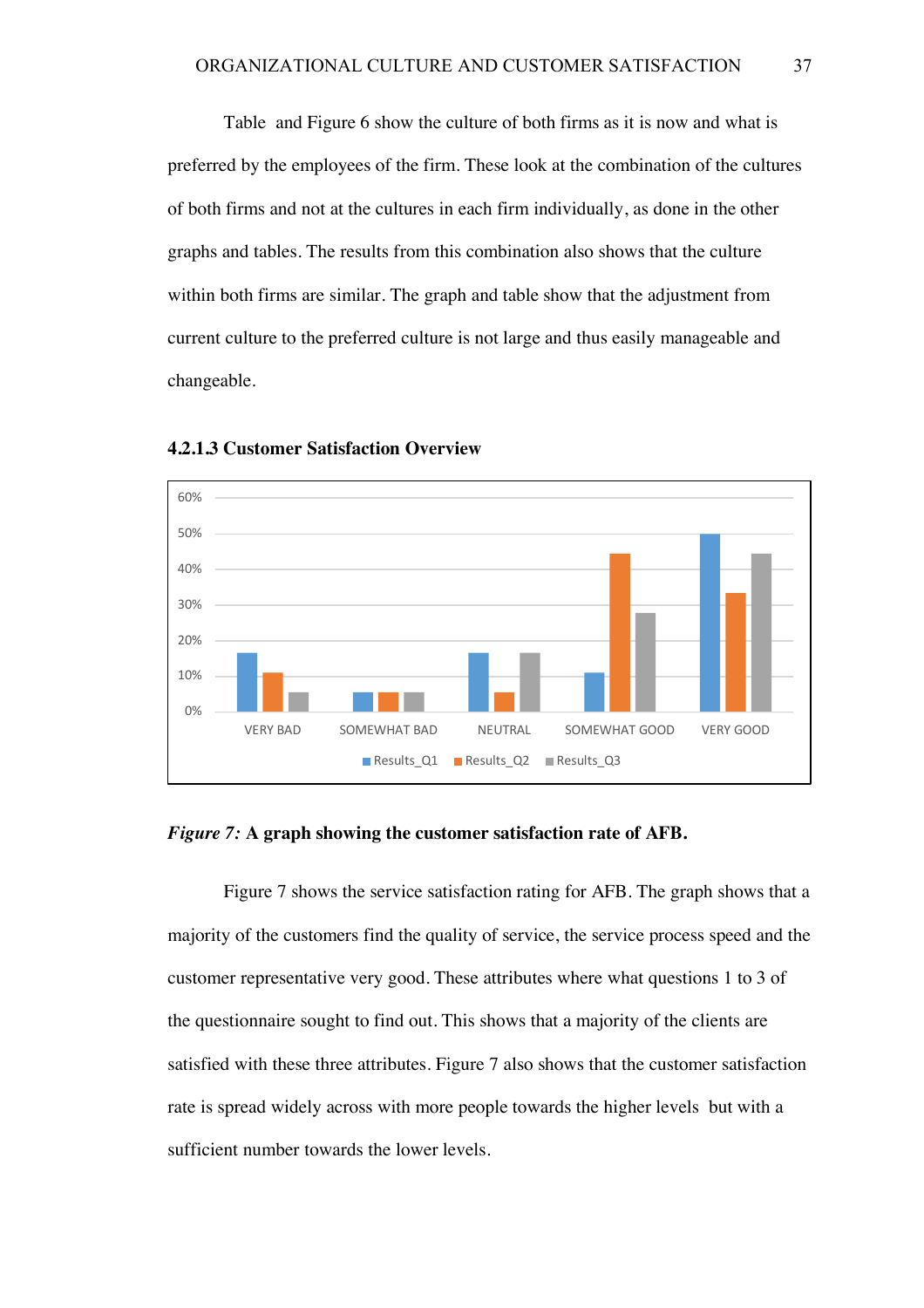

*Figure 8:* **A graph showing the customer satisfaction rate of NDK.**

Figure 8 shows the customer satisfaction rating of the service provided at NDK. This graph shows that a majority of the customers find quality of service, service process speed and the customer representative somewhat good. The graph also shows that the cluster of the client's satisfaction is found at the higher apex of the graph, from neutral onwards. This suggests that although they do not have a high rating of customer satisfaction, few customers are not satisfied with their services.



*Figure 9:* **A graph showing the rating of the customer service representative at NDK.**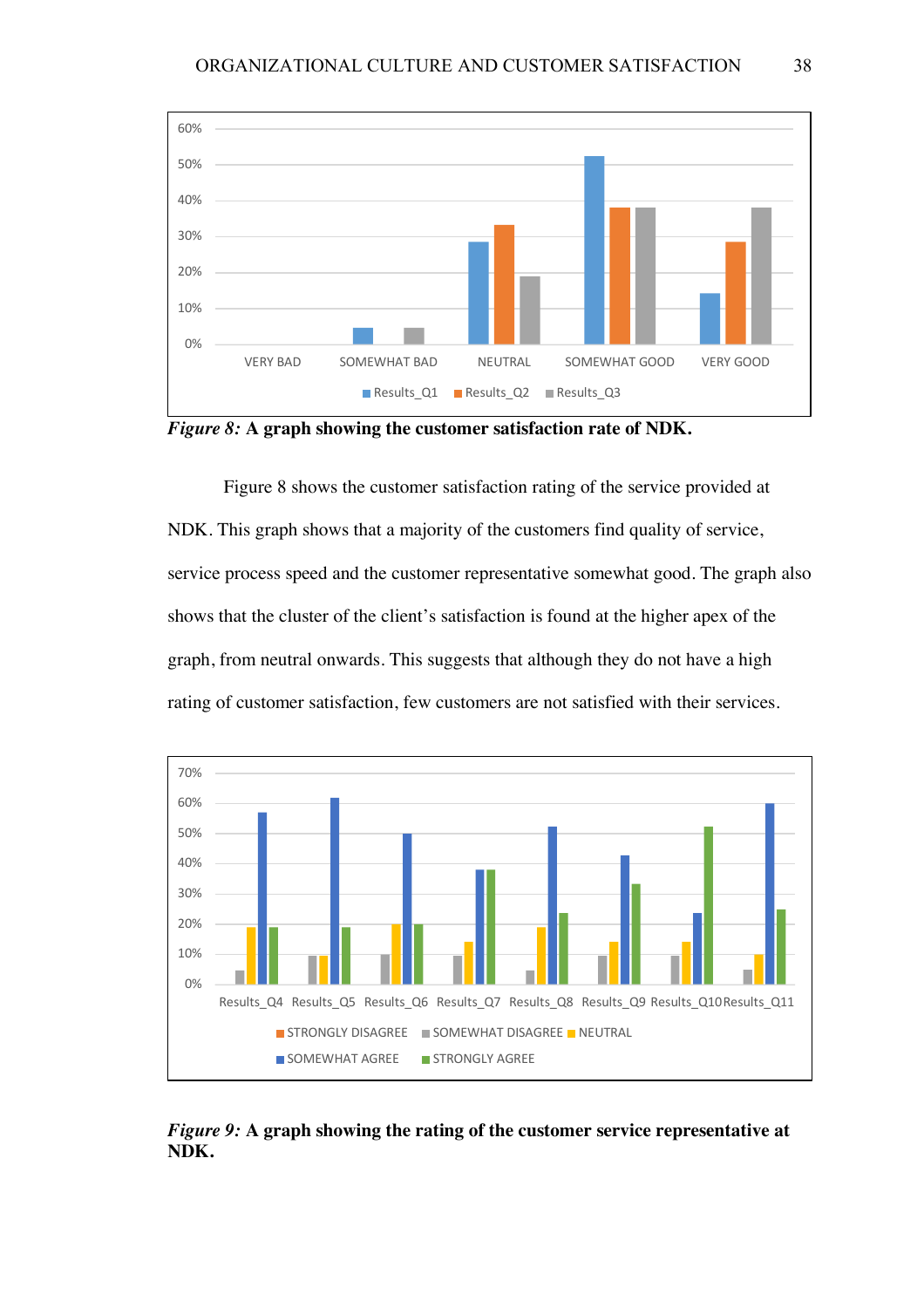Figure 9 shows the rating of the employee who served the customer at NDK. It looks at the behavior and overall service quality as provided by this representative. The graph shows that a majority of customers found the behavior and service quality of the representative to be somewhat satisfactory. This graph shows that customer representatives at NDK have room for improvement to increase the satisfaction level of customers.





Figure 10 shows the rating of the employee who served the customer under 8 questions. It looks at the behavior and overall service quality as provided by this representative from patience to courteousness, knowledge and enthusiasm. The graph shows that a majority of customers found the behavior and service quality of the representative to be very satisfactory. This insinuates that service personnel at AFB are well versed in customer satisfaction strategies.

As the correlation coefficient shows that the clan and hierarchy cultures show significant relationship with customer satisfaction, then based on the regression analysis, NDK's culture will lead to a decrease in customer satisfaction whereas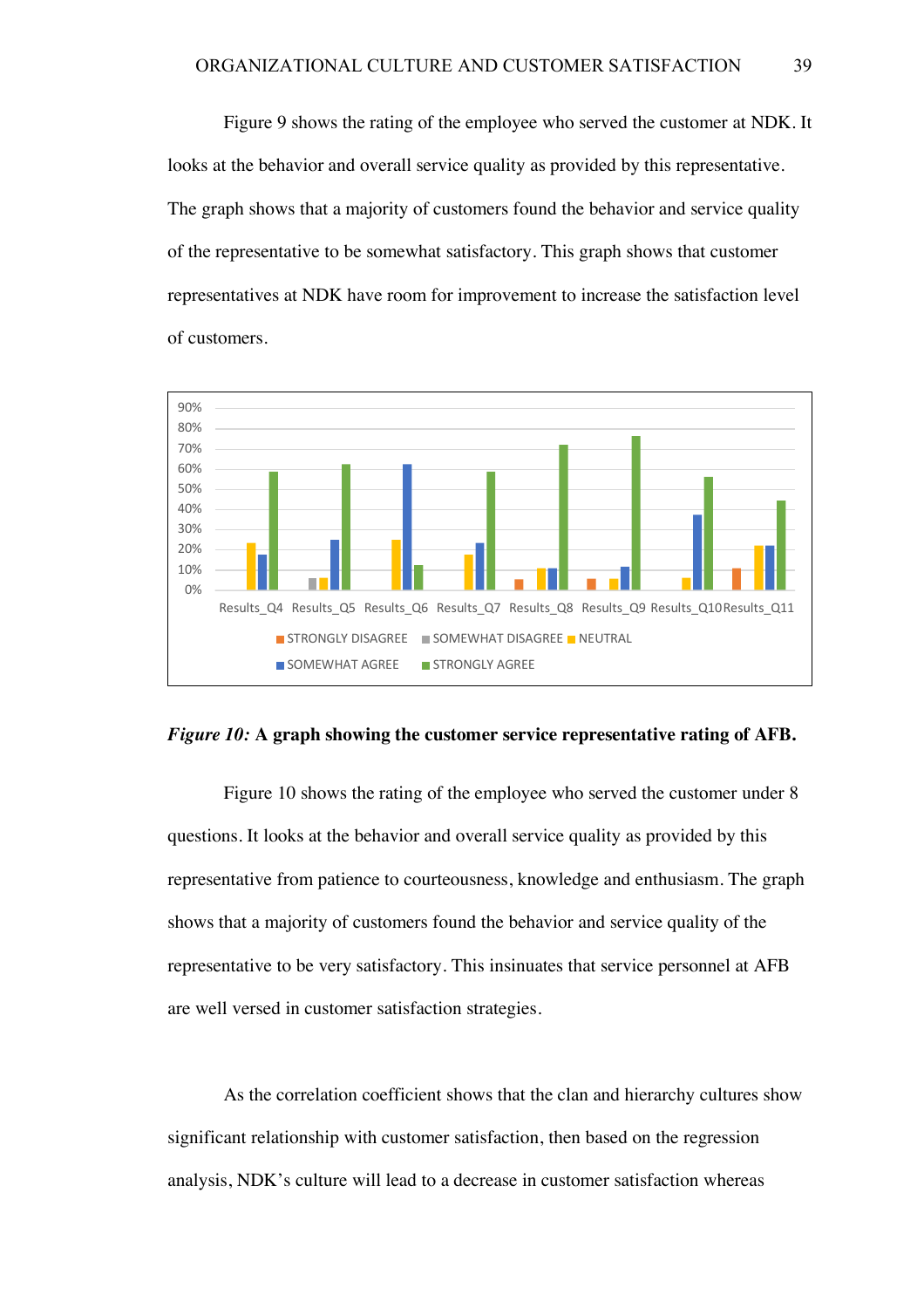AFB's will lead to an increase in customer satisfaction. This is already evident in the data where the satisfaction levels of NDK in Figures 8 and 9 are lower than that of AFB in Figures 7 and 10 . However, the average satisfaction rate for AFB is 43.83 and that of NDK is 43.29, it is fair to say that although the graphs show that one firm is doing better in satisfying their customers than the other, the average satisfaction rate vary by little for both firms.

On the other hand, as the number of responses from each firm varied greatly from each other, it is possible that the information from the collected data is not a fair representation of the current culture existing in each firm or the satisfaction rates of customers.

After the administration of the questionnaires which provided the data above, interviews were conducted with 5 members of one firm. Results from the culture questionnaires showed that NDK has a Hierarchy culture. To make certain that the data collected was reflective of the reality in the firm, interviews were conducted with five members from the different departments in the firm. An observational study was also done within a week in which the questionnaires were administered in the firm.

#### **4.2.2 Qualitative Findings**

The second stage of the research process was a qualitative study which was based on the results of the quantitative study. Interviews were organized with members of both companies to gather an in-depth understanding of the current culture in NDK and what the employees prefer. Open ended questions were placed in the questionnaires to customers to also gain a better understanding of the ratings for their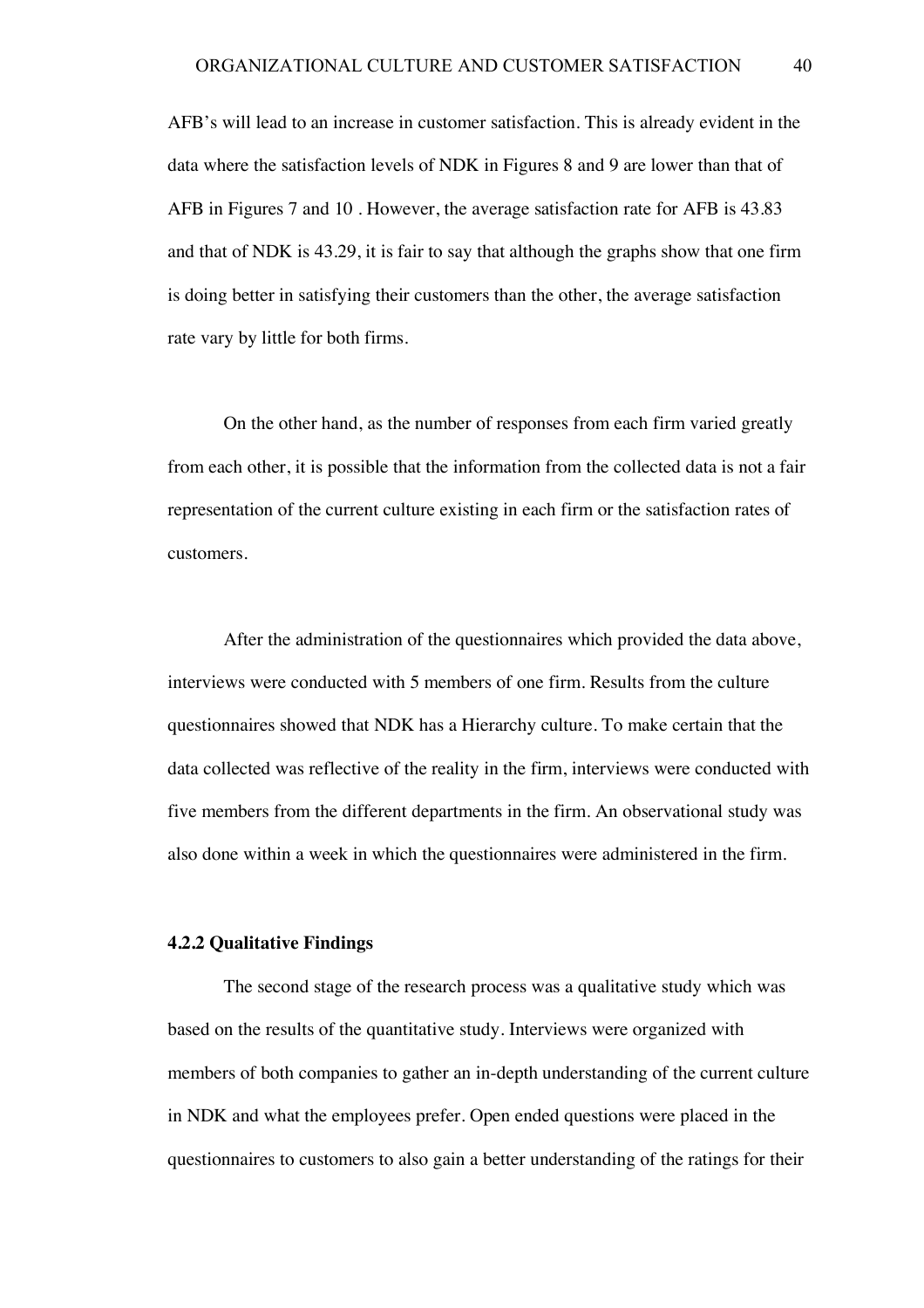satisfaction levels. Due to scheduling conflicts and other obstacles, interviews were not as in-depth as it was to be and as such observations during the administering of questionnaires and the research period with the companies will be used in the qualitative analysis.

The data analyses provided a better understanding of the culture of the two firms and the perceptions and expectations of customers concerning the services provided by the firms. The underlying themes within the study focus on the product, service, amenities and personnel for the findings of the customer. For that of the employees, the underlying themes include, corporate environment, and corporate practices.

#### Corporate environment

The corporate environment is the conditions and surroundings in which members of an organization operate. Members of every organization need the right form of environment to operate effectively and efficiently. An environment riddled with chaos will lead to low productivity as members will be unable to perform their duties. Creating an environment that breeds productivity, innovation and teamwork is not an easy task especially with people from diverse backgrounds. However, employees from the study believe that no environment will be completely conducive for all its members. Adjustment is a strong advocation of theirs as they believe is the best way for one to be productive in the firm. A family oriented environment was sought by these participants as they believed that it promotes teamwork, helps in the achievement of strategic and organizational goals, fosters unity, and allows members to lean on one another. Being able to lean on a co-worker just as one would a family member allows members to be more productive. Others however, believed that a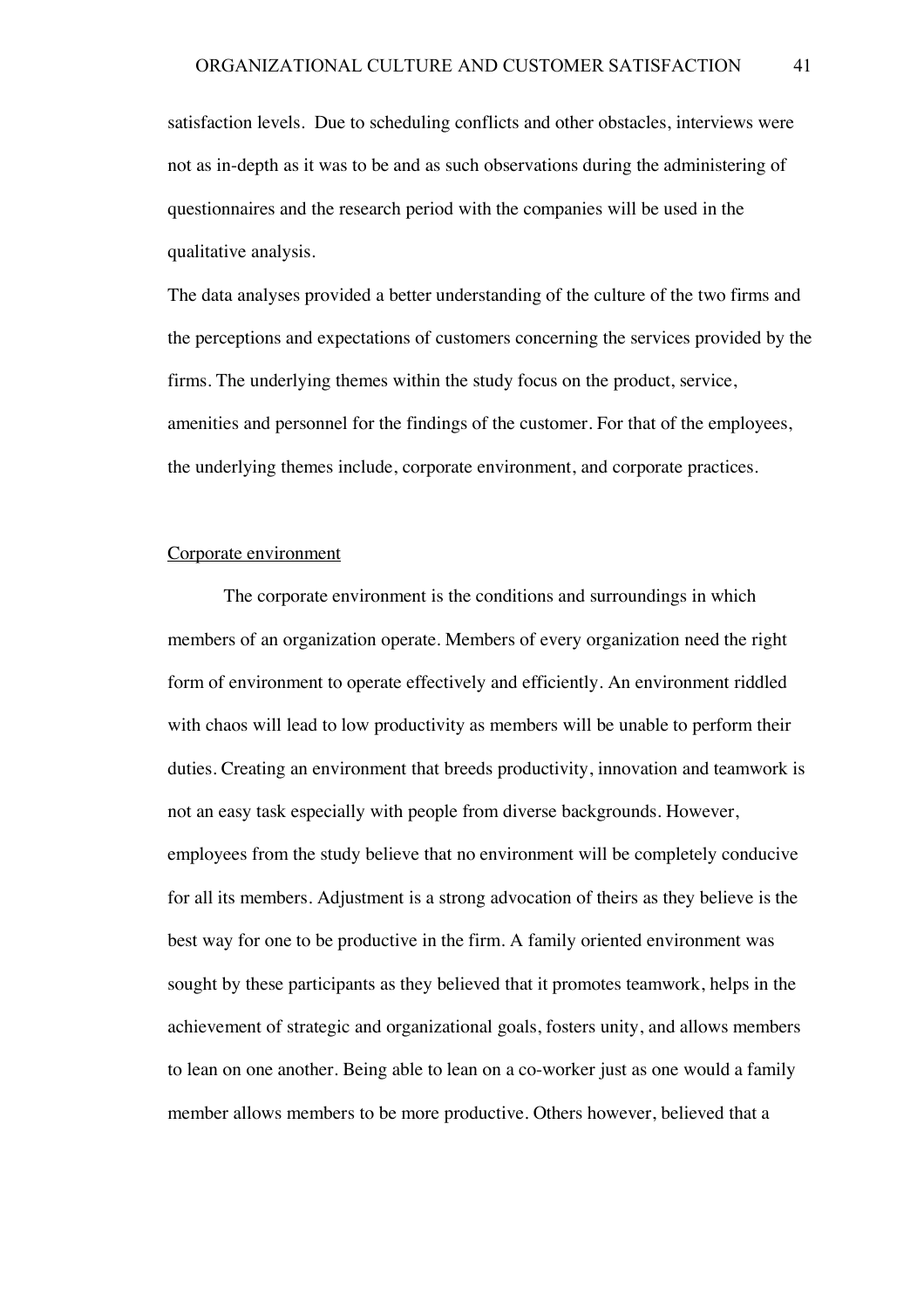family oriented environment breeds social loafers and allows people to take advantage of the hard work of others.

Although the ability to adjust is strongly advocated for, some individuals deem that one's nature, values and beliefs contribute to the interactions with customers. Others who opposed, claim that the culture of the firm irrespective of ones values, beliefs or nature drive customer-employee relations. The culture of the firm which regulates how members work and interact with each other also affects how interactions are done with external customers.

It is evident that different culture traits are being advocated by the members of the organizations. There are different views on similar characteristics, as well as similar ones. Cameron and Quinn (2006), posit that there is not one true culture in an organization but instead there are dominant ones and subservient ones. This is evident in the different views brought forth.

#### Corporate practices

The manner in which operations are conducted in a firm is a part of culture (Daft, 2008). The flexibility and stability of the firms functions, practices and operations show the kind of culture existent in a firm. People prefer a flexible and controlled environment which they believe allows for smooth running of operations, promotes innovation, and facilitates problem solving. Employees believe that having either of these whiles foregoing one will generate chaos, rigidity, and curbs proactiveness and decision making. An organization where individuals feel like a part of the firm suggests higher productivity. Corporate practices which do not allow room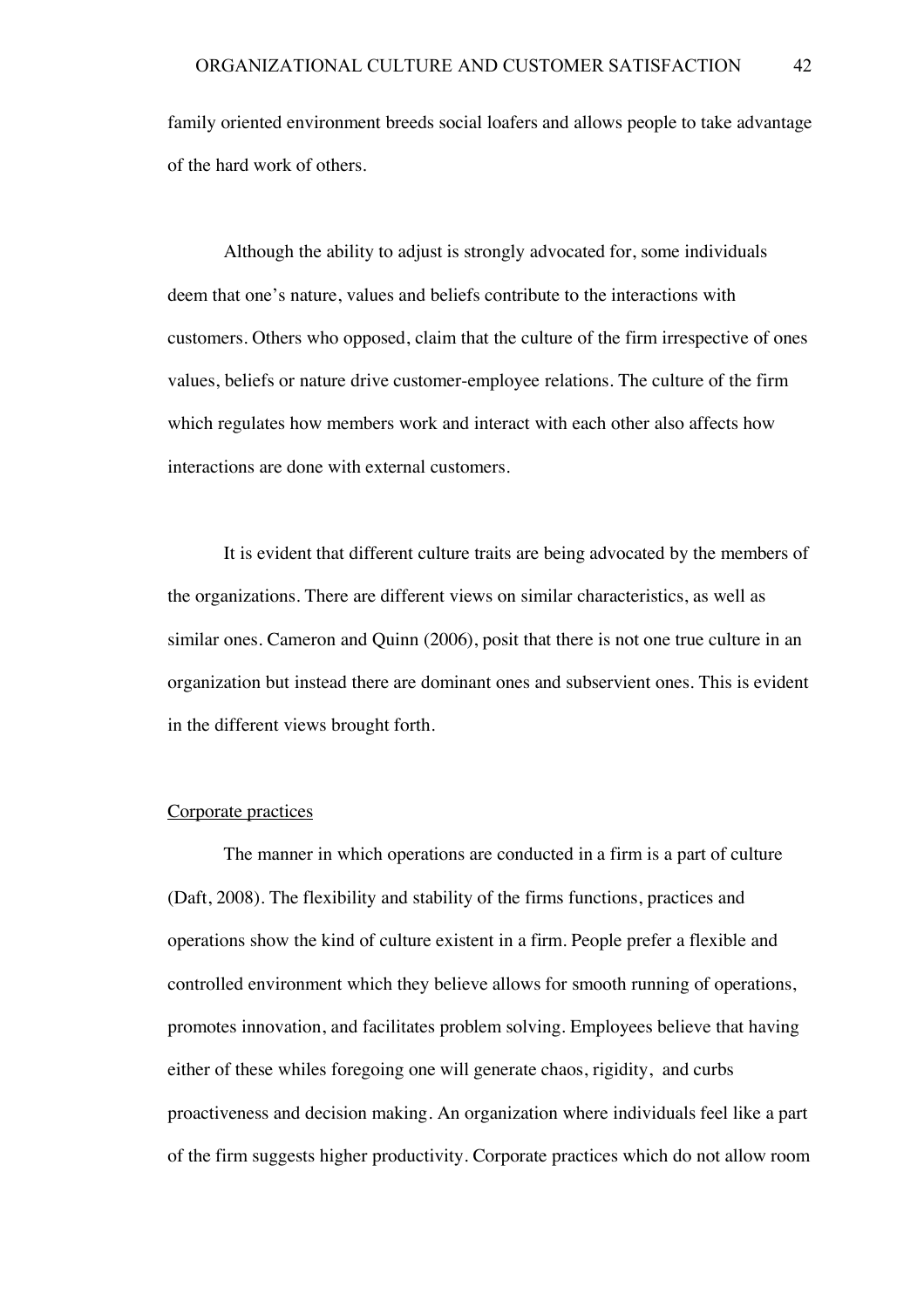to grow, innovation, problem solving skills and decision making can lead to employees being bored, feeling unproductive, low productivity, high turnover rates and others. Employees want to work in an environment which allows them to grow both professionally and personally.

The culture of a firm governs the practices of the members of a firm. If internal customers who are the employees are not satisfied, how will it translate to high satisfaction levels for external customers. A democratic leader is one who aids in group making decisions, and one who empowers his/her team members. These are the kind of leaders who are sought after by some employees. Other employees prefer an authoritarian leader who gives all instructions on how something is to be done and expect that it is done that way. On the other hand, others prefer transformational leaders, others dictators, others a combination of all kinds of leaders. The basis is that an organization must seek to align the wants of its employees with the wants of the organization. Cameron and Quinn (2006), claim that, congruence between employees and organizational culture contributes to higher levels of performance. This postulates that the culture of a firm is as much about the people as it is about the business.

#### Overview of culture

Results from the qualitative study show that there is indeed a hierarchical culture in NDK but members of the firm will prefer a clan culture. They do not believe that a firm can have only one culture as they consider the fact that there are many parts of a plant which come together to form a flower. An organization where management is seen as a different populace as to the rest of the members, breeds resentment, chaos, and rigidity in the lifestyle of its employees. When these thoughts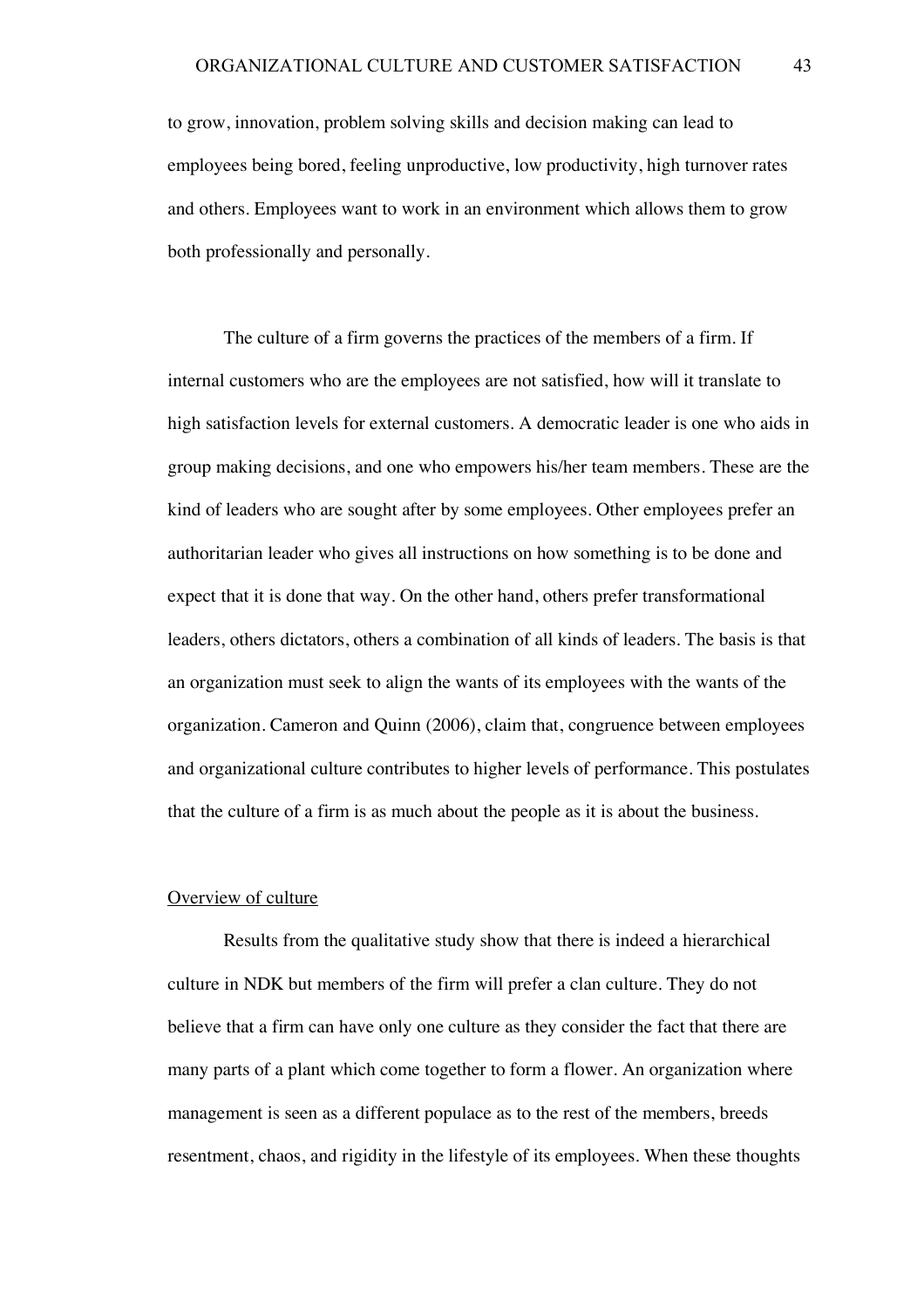take seed, they can lead to worse situations which will eventually affect the firm and its business. These thoughts and feelings can manifest through poor customer services, bad mouthing of the business and others. A hierarchical culture promotes efficiency as such it is not a bad thing for it to exist in a firm but it doesn't promote productivity.

If a firm wants to practice within a predominantly hierarchical culture, they need to find the right people who will fit within that rule. Finding the right fit of people is just as important as working to keep the ones you have. Members of NDK suggest that the other three cultural traits are present in the firm but the hierarchical culture is the most prominent. Some members even believe that the culture as changed since the inception of the firm. They suggest that the firm has moved from a predominantly clan culture to a predominantly hierarchical culture.

#### **Product**

Customers have their own expectations and perceptions of a service or business before, during and after receiving that service. Therefore, it is not a surprise that customers of both firms had a few things they believed were to their satisfaction and others which were not. Financial services provide different products to their clientele. These include loans. Some customers believed that their daily quotations were increasing at a rapid rate, others suggested that they were receiving double deductions in their quotations, and the rates provided to receive a loan were very high.

Nevertheless, others praised the products offered claiming that the loan was tailored to their specific needs and circumstances, interest rates were good and even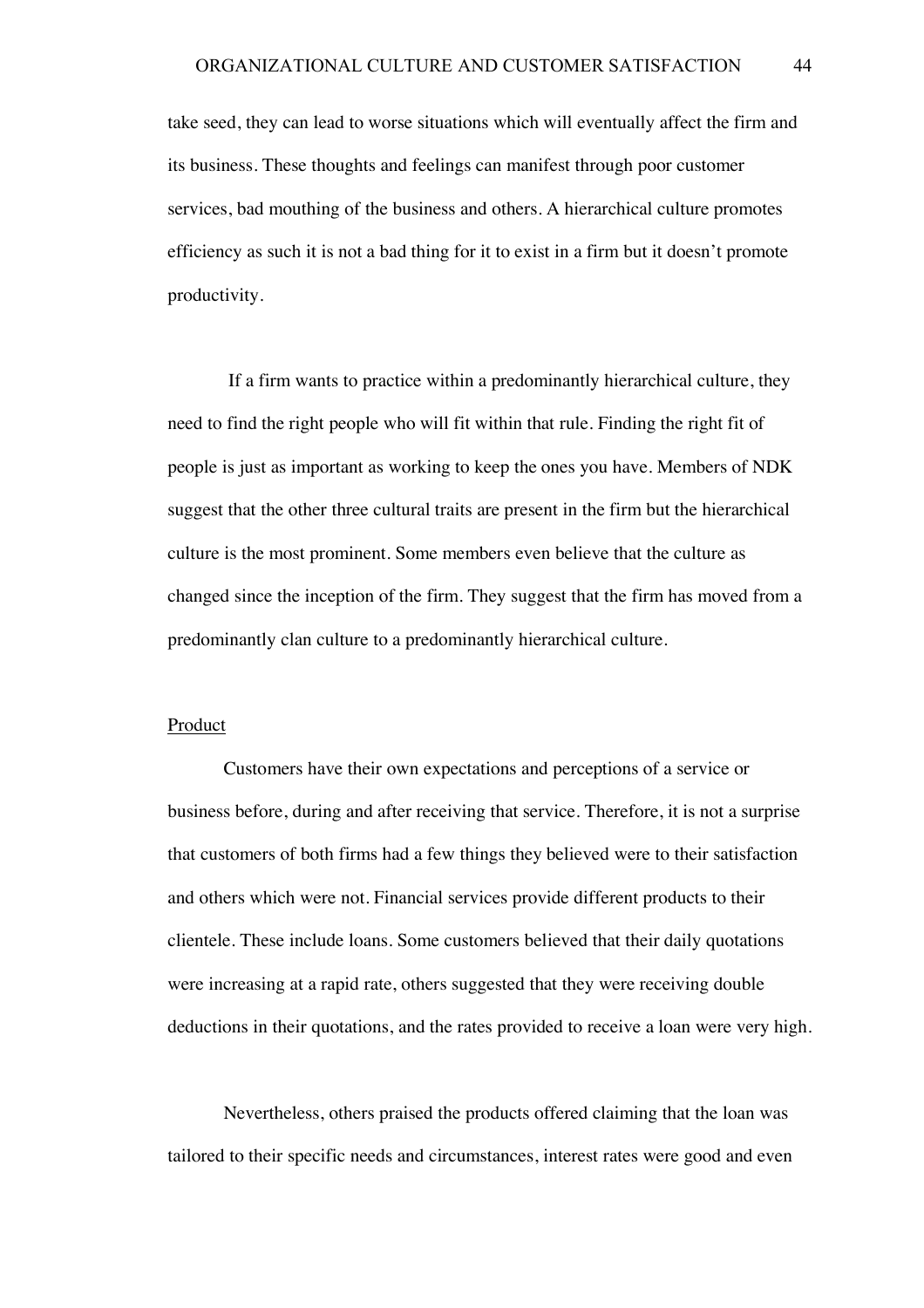surpassed that of counterparts. This shows that with a similar product for all customers, each person had a different opinion and each person had a different satisfaction rate. This suggests that firms need to either customize their products to specific customers, find ways to compensate unsatisfied customers, or try to gain feedback from customers as much as possible. I believe that it takes very little to move a satisfied customer to a dissatisfied one and vice versa. As such, firms must be observant of these little problems before they become sink holes. The ability of firms to completely satisfy each customer is almost impossible but firms can aim at satisfying them to a neutral extent.

#### Services

The services provided to a customer within this category looks at the practices and process of providing the product to customers. Some customers complained of their inability to trace back their records showing which customer representative they dealt with due to poor record keeping od customer transactions. They were also aggrieved about the delay in the settlement of their loan process, the period for refunds and approval of loans, the length of the service as well as the lack of dispersion of information such as the customer care number of the firm. Although some customers were aggrieved, some sang the praises of the firms tooting the fact that the service process was fast; concerning the disbursement of the loans and cash, specific needs were met, and information dispersion was on point. Customers are hard to please especially depending on their current mood or situation at that point in time. However, aggrieved concerns of customers must not be taken lightly. Continuous feedback from customers can allow the firm to put in place structures which will help promote better services for the customers.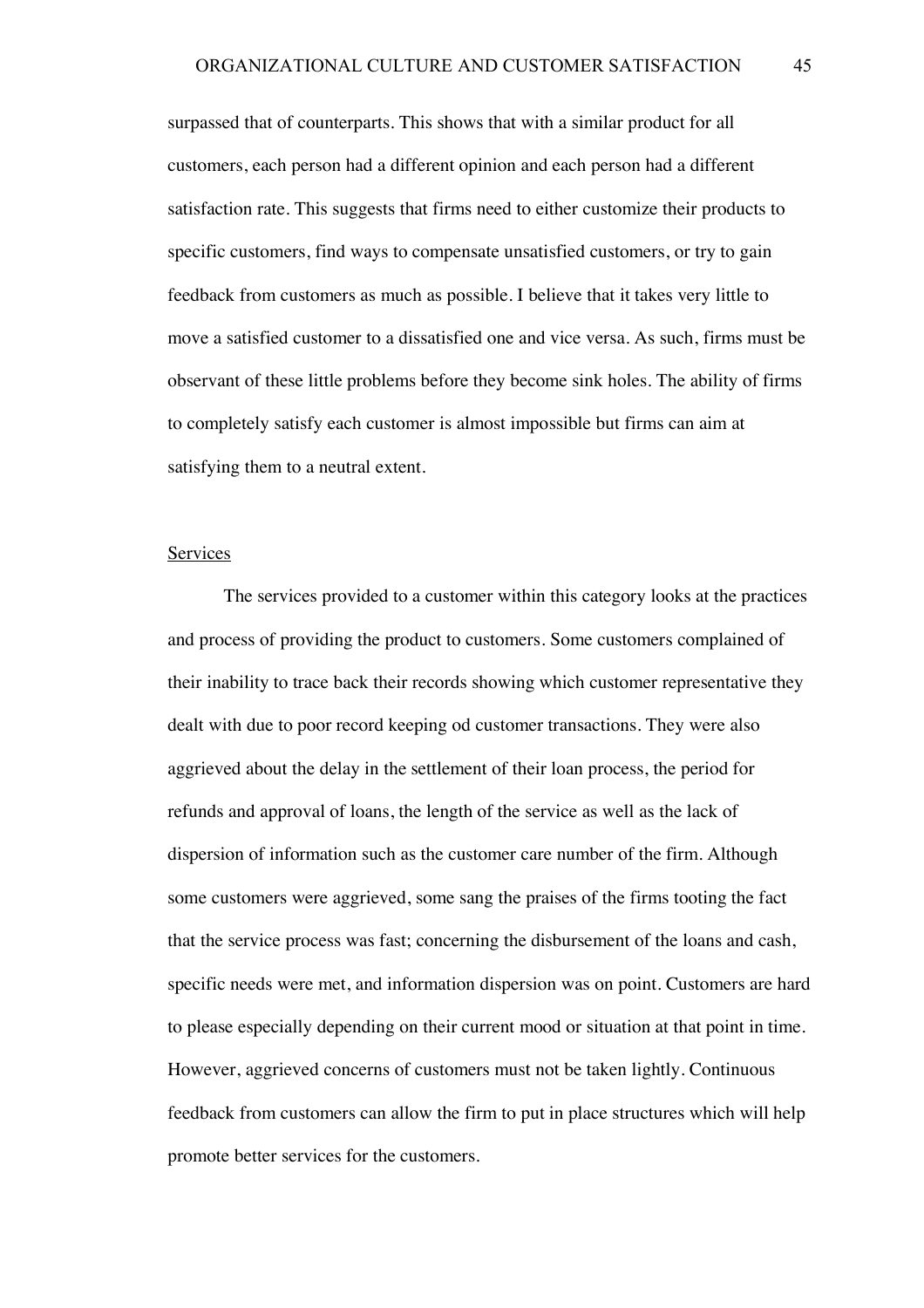#### Amenities

During the administration of services to a client, there are other amenities put in place to help make the customer more comfortable during the process. This could be in the form of access to potable drinking water, washrooms and chairs. These amenities although not a part of the core business of the firm, serve as an additional effect which helps boost satisfaction levels. Some customers might never use these amenities but they take joy and pride in knowing that they exist. These amenities are not only for the good of customers but also for that of the employees. These although they seem trivial, are just as important in a firm as is the employees and the business. These amenities contribute to the personal wellbeing of the individuals who have access to it.

#### Service personnel

Although businesses are seen as entities which can be sued and be sued, it is made up of members. The point of contact between a firm and the customer is the customer representative. The interaction between the representative and the customer sticks with them. The customer representative serves as the business at the point when they are conducting business with the customer. Their actions, and inactions affect the customer satisfaction level. If they are unenthusiastic, or unresponsive as protested by some customers, then they can associate the business with these same characteristics. Moreover, these attitudes are not characteristic of a good organizational with good cultural practices. They reflect badly on not only the personnel but also the firm. If a tap which is leaking is left to continue for a period of time, eventually a bucket placed beneath it will be filled. This is the same with such situations. If left unattended to, little problems will become big ones.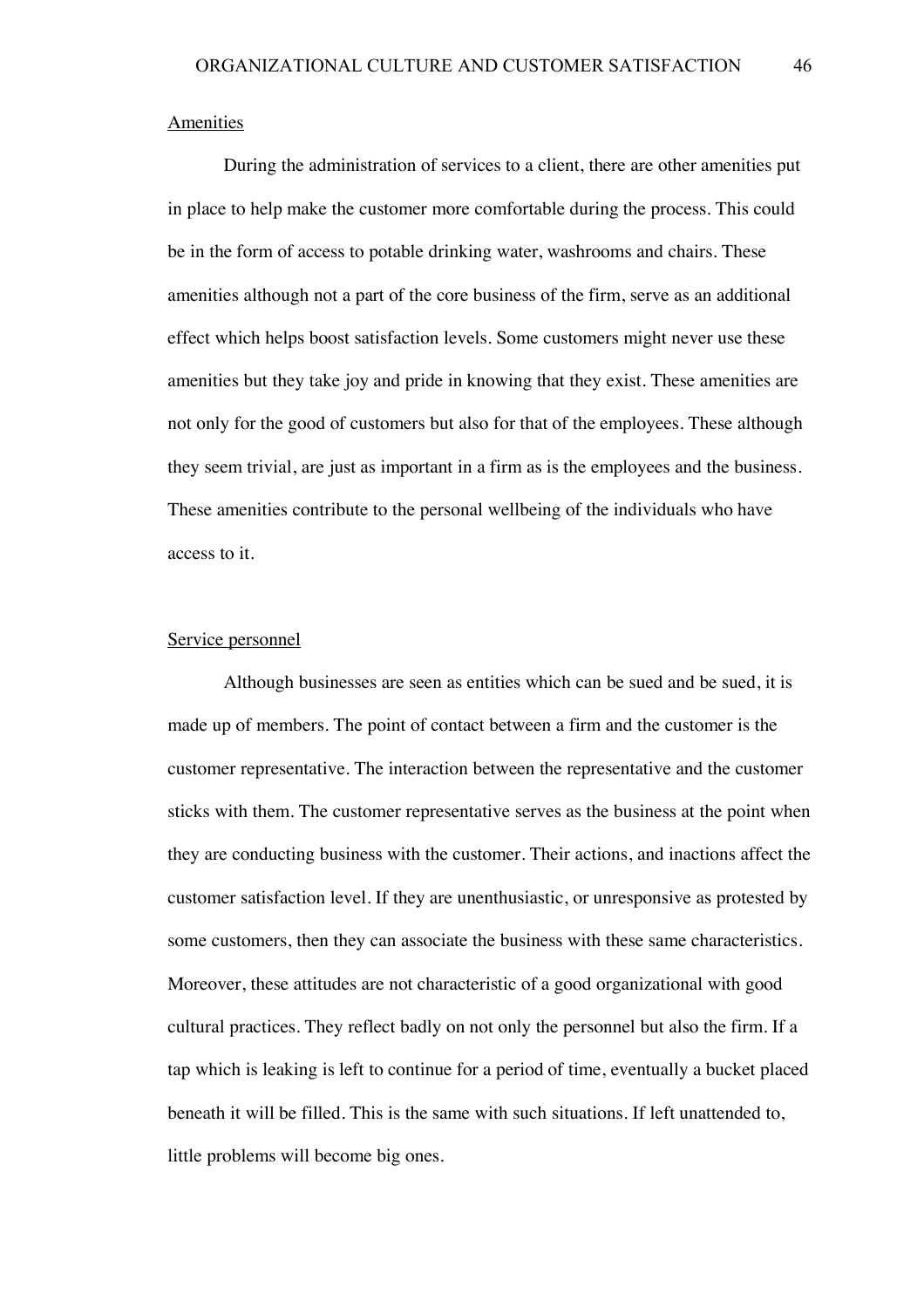#### General overview

Analyzed data shows that there are certain items or things which may be overlooked by employers, firms and customer personnel which are actually essential to the success of a business. There are so many different sides to a story as there is also many different sides to culture and customer satisfaction of a firm. If only a few people decide to do everything without consulting others, asking for feedback or observing then the wrong thin can be done for so many years causing many problems but people will not know that it is the root of the problems of the firm. The ant is a little animal but it is wise as it always prepares for the rough times. An elephant is bigger and stronger than a mouse yet it is frightened by it. Just because something seems small or insignificant today does not mean it will remain that way forever. Sometimes the greatest problems are the little ones because they are easily overlooked. The next chapter looks at any recommendations and conclusions that can be drawn from the data collected.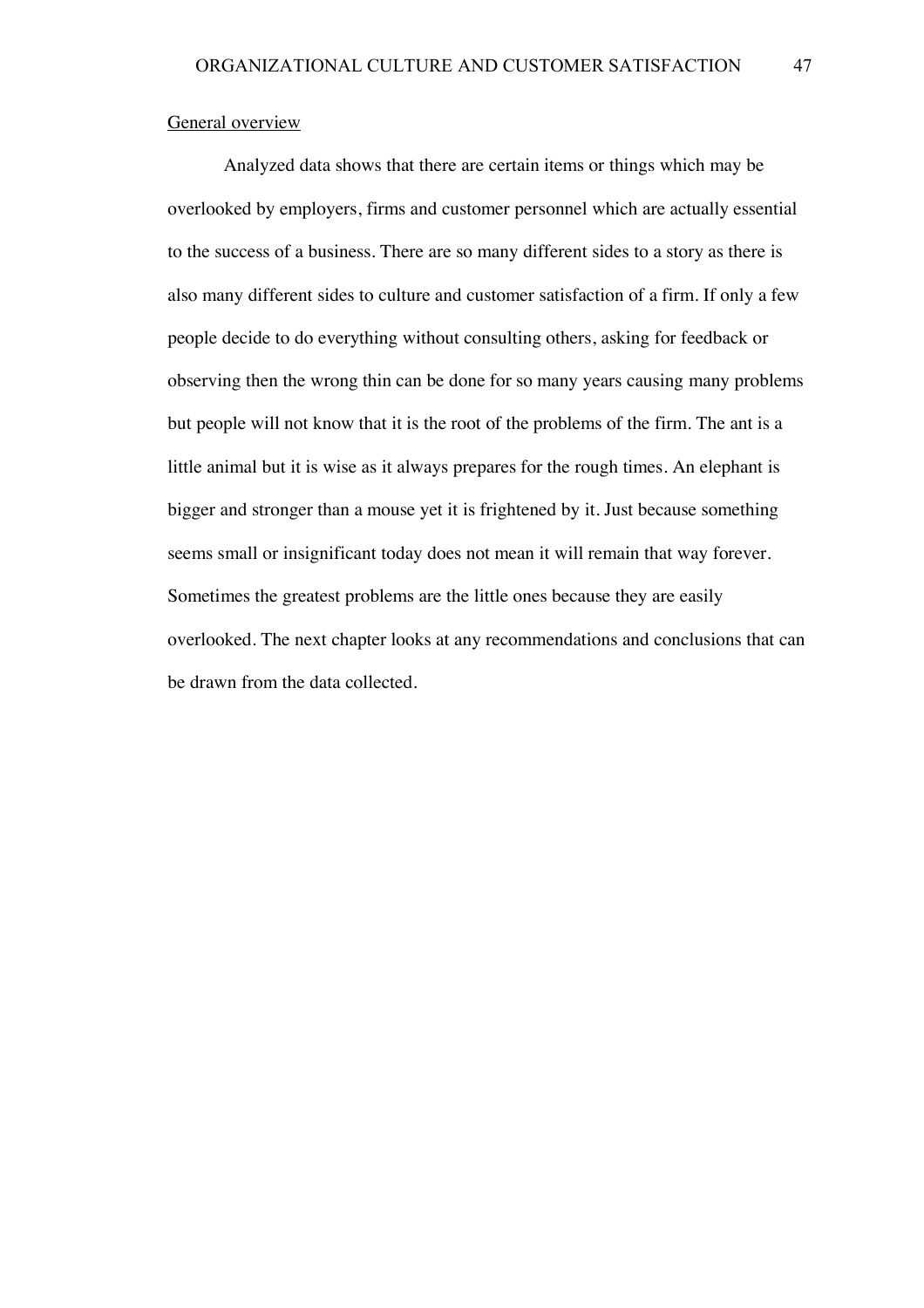#### **CHAPTER 5- CONCLUSION & RECOMMENDATIONS**

#### **5.1 Introduction**

The aim of this thesis was to investigate the relationship between customer satisfaction and organizational culture, find similarities and differences between the culture of the two firms in question and to find how organizational culture and customer satisfaction can be used to boost organizational effectiveness. The past four chapters have discussed the research problem, objectives, existing literature, methodology, and data analyses. This chapter will provide conclusion remarks which focus on answering the research questions, providing recommendations and information on further research. Based on the research questions in Chapter 1, the findings are found below:

#### **5.2 Research Findings**

## **Question 1: What is the relationship between organizational culture and customer satisfaction?**

It was found that the four culture types together have no significant effect on customer satisfaction. On the other hand, three of the four types independently have a significant relationship with customer satisfaction with one being inconclusive. Clan culture is characterized by a friendly environment where leaders are seen as mentors and the organization is held by loyalty and tradition (Suderman, 2012). This culture is significantly related to customer satisfaction levels, producing a 1.5 increase in satisfaction levels for every one percent increase in this culture. Adhocracy culture is depicted by a dynamic and creative workspace where leaders are seen as innovative and risk-oriented with the organization being held together by commitment to research (Suderman, 2012). This culture also has a significant relationship with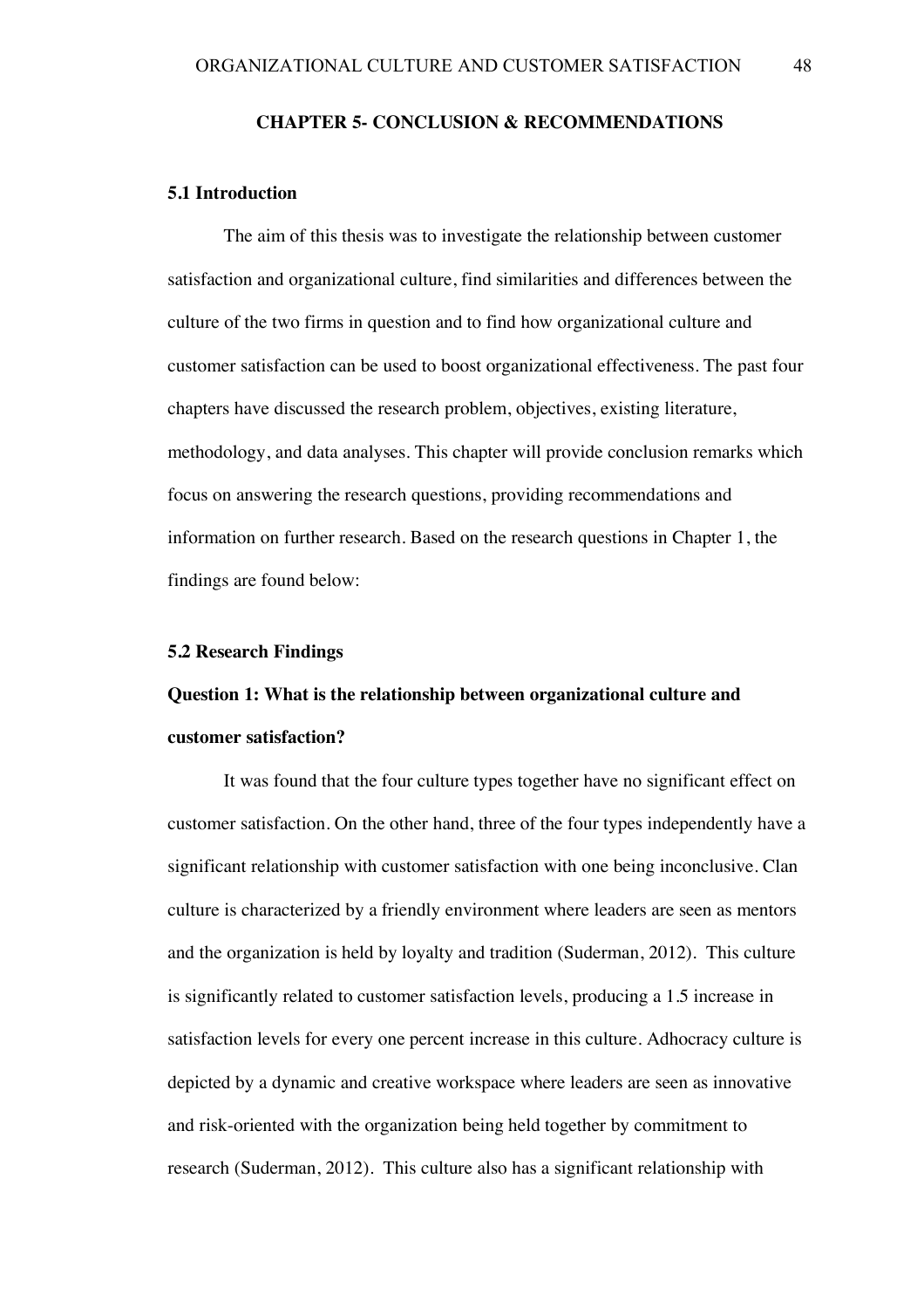customer satisfaction levels but leads to an almost 12 percent increase in satisfaction levels for every one percent increase in this culture in a firm. Hierarchy culture unlike the first two types, results in a decrease in satisfaction level of up to 8 percent for every 1 percent increase in it. Although it is also significantly related to satisfaction levels, its relation is negative. This culture features formalized structures, where leaders are good coordinators and people are governed by procedures. Whereas clan, adhocracy and hierarchy cultures have a significant effect on customer satisfaction, market culture's results are inconclusive. Results from the two statistical tools used produced contradicting results hence, there is no conclusive answer as to whether market culture has a significant effect on customers satisfaction levels or not.

# **Question 2: What are the similarities or differences in the organizational culture of two firms in the same industry?**

Results from the data collected showed that most employees prefer a clan culture over the other culture types. It also showed that cultures are unique to a particular organization especially in its distribution. Looking at the four cultures, each firm ranked them differently for what they will prefer and their ranks are also different from what is currently in existence. Similarities are shown in the grievances of their customers which are quite similar in both companies. This shows that customers are quite similar across board and it is impossible to satisfy everyone. The attitude of employees in one company towards the idea of research was more cooperative than the other. Whiles one company was putting in effort to enable the smooth gathering of data for the study, the other company continued to place roadblocks which dragged the project along and biased the findings. Members of the uncooperative firm were hard to reach, and complained bitterly about the research process. When approached with solutions to their problems, they were shot down with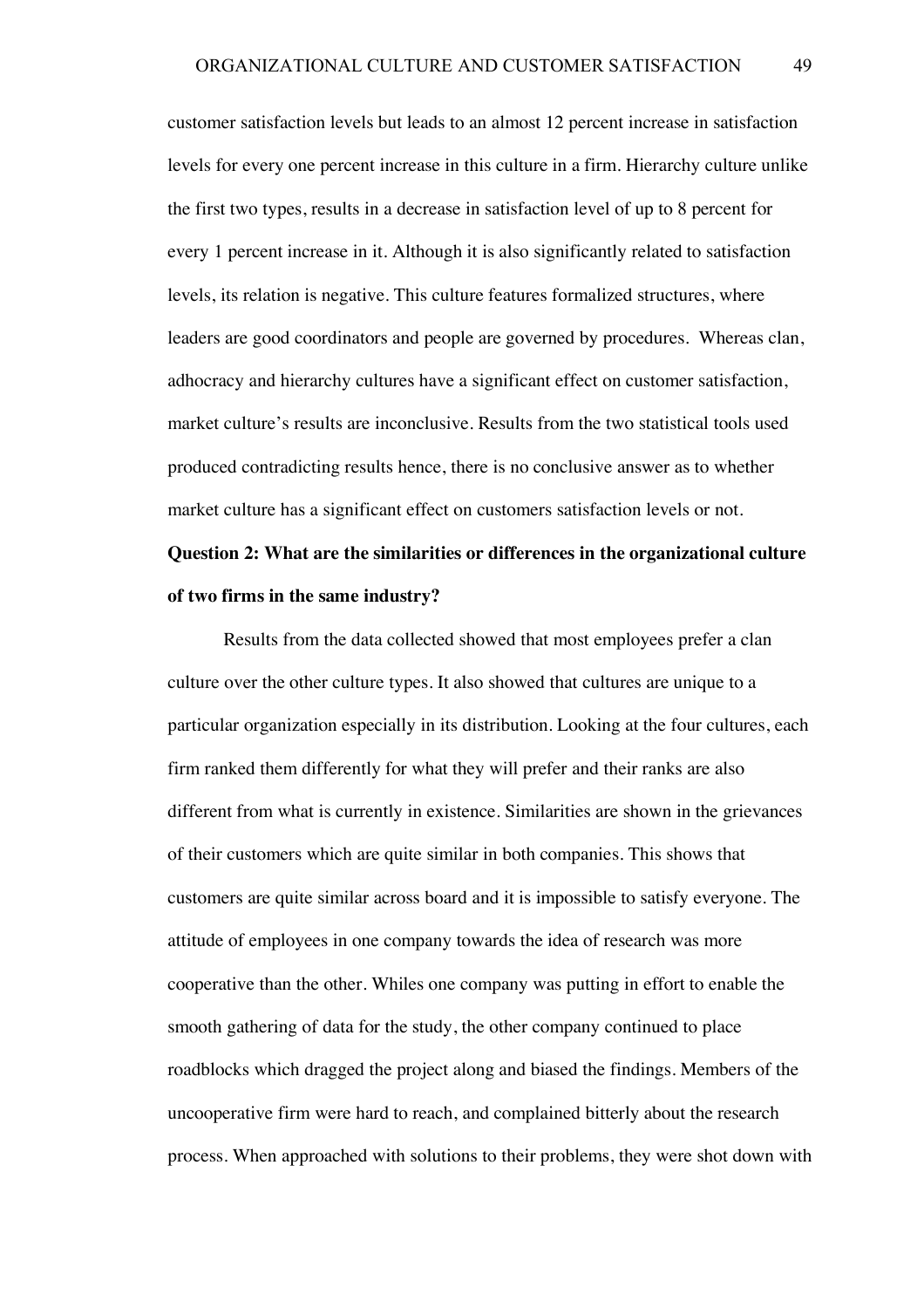flimsy excuses or unresponsiveness which made it difficult to work with them, they provided little to no data and refused to give out any. This shows that although the culture of the firm as determined by the OCAI, showcased a particular culture, the manner in which the research process was adhered to left wondering thought on the actual culture present in the firm. Although both firms are found in the same financial sector of Ghana, one was more forthcoming to information than the other. Where the management was concerned in both cases, only members of one firm were willing to follow instructions of management even when schedules did not permit.

# **Question 3: How can organizational culture and customer satisfaction improve organizational effectiveness?**

Organizational effectiveness can be defined as the efficiency with which members of an organization operate or function (Ojo, 2008). A firm's ability to concentrate on its dominant culture and how it affects it customer satisfaction levels can help them boost their profitability and effectiveness. If a firm knows it culture then it can leverage it as a way to increase satisfaction levels, as a competitive advantage or a way to improve training and development in the firm. If the culture of the firm is far -fetched to members of the firm, then it fails to be an effective way of operating in the organization. As there is a relationship between organizational culture and customer satisfaction levels of customers in a firm, then companies can focus on improving their culture in order to improve their satisfaction levels. This will be a more efficient way to boost profitability without spending money on the different concepts or time in order to improve each of them. The ability of a firm to solve a problem by concentrating on another problem, boasts of an effective organization.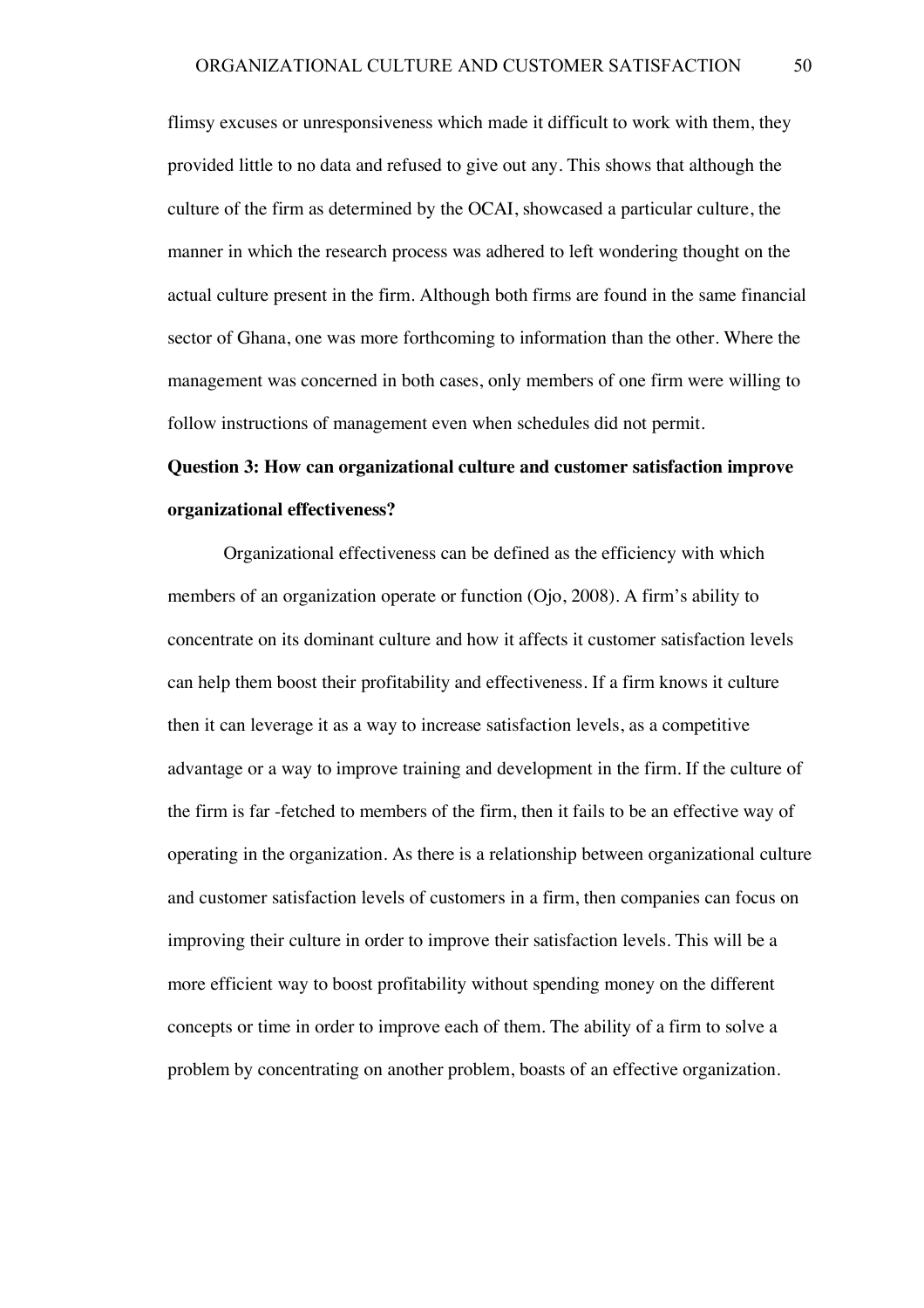#### **5.3 Recommendations**

Firms with hierarchical culture as the dominant culture can focus on changing their culture in order to boost satisfaction levels. Cameroon & Quin (2006), state that before there is fundamental improvement in organizational performance, then there must be change in organizational culture. The culture of a firm is essential to the fundamental purpose of the firm to make profit. Losing customers due to low satisfaction levels is not the best as it is a manageable and changeable dilemma. Ponzi-schemes are stealing customers away from financial institutions as such, firms must focus on retaining their customers in order to improve their profitability levels. One way of doing this is by looking at the satisfaction levels of their customers. There is no way to fully satisfy a customer but firms can focus on satisfying most of their customers. Different situations lead to different outcomes as such, firms should work on gaining feedback from their customers in order to put in place the right structures to improve their service conditions.

Having a culture which is not accepted by the employees of the firm is a chaotic situation. The culture can lead to lashing out towards external members and internal members of the firm hence breeding anarchy in the firm. firm must focus on getting the right people to fit into the organization in order to prevent uncomfortable situations. Crain(2009) stated that, "only the right people are strategic assets to the firm". Hence if an organization is made up of people who might be brilliant in their fields but are not the right fit for the organization then the performance of the firm will not be good. Having a culture that also best fits the current situation in the world where information is power will help the firm better perform (Cameron & Quinn,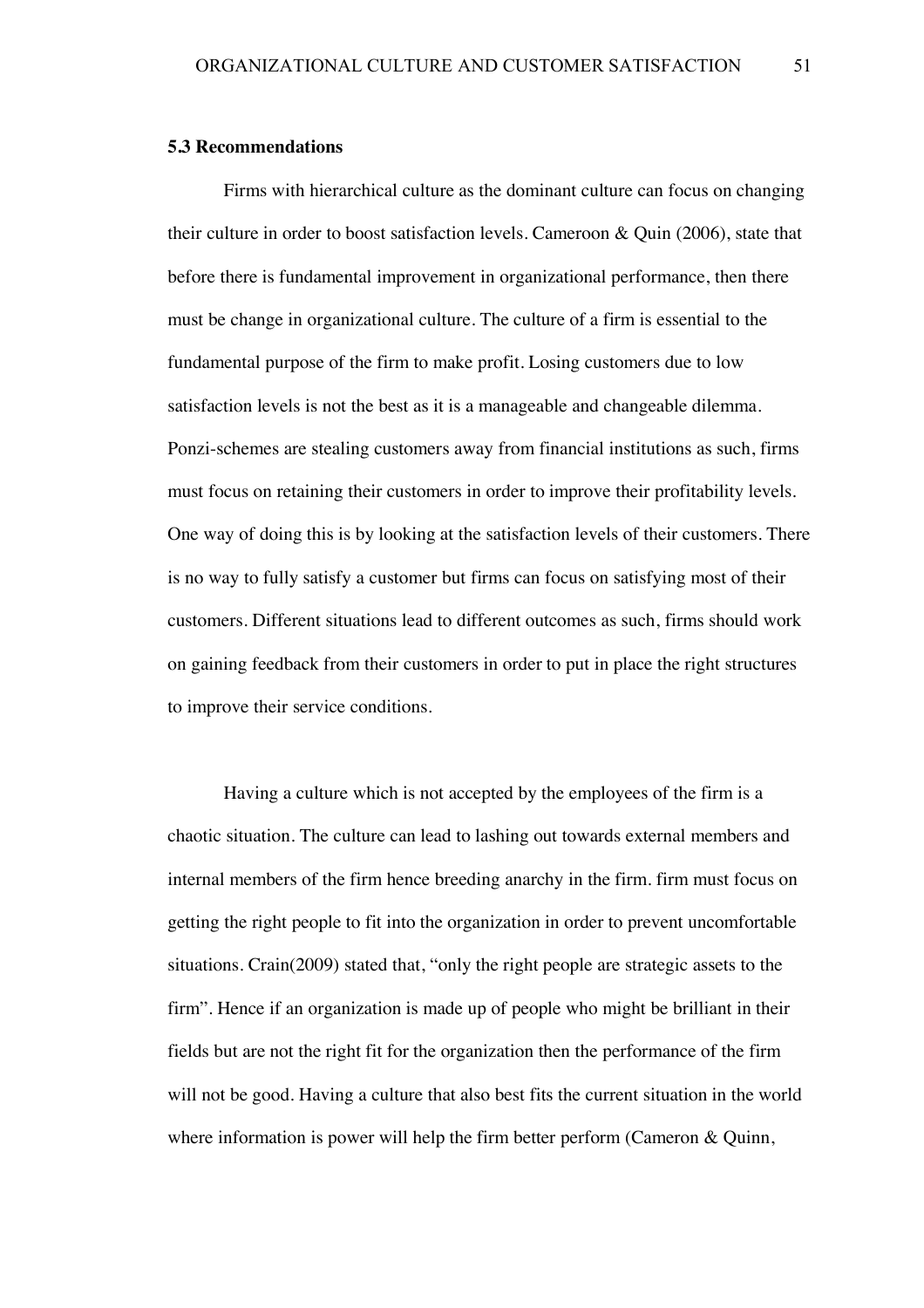2006). A culture which does not align with the values or mission of the firm does not allow for growth.

Firms which also combine well the four types of culture can excel in the business world. Firms should find the right combination which suits them and find the right employees so as to grow, increase profitability and retain customers.

#### **5.4 Further research**

This study is based on data which is heavily gained from one firm as compared to the other. Although this study was supposed to look at both firms, obstacles presented did not allow for a conclusive collection and analyses of data. Further research is advised to look at this relationship between customer satisfaction levels and organizational culture in order to draw a more comprehensive conclusion from the analyses. Research can also be done focusing on firms within two different industries to find if the results found in this study is the same in all situations. Results from this test will allow firms to be more objective towards their company cultures and focus on improving them to boost their performance. Results from this test will also allow firms to focus on the grievances of their customers and find ways to better satisfy their needs. It also allows firms to know what they are doing right so they can maintain them.

Other statistical tools can be used in the analysis of this data to gain better results were there is no inconclusive answer. This will allow a better analyses of the data and allow for a more comprehensive conclusion to be drawn on the effect of organizational culture on customer satisfaction.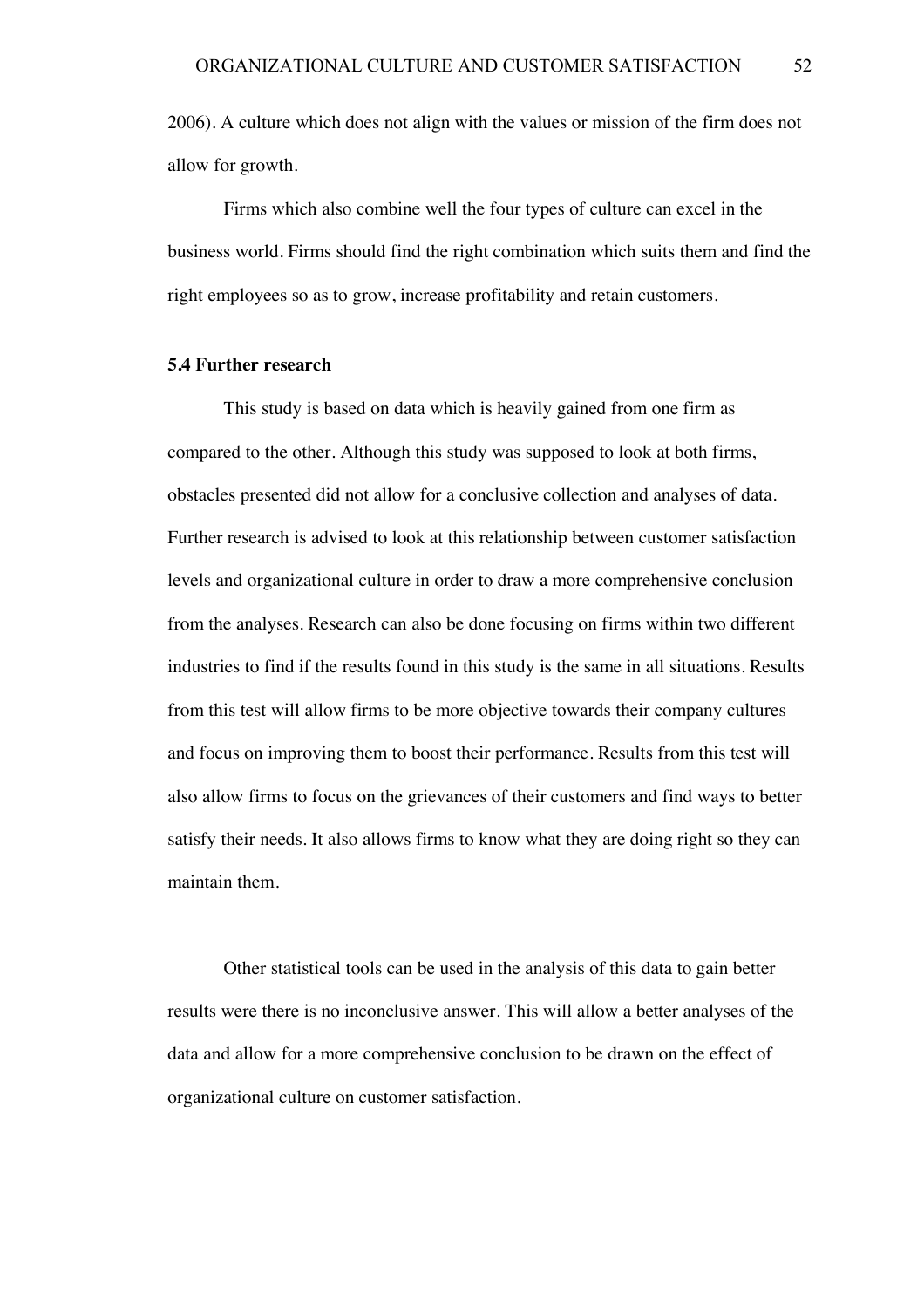#### **5.5 Conclusion**

As financial institutions must find ways to boost their profitability, results from this study show that improving or changing their organizational culture affects their customer satisfaction levels. Customers with high satisfaction levels are more inclined to repurchase goods (Yi & La, 2004). Thus high satisfaction levels means higher customer retention and repurchase and hence higher profits. A firm can therefore fix its profitability problem by focusing more on its culture than other factors. However, there could be other factors such as price, complacency, and distribution which affect customer satisfaction, retention and thus profitability of the firm. firms should therefore pay particular attention to their culture as it does not only regulate the internal proceedings of the firm but also the outcomes or external proceedings.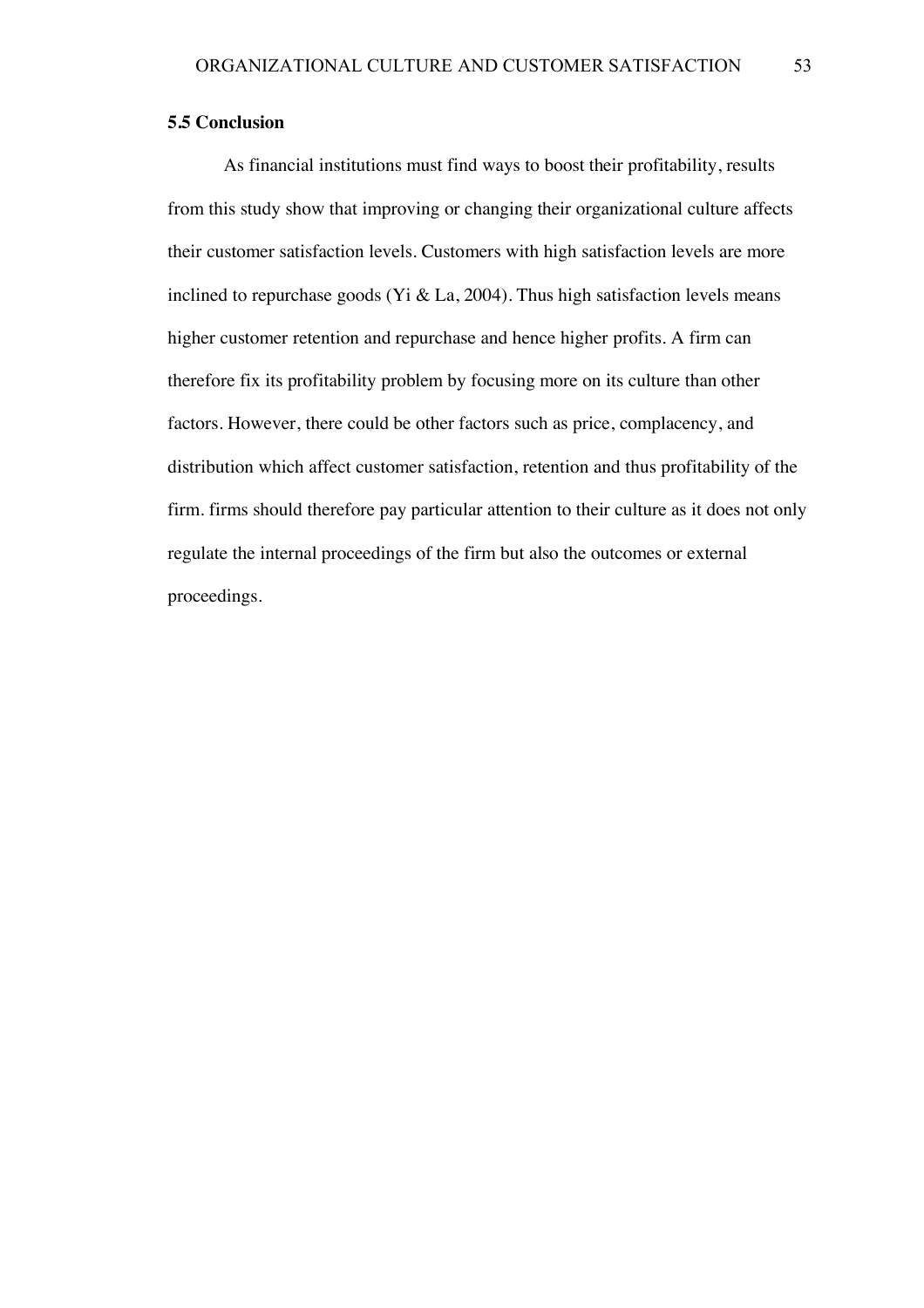#### **BIBLIOGRAPHY**

- Alvesson, M. (2002). *Understanding Organizational Culture.* London: SAGE Publications.
- Büschgens, T., Bausch, A., & Balkin, D. B. (2013). Organizational Culture and Innovation: A Meta-Analytic Review. *J PROD INNOV MANAG*, 763-781.

Bank of Ghana. (2017). *Banking Sector Summary.* Bank of Ghana.

- Beidokhti, A. A., & Ghaderi, M. M. (2011). Studying The Relationship Between Organizational Culture And Customer Satisfaction In Bank Mellat . *International Journal of Business and Commerce*, 74-89.
- Bokharaeian, E., & Joybari, N. S. (2013). The Relationship between Organizational Culture and Customers' Satisfaction in Meli Bank Branches in Tehran . *Journal of Basic and Applied Scientific Research*, 659-664.
- Brealey, R., Myers, S., Allen, F., & Mohanty, P. (2014). *Principles of Corporate Finance.* New Delhi: McGraw Hill Education.
- Busse, M., & Swinkels, J. (2016). *Enterprise Rent-A-Car.* Kellogg School of Management.
- Cambridge University Press. (n.d.). *Competitve Advantage*. Retrieved October 2017, from Cambridge Business English Dictionary: http://dictionary.cambridge.org/dictionary/english/competitive-advantage
- Cameron, K. S., & Quinn, R. E. (2006). *Diagnosing and Changing Organizational Culture.* San Francisco: Jossey-Bass.
- Colakoglu, S., & Littlefield, J. (2011). Teaching Organizational Culture Using a Projective Technique: Collage Construction. *Journal of Management Education*, 564–585.
- Crain, D. W. (2009). Only the right people are strategic assets of the firm. *Strategy & Leadership*, 33-38.
- Creswell, J. W., & Clark, V. L. (2006). Choosing a Mixed Methods Design. In J. W. Creswell, & V. L. Clark, *Designing and Conducting Mixed Methods Research.* Sage Publications Inc.
- Daft, R. L. (2008). *Organization Theory and Design.* USA: Cengage Learning.
- Denison, D. R., & Neale, W. S. (1990). *Denison Organizational Culture Survey.* Denison Consulting, LLC.
- deRoche, C. (2012). Organizational Culture. In C. deRoche, A. J. Mills, G. Durepos, & E. Wiebe (Eds.), *Encyclopedia of Case Study Research* (pp. 633-635). Thousand Oaks: SAGE Publications, Inc.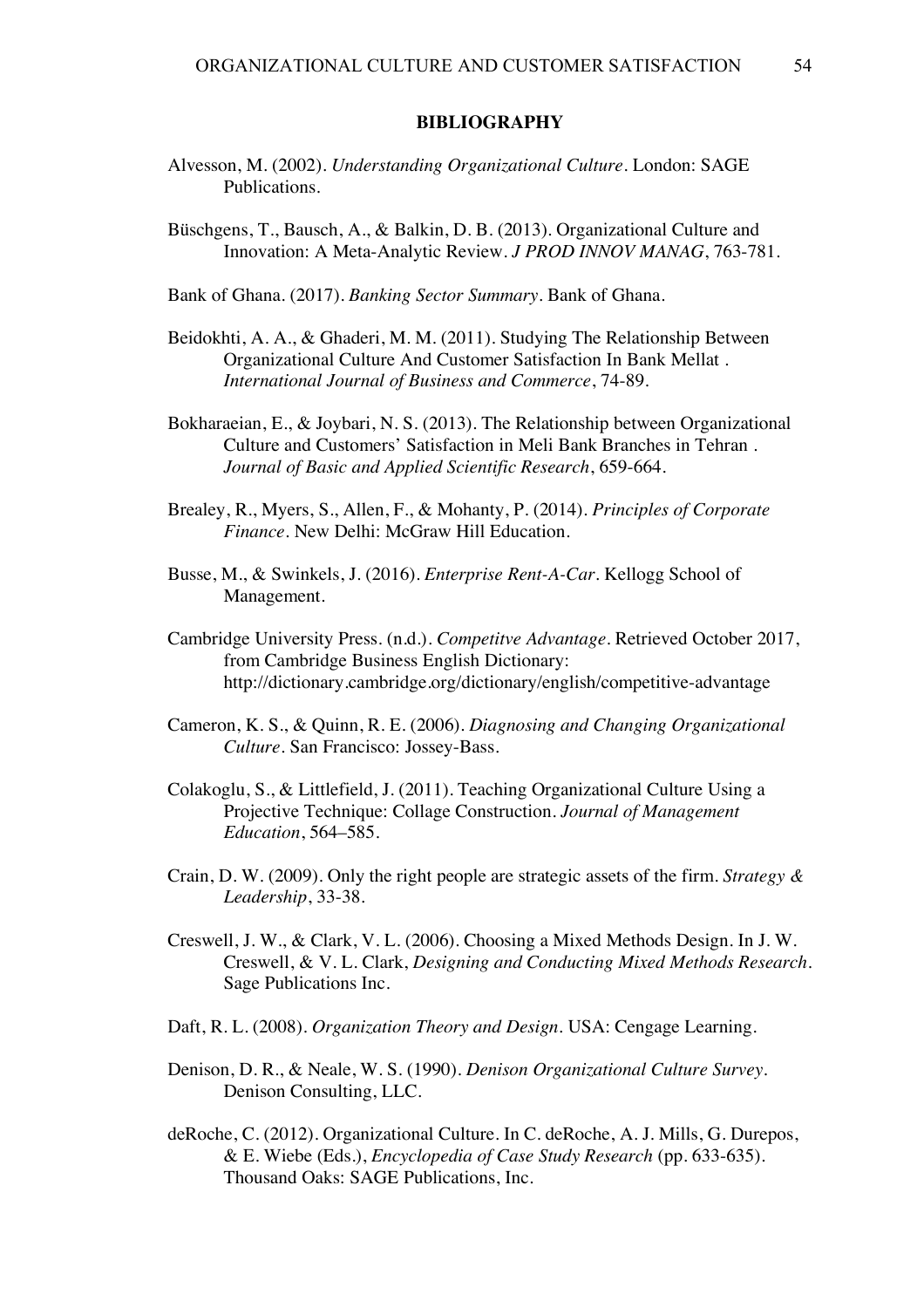- Dlamini, N. (2014). Organizational Culture. In D. Coghlan, & M. Brydon-Miller (Eds.), *The SAGE Encyclopedia of Action Research* (pp. 579-580). London: SAGE Publications Ltd.
- Dudovskiy, J. (2017). *Convenience sampling*. Retrieved December 9, 2017, from Research Methodology: https://research-methodology.net/sampling-inprimary-data-collection/convenience-sampling/
- Egu, F. K. (2009, January 9). *The growth and challenges of the financial market in Ghana*. Retrieved from Ghana Business News: https://www.ghanabusinessnews.com/2009/01/09/the-growth-and-challengesof-the-financial-market-in-ghana/
- George, R. J. (2005). Supermarket Shopping: What Is This Thing Called "Customer Service"? *Journal of Food Products Marketing*, 1-20.
- Ghana Investment Promotion Centre. (2017). *Financial Services*. Retrieved from GIPC- Ghana Investment Promotion Centre: http://gipcghana.com/19 investment-projects/financial-services/296-investing-in-ghana-s-financialservice-sector.html
- Ghana News Agency(GNA). (2014, March 7). *Non-Bank Financial Institution Luanch.* Retrieved from Ghana News Agency: http://www.ghananewsagency.org/economics/non-bank-financial-institutionlaunched-71744
- Gillespie, M. A., Denison, D. R., Haaland, S., Smerek, R., & Neale, W. S. (2008). Linking organizational culture and customer satisfaction: Results from two companies in different industries. *European Journal of Work and Organizational Psychology*, 112-132.
- Gillespie, M. A., Denison, D. R., Haaland, S., Smerek, R., & Neale, W. S. (2008). Linking organizational culture and customer satisfaction: Results from two companies in different industries. *EUROPEAN JOURNAL OF WORK AND ORGANIZATIONAL PSYCHOLOGY*, 112-132.
- Gusfield, J. R. (2006). Culture. *American Sociological Association*, 43-44.
- Hatch, M. J., & Schultz, M. (1997). Relations between organizational culture, identity and image. *Europeen Journal of Marketing, 31*(5/6), 356-365.
- Helgesen, Ø. (2006). Are Loyal Customers Profitable? Customer Satisfaction, Customer (Action) Loyalty and Customer Profitability at the Individual Level. *Journal of Marketing Management*, 245-266.
- Imirhe, T., & Desewu, E. (2016, November 30). *News*. Retrieved October 25, 2017, from Graphic Online: https://www.graphic.com.gh/business/businessnews/stabilisation-of-ghana-s-microfinance-industry.html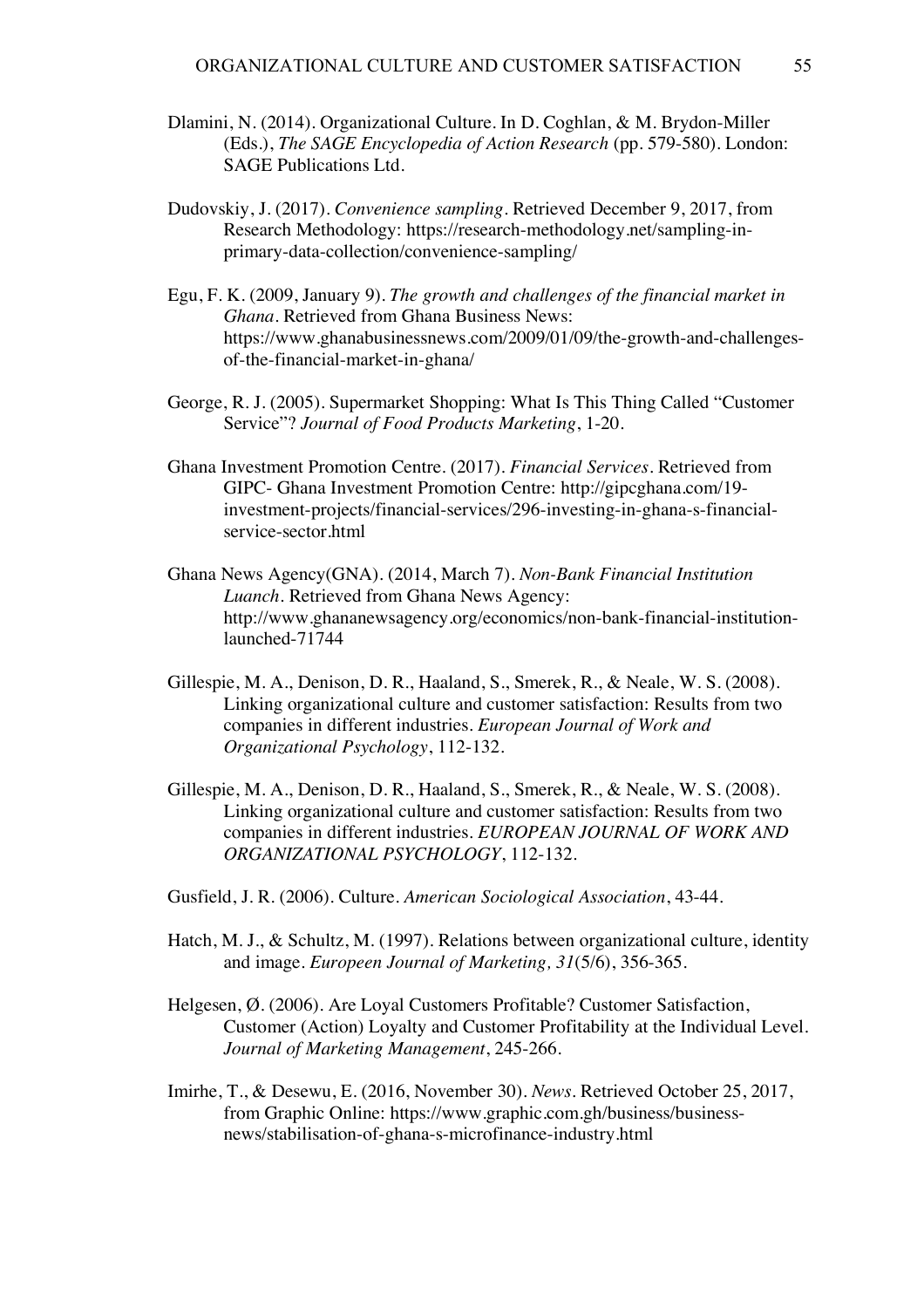- Jung, T., Scott, T., Davis, H., Bower, P., Whalley, D., McNally, R., & Mannion, R. (2009). Instruments for Exploring Organizational Culture: A Review of the Literature. *Public Administration Review*, 1087-1096.
- Lankton, N. K., & Mcknight, H. D. (2012). Examining two Expectation Disconfirmation Theory Models: Assimilation and Asymmetry Effects . *Journal of the Association for Information Systems*, 88-115.
- Larbi, C. (2016, July 13). *Business*. Retrieved October 25, 2017, from Daily Guide: http://dailyguideafrica.com/financial-sector-faces-challenges/
- Monroe, H., Carvajal, A., & Pattillo, C. (2010). Perils of Ponzis. *Finance & Development* , 37-39.
- Myjoyonline. (2016, March 24). *Business*. Retrieved from Myjoyonline: http://www.myjoyonline.com/business/2016/March-24th/dkm-saga-hasaffected-microfinance-operation-in-ghana-mlag.php
- Obeng, G. (2017, August 31). *The realities of the banking industry in Ghana.* Retrieved September 30, 2017, from MyjoyOnline: https://www.myjoyonline.com/opinion/2017/August-31st/the-realities-of-thebanking-industry-in-ghana.php
- Ojo, D. A. (2008). Staff Training and Development: A Vital Tool for Organisational Effectiveness. *European Journal of Scientific Research*, 326-331.
- Owen, J. M. (2011). "Organizational Culture". In S. Mathison (Ed.), *Encyclopedia of Evaluation* (p. 286). Thousand Oaks: Sage Publications, Inc.
- Plakhotnik, M. S. (2017). How to Design a Phenomenological Study to Explore a Corporate Culture. *SAGE Research Methods Cases*.
- Pollock, C., & Roberts, L. (2014). Validation of the Organizational Culture Assessment Instrument. *Plos*.
- PricewaterhouseCoopers (pwc). (2017). *2017 Ghana Banking Survey; Risk-based minimum regulatory capital regime: what it means for banks in Ghana.* pwc.
- Prowle, M., Kalar, M., & Barrow, L. (2016). New development: Value for money (VFM) in public services—the importance of organizational culture . *PUBLIC MONEY & MANAGEMENT* , 547-552.
- Ranaweera, C., & Prabhu, J. (2003). On the relative importance of customer satisfaction and trust as determinants of customer retention and positive word of mouth. *Journal of Targeting, Measurement and Analysis for Marketing*, 82–90.
- Rodrigues, S. B. (2006). The Political Dynamics of Organizational Culture in an Institutionalized Environment. *Organization Studies*, 537–557.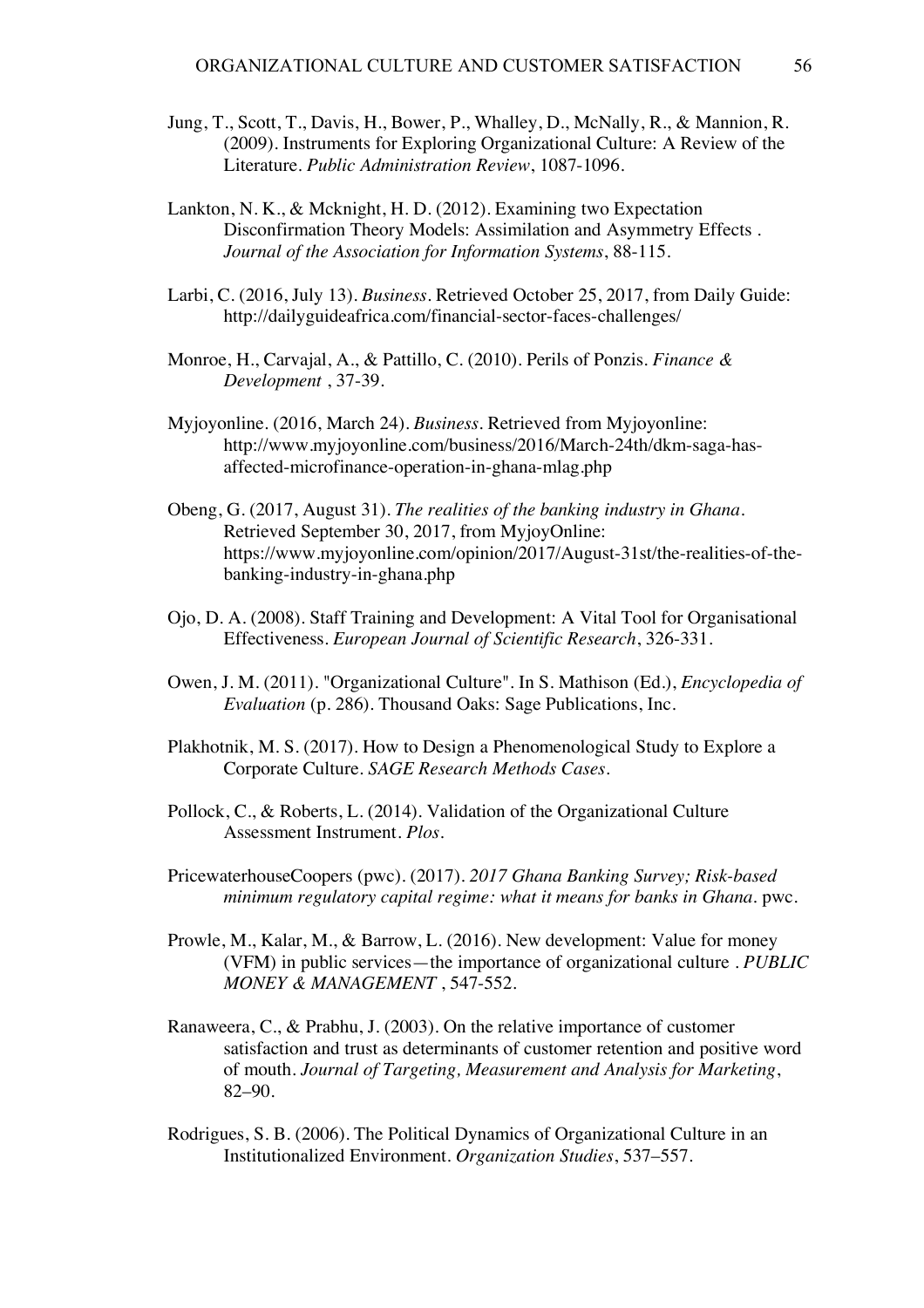- Sarpong, L. S. (2016, July 20). *Media*. Retrieved October 25, 2017, from Modern Ghana: https://www.modernghana.com/news/705409/ghanas-microfinancesbiggest-challenges-any-hope-for-the.html
- Schein, E. H. (1990). Organizational Culture. *American Psychologist*, 109-119.
- Schneider, B., Parkington, J. J., & Buxton, V. M. (1980). Employee and Customer Perceptions of Service in Banks. *Administrative Science Quarterly, 25*(2), 252-267.
- Singh, H. ( 2006). The Importance of Customer Satisfaction in Relation to Customer Loyalty and Retention. *UCTI*.
- Singh, H. (2006). The Importance of Customer Satisfaction in Relation to Customer Loyalty and Retention . *UCTI Working Paper*.
- Suderman, J. (2012). Using the Organizational Cultural Assessment (OCAI) as a Tool for New Team Development . *Journal of Practical Consulting*, 52-58.
- Sun, B., Wilcox, R., & Zhu, T. (2008). Ignoring Your Best Customer? An Investigation of Customer Satisfaction, Customer Retention and Their Financial Impact. *Journal of Relationship Marketing*, 87-116.
- Szczepańska-Woszczyna, K. (2014). THE IMPORTANCE Of ORGANIZATIONAl CUlTURE fOR INNOVATION IN THE COMPANY. *Forum Scientiae Oeconomia, 2*, 27-39.
- The Pennsylvania State University. (2018). *Hypothesis Testing (P-value approach)*. Retrieved from Penn State Eberly College of Science: https://onlinecourses.science.psu.edu/statprogram/node/138
- Tornyi, E. (2017, October 3). *News*. Retrieved from Pulse: http://www.pulse.com.gh/news/microfinance-scandal-aggrieved-customerscall-for-the-arrest-of-dkm-ceo-id6351809.html
- University of Waterloo. (2017). *School of Planning*. Retrieved December 4, 2017, from University of Waterloo Faculty of Environment: https://uwaterloo.ca/planning/current-undergraduate-students/undergraduateprogram-manual-index/special-courses/types-research-approaches
- Yeung, M. C., & Ennew, C. T. (2000). From customer satisfaction to profitability. *Journal of Strategic Marketing*, 313-326.
- Yeung, M. C., & Ennew, C. T. (2000). From customer satisfaction to profitability. *Journal of Strategic Marketing*, 313-326.
- Yi, Y., & La, S. (2004). What Influences the Relationship Between Customer Satisfaction andRepurchase Intention?Investigating the Effects ofAdjusted Expectations andCustomer Loyalty. *Psychology & Marketing*, 351-373.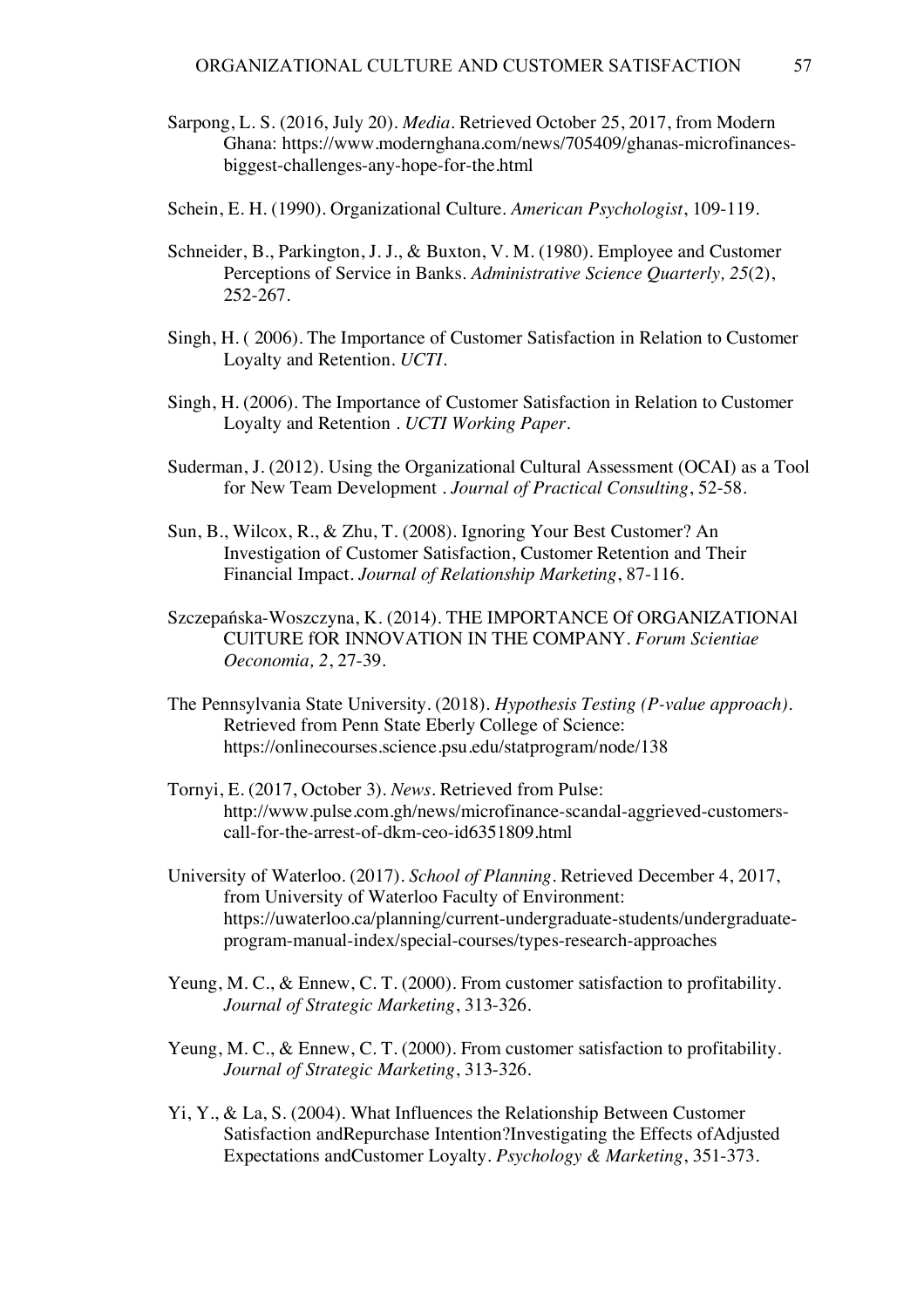#### **APPENDICES**

## **Appendix 1: Table showing NDK Customer Satisfaction questionnaire results in their valid percentages.**

| <b>Question</b> | <b>VERY</b> | <b>SOMEWH</b> | <b>NEUTR</b> | <b>SOMEWH</b>  | <b>VERY</b> | <b>Tota</b> |
|-----------------|-------------|---------------|--------------|----------------|-------------|-------------|
|                 | <b>BAD</b>  | <b>AT BAD</b> | AL           | <b>AT GOOD</b> | <b>GOOD</b> |             |
| Results_        |             |               |              |                |             | 100         |
| Q1              | $0\%$       | 5%            | 29%          | 52%            | 14%         | $\%$        |
| Results         |             |               |              |                |             | 100         |
| Q <sub>2</sub>  | $0\%$       | $0\%$         | 33%          | 38%            | 29%         | $\%$        |
| Results         |             |               |              |                |             | 100         |
| Q <sub>3</sub>  | $0\%$       | 5%            | 19%          | 38%            | 38%         | $\%$        |

|                | <b>STRONG</b><br>LY<br><b>DISAGR</b><br>EE | <b>SOMEWH</b><br>AT<br><b>DISAGRE</b><br>E | <b>NEUTR</b><br>AL | <b>SOMEWH</b><br>AT<br><b>AGREE</b> | <b>STRONG</b><br>LY<br><b>AGREE</b> | <b>Tota</b> |
|----------------|--------------------------------------------|--------------------------------------------|--------------------|-------------------------------------|-------------------------------------|-------------|
| Results_       |                                            |                                            |                    |                                     |                                     | 100         |
| Q4             | $0\%$                                      | 5%                                         | 19%                | 57%                                 | 19%                                 | $\%$        |
| Results_       |                                            |                                            |                    |                                     |                                     | 100         |
| Q <sub>5</sub> | $0\%$                                      | 10%                                        | $10\%$             | 62%                                 | 19%                                 | $\%$        |
| Results        |                                            |                                            |                    |                                     |                                     | 100         |
| Q <sub>6</sub> | $0\%$                                      | 10%                                        | 20%                | 50%                                 | 20%                                 | $\%$        |
| Results        |                                            |                                            |                    |                                     |                                     | 100         |
| Q7             | $0\%$                                      | 10%                                        | 14%                | 38%                                 | 38%                                 | $\%$        |
| Results_       |                                            |                                            |                    |                                     |                                     | 100         |
| Q <sub>8</sub> | $0\%$                                      | $5\%$                                      | 19%                | 52%                                 | 24%                                 | $\%$        |
| Results        |                                            |                                            |                    |                                     |                                     | 100         |
| Q <sub>9</sub> | $0\%$                                      | 10%                                        | 14%                | 43%                                 | 33%                                 | $\%$        |
| Results        |                                            |                                            |                    |                                     |                                     | 100         |
| Q10            | $0\%$                                      | 10%                                        | 14%                | 24%                                 | 52%                                 | $\%$        |
| Results_       |                                            |                                            |                    |                                     |                                     | 100         |
| Q11            | $0\%$                                      | $5\%$                                      | $10\%$             | 60%                                 | 25%                                 | $\%$        |

|                 | <b>MALE</b> | <b>FEMALE</b> | <b>TOTAL</b> |
|-----------------|-------------|---------------|--------------|
| Results         |             |               |              |
| O <sub>12</sub> | 55%         | 45%           | 100\%        |

|         | <b>Below 18</b> | $18-30$ | $31 - 50$ | Above 50 | <b>Total</b> |
|---------|-----------------|---------|-----------|----------|--------------|
| Results |                 |         |           |          |              |
|         | $\gamma_{\%}$   | 45%     | 50%       | $5\%$    | $100\%$      |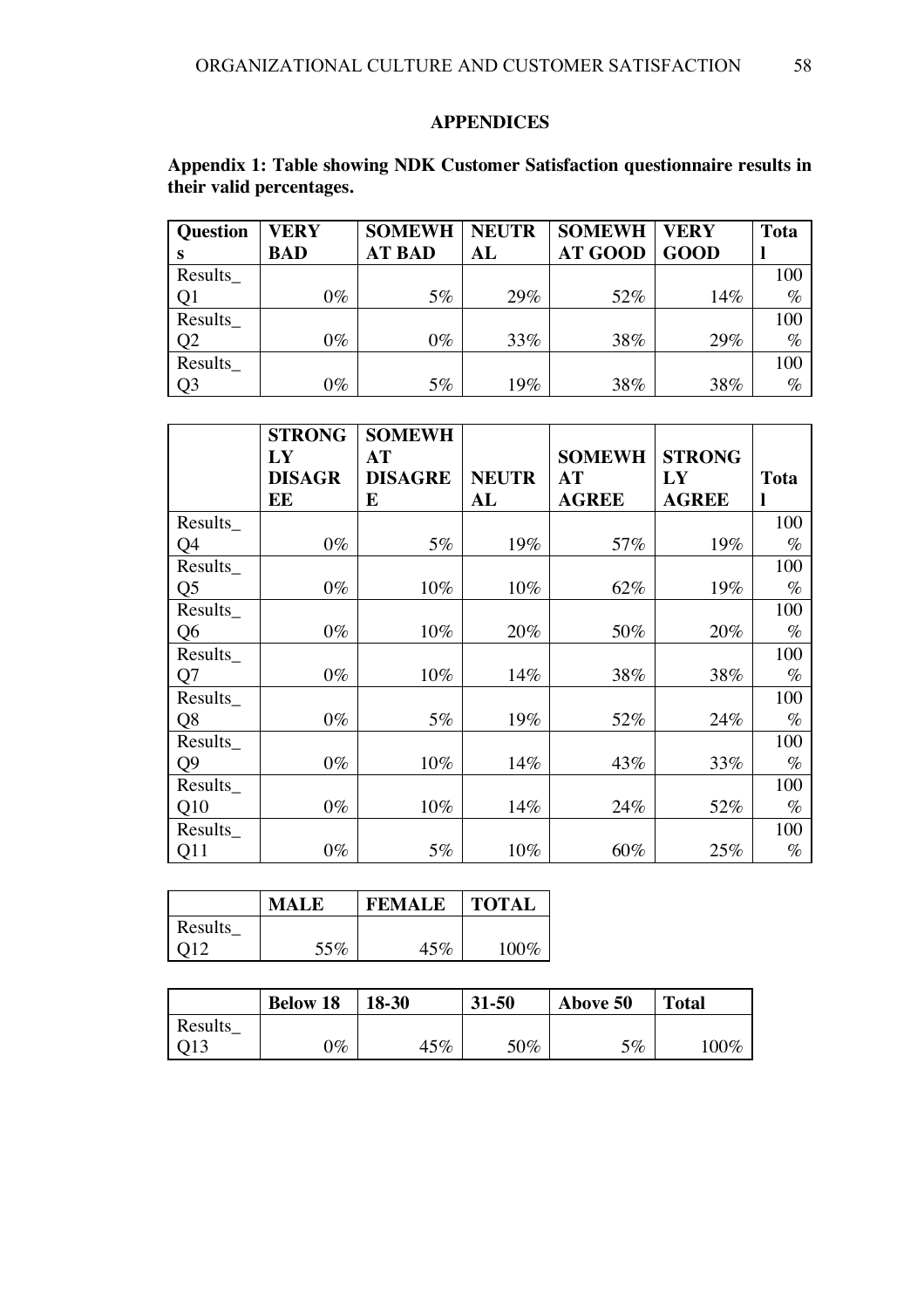| <b>QUESTIONS</b> | <b>Total</b> | <b>VERY BAD</b> | <b>SOMEWHAT</b><br><b>BAD</b> | <b>NEUTRAL</b> | <b>SOMEWHAT</b><br><b>GOOD</b> | <b>VERY</b><br><b>GOOD</b> |
|------------------|--------------|-----------------|-------------------------------|----------------|--------------------------------|----------------------------|
| Results_Q1       | 18           | $17\%$          | 6%                            | $17\%$         | $1\%$                          | 50%                        |
| Results_Q2       | 18           | $1\%$           | $6\%$                         | 6%             | 44%                            | 33%                        |
| Results_Q3       | 18           | 6%              | $6\%$                         | $17\%$         | 28%                            | 44%                        |

**Appendix 2: Table showing AFB Customer satisfaction results in their valid percentages.**

|             | <b>Total</b> | <b>STRONGLY</b><br><b>DISAGREE</b> | <b>SOMEWHAT</b><br><b>DISAGREE</b> | <b>NEUTRAL</b> | <b>SOMEWHAT</b><br><b>AGREE</b> | <b>STRONGLY</b><br><b>AGREE</b> |
|-------------|--------------|------------------------------------|------------------------------------|----------------|---------------------------------|---------------------------------|
| Results_Q4  | 17           | $0\%$                              | $0\%$                              | 24%            | 18%                             | 59%                             |
| Results_Q5  | 16           | $0\%$                              | 6%                                 | 6%             | 25%                             | 63%                             |
| Results_Q6  | 16           | $0\%$                              | $0\%$                              | 25%            | 63%                             | 13%                             |
| Results_Q7  | 17           | $0\%$                              | $0\%$                              | 18%            | 24%                             | 59%                             |
| Results_Q8  | 18           | $6\%$                              | $0\%$                              | 11%            | 11%                             | 72%                             |
| Results_Q9  | 17           | $6\%$                              | $0\%$                              | $6\%$          | 12%                             | 76%                             |
| Results_Q10 | 16           | $0\%$                              | $0\%$                              | $6\%$          | 38%                             | 56%                             |
| Results_Q11 | 18           | 11%                                | $0\%$                              | 22%            | 22%                             | 44%                             |

|         | <b>Total</b> | <b>Male</b> | <b>Female</b> | <b>Total</b> |
|---------|--------------|-------------|---------------|--------------|
| Results | 1 O          | $8\%$       | $22\%$        | $70\%$       |

|                | <b>Total</b> | 18<br><b>Below</b> | 18-30 | 31-50 | <b>Above 50</b> | <b>Total</b> |
|----------------|--------------|--------------------|-------|-------|-----------------|--------------|
| 013<br>Results | -<br>. .     | $0\%$              | $1\%$ | 59%   | $0\%$           | $.00\%$      |

**Appendix 3: Graph showing a comparison of customer satisfaction levels of both firms.**

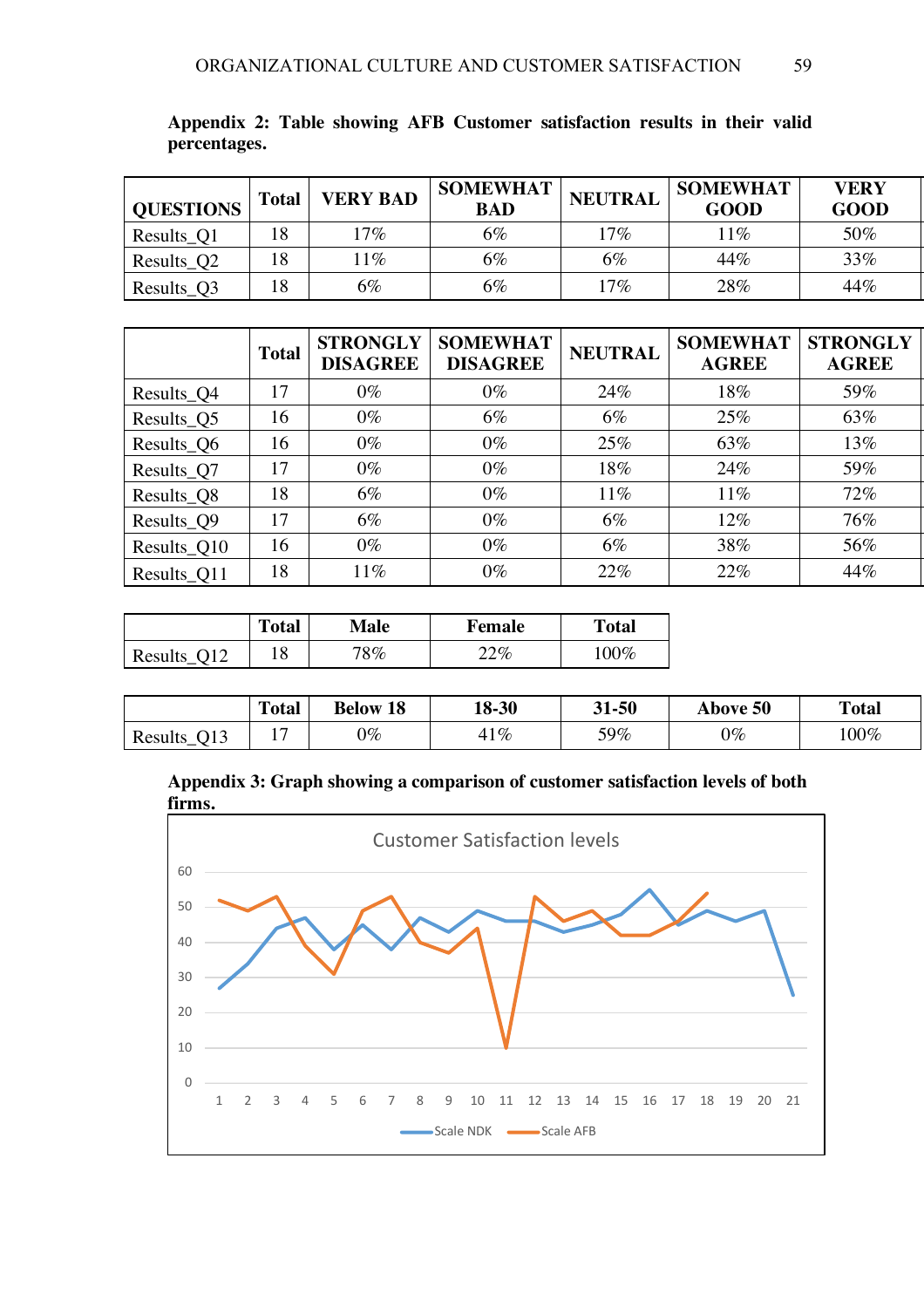

**Appendix 4: Graph showing AFB culture currently and as is preferred**

## **Appendix 5: Graph showing NDK culture currently and as is preferred**

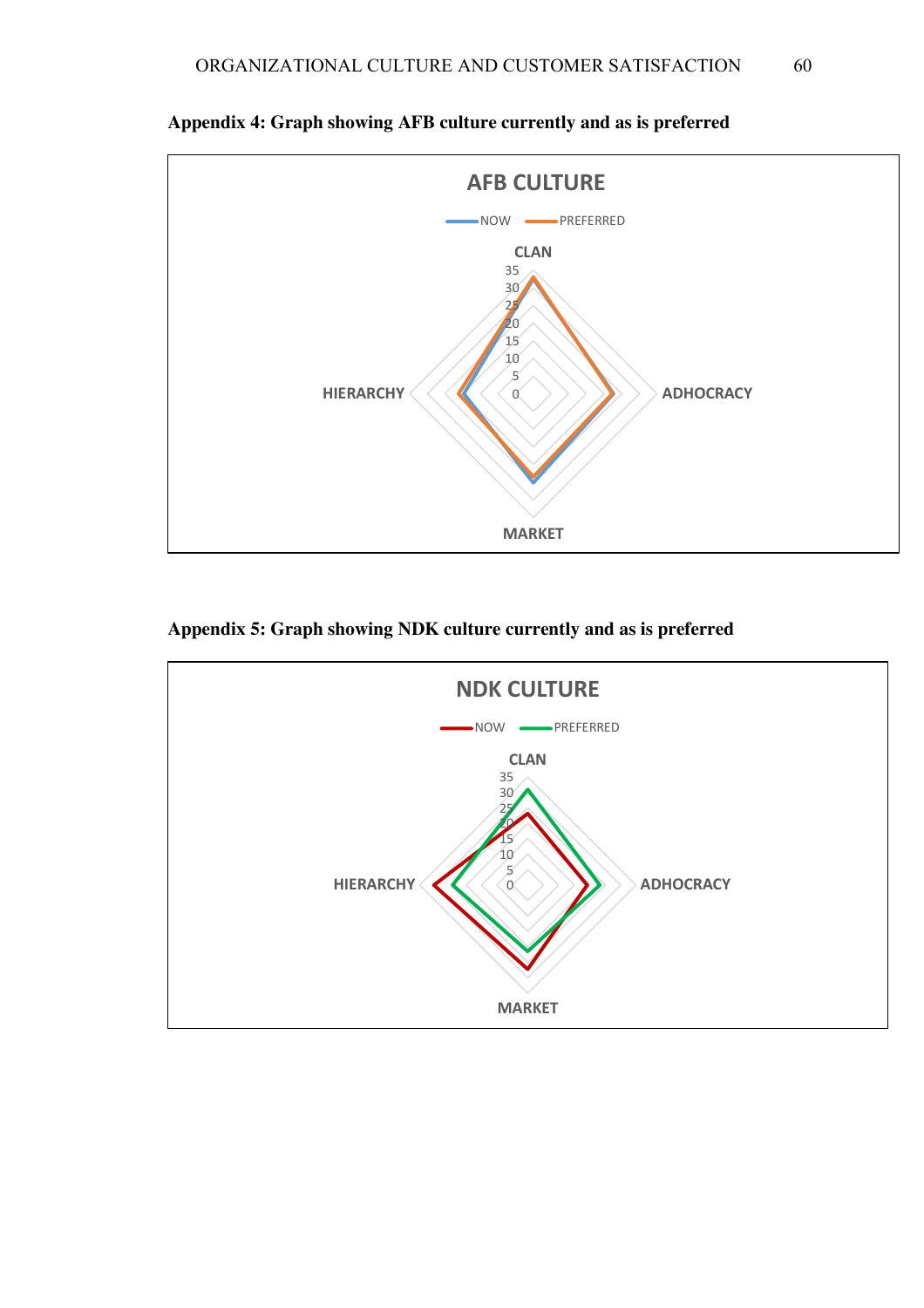|              |                   |                 |         |          |            | SUMMARY FOR CLAN CULTURE OUTPUT |         |         |  |  |  |  |  |  |
|--------------|-------------------|-----------------|---------|----------|------------|---------------------------------|---------|---------|--|--|--|--|--|--|
|              |                   |                 |         |          |            |                                 |         |         |  |  |  |  |  |  |
|              | Regression        |                 |         |          |            |                                 |         |         |  |  |  |  |  |  |
|              | <b>Statistics</b> |                 |         |          |            |                                 |         |         |  |  |  |  |  |  |
| Multiple     | 0.01693           |                 |         |          |            |                                 |         |         |  |  |  |  |  |  |
| $\mathbf R$  | 0124              |                 |         |          |            |                                 |         |         |  |  |  |  |  |  |
| $\mathbf R$  | 0.00028           |                 |         |          |            |                                 |         |         |  |  |  |  |  |  |
| Square       | 6629              |                 |         |          |            |                                 |         |         |  |  |  |  |  |  |
| Adjuste      |                   |                 |         |          |            |                                 |         |         |  |  |  |  |  |  |
| dR           | 0.02673           |                 |         |          |            |                                 |         |         |  |  |  |  |  |  |
| Square       | 2651              |                 |         |          |            |                                 |         |         |  |  |  |  |  |  |
| Standar      | 8.96365           |                 |         |          |            |                                 |         |         |  |  |  |  |  |  |
| d Error      | 0259              |                 |         |          |            |                                 |         |         |  |  |  |  |  |  |
| Observa      |                   |                 |         |          |            |                                 |         |         |  |  |  |  |  |  |
| tions        | 39                |                 |         |          |            |                                 |         |         |  |  |  |  |  |  |
|              |                   |                 |         |          |            |                                 |         |         |  |  |  |  |  |  |
| <b>ANOV</b>  |                   |                 |         |          |            |                                 |         |         |  |  |  |  |  |  |
| A            |                   |                 |         |          |            |                                 |         |         |  |  |  |  |  |  |
|              |                   |                 |         |          | Significa  |                                 |         |         |  |  |  |  |  |  |
|              | df                | SS              | MS      | $\cal F$ | $nce \, F$ |                                 |         |         |  |  |  |  |  |  |
| Regressi     |                   | 0.852346        | 0.85234 | 0.01060  | 0.918521   |                                 |         |         |  |  |  |  |  |  |
| on           | $\mathbf{1}$      | 73              | 673     | 8317     | 828        |                                 |         |         |  |  |  |  |  |  |
| Residua      |                   | 2972.839        | 80.3470 |          |            |                                 |         |         |  |  |  |  |  |  |
| $\mathbf{l}$ | 37                | 961             | 2597    |          |            |                                 |         |         |  |  |  |  |  |  |
|              |                   | 2973.692        |         |          |            |                                 |         |         |  |  |  |  |  |  |
| Total        | 38                | 308             |         |          |            |                                 |         |         |  |  |  |  |  |  |
|              |                   |                 |         |          |            |                                 |         |         |  |  |  |  |  |  |
|              | Coefficie         | <b>Standard</b> |         |          | Lower      | Upper                           | Lower   | Upper   |  |  |  |  |  |  |
|              | nts               | Error           | t Stat  | P-value  | 95%        | 95%                             | 95.0%   | 95.0%   |  |  |  |  |  |  |
| Intercep     | 43.1667           | 3.883817        | 11.1145 |          | 35.29739   | 51.0361                         | 35.2973 | 51.0361 |  |  |  |  |  |  |
| t            | 6106              | 858             | 1737    | 2.4E-13  | 859        | 2353                            | 9859    | 2353    |  |  |  |  |  |  |
|              |                   |                 |         |          |            |                                 |         |         |  |  |  |  |  |  |
|              | 0.01526           | 0.148184        | 0.10299 | 0.91852  | 0.284987   | 0.31551                         | 0.28498 | 0.31551 |  |  |  |  |  |  |
| Clan         | 2512              | 499             | 6685    | 1828     | 802        | 2826                            | 7802    | 2826    |  |  |  |  |  |  |

### **Appendix 6: Regression table showing results for clan culture relationship with customer satisfaction**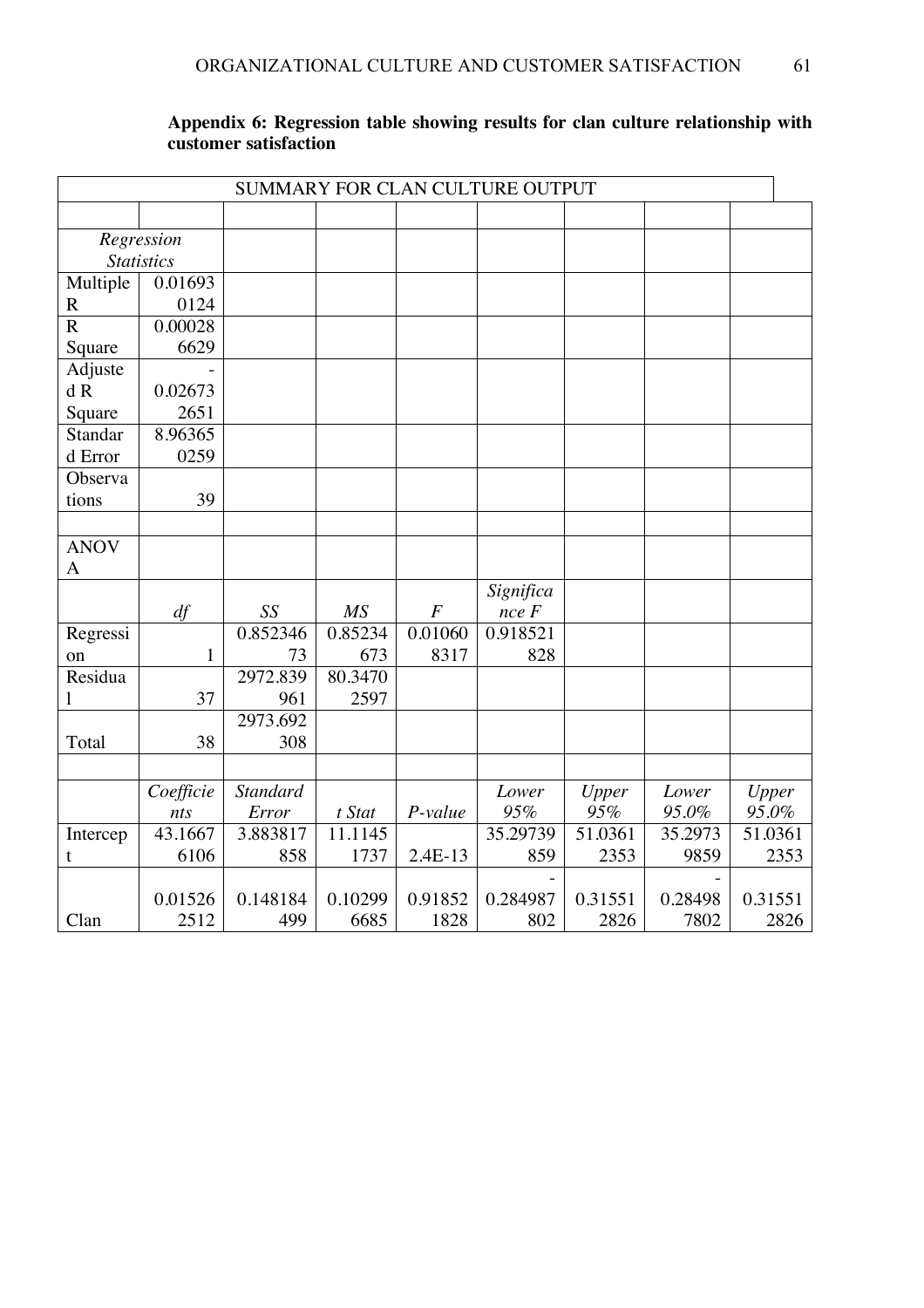|                   | SUMMARY OUTPUT FOR ADHOCRACY CULTURE |                 |                 |                  |            |         |         |         |  |
|-------------------|--------------------------------------|-----------------|-----------------|------------------|------------|---------|---------|---------|--|
|                   |                                      |                 |                 |                  |            |         |         |         |  |
|                   | Regression                           |                 |                 |                  |            |         |         |         |  |
| <b>Statistics</b> |                                      |                 |                 |                  |            |         |         |         |  |
| Multiple          | 0.05133                              |                 |                 |                  |            |         |         |         |  |
| $\mathbf R$       | 9077                                 |                 |                 |                  |            |         |         |         |  |
| $\mathbf R$       | 0.00263                              |                 |                 |                  |            |         |         |         |  |
| Square            | 5701                                 |                 |                 |                  |            |         |         |         |  |
| Adjuste           |                                      |                 |                 |                  |            |         |         |         |  |
| dR                | 0.02432                              |                 |                 |                  |            |         |         |         |  |
| Square            | 0091                                 |                 |                 |                  |            |         |         |         |  |
| Standar           | 8.95311                              |                 |                 |                  |            |         |         |         |  |
| d Error           | 2918                                 |                 |                 |                  |            |         |         |         |  |
| Observa           |                                      |                 |                 |                  |            |         |         |         |  |
| tions             | 39                                   |                 |                 |                  |            |         |         |         |  |
|                   |                                      |                 |                 |                  |            |         |         |         |  |
| <b>ANOV</b>       |                                      |                 |                 |                  |            |         |         |         |  |
| $\mathbf{A}$      |                                      |                 |                 |                  |            |         |         |         |  |
|                   |                                      |                 |                 |                  | Significa  |         |         |         |  |
|                   | df                                   | SS              | $\overline{MS}$ | $\boldsymbol{F}$ | $nce \, F$ |         |         |         |  |
| Regressi          |                                      | 7.837763        | 7.83776         | 0.09777          | 0.75626    |         |         |         |  |
| on                | $\mathbf{1}$                         | 378             | 3378            | 8647             | 7511       |         |         |         |  |
|                   |                                      | 2965.854        | 80.1582         |                  |            |         |         |         |  |
| Residual          | 37                                   | 544             | 3093            |                  |            |         |         |         |  |
|                   |                                      | 2973.692        |                 |                  |            |         |         |         |  |
| Total             | 38                                   | 308             |                 |                  |            |         |         |         |  |
|                   |                                      |                 |                 |                  |            |         |         |         |  |
|                   | Coeffici                             | <b>Standard</b> |                 |                  | Lower      | Upper   | Lower   | Upper   |  |
|                   | ents                                 | Error           | t Stat          | P-value          | 95%        | 95%     | 95.0%   | 95.0%   |  |
| Intercep          | 41.9377                              | 5.315940        | 7.88906         | 1.91896          | 31.1666    | 52.7088 | 31.1666 | 52.7088 |  |
| t                 | 8026                                 | 69              | 0979            | $E-09$           | 613        | 9923    | 613     | 9923    |  |
|                   |                                      |                 |                 |                  |            |         |         |         |  |
| Adhocra           | 0.08129                              | 0.259966        | 0.31269         | 0.75626          | 0.44545    | 0.60803 | 0.44545 | 0.60803 |  |
| cy                | 0523                                 | 811             | 5774            | 7511             | 2271       | 3317    | 2271    | 3317    |  |

## **Appendix 7: Regression table showing results for relationship between Adhocracy Culture and Customer satisfaction**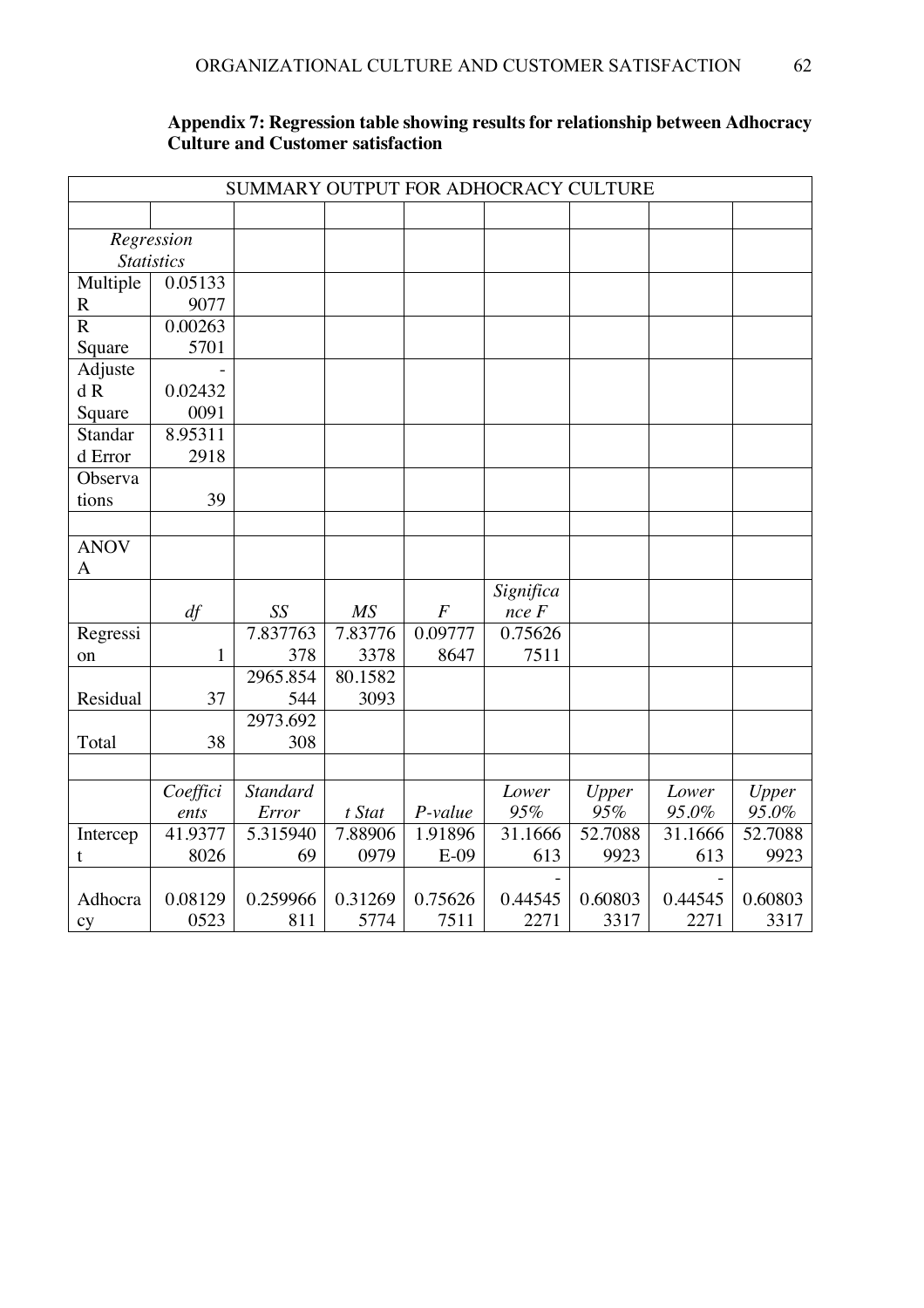|                              | SUMMARY OUTPUT FOR MARKET CULTURE |                |                 |                |          |        |        |        |
|------------------------------|-----------------------------------|----------------|-----------------|----------------|----------|--------|--------|--------|
|                              |                                   |                |                 |                |          |        |        |        |
| <b>Regression Statistics</b> |                                   |                |                 |                |          |        |        |        |
| Multiple                     | 0.1486                            |                |                 |                |          |        |        |        |
| $\mathbf R$                  | 41813                             |                |                 |                |          |        |        |        |
|                              | 0.0220                            |                |                 |                |          |        |        |        |
| R Square                     | 94389                             |                |                 |                |          |        |        |        |
|                              |                                   |                |                 |                |          |        |        |        |
| Adjusted                     | 0.0043                            |                |                 |                |          |        |        |        |
| R Square                     | 35493                             |                |                 |                |          |        |        |        |
| Standard                     | 8.8653                            |                |                 |                |          |        |        |        |
| Error                        | 44606                             |                |                 |                |          |        |        |        |
| Observati                    |                                   |                |                 |                |          |        |        |        |
| ons                          | 39                                |                |                 |                |          |        |        |        |
|                              |                                   |                |                 |                |          |        |        |        |
| <b>ANOVA</b>                 |                                   |                |                 |                |          |        |        |        |
|                              |                                   |                |                 |                | Signific |        |        |        |
|                              | df                                | SS             | $\overline{MS}$ | $\overline{F}$ | ance F   |        |        |        |
| Regressio                    |                                   | 65.7019        | 65.701          | 0.8359         | 0.36647  |        |        |        |
| n                            | $\mathbf{1}$                      | 1339           | 91339           | 62457          | 4222     |        |        |        |
|                              |                                   | 2907.99        | 78.594          |                |          |        |        |        |
| Residual                     | 37                                | 0394           | 33498           |                |          |        |        |        |
|                              |                                   | 2973.69        |                 |                |          |        |        |        |
| Total                        | 38                                | 2308           |                 |                |          |        |        |        |
|                              |                                   |                |                 |                |          |        |        |        |
|                              | Coeffici                          | <b>Standar</b> |                 | $P -$          | Lower    | Upper  | Lower  | Upper  |
|                              | ents                              | d Error        | t Stat          | value          | 95%      | 95%    | 95.0%  | 95.0%  |
|                              | 38.775                            | 5.39944        | 7.1813          | 1.6271         | 27.8350  | 49.715 | 27.835 | 49.715 |
| Intercept                    | 375                               | 5343           | 62627           | 5E-08          | 5954     | 69046  | 05954  | 69046  |
|                              |                                   |                |                 |                |          |        |        |        |
|                              | 0.1769                            | 0.19354        | 0.9143          | 0.3664         | 0.21519  | 0.5691 | 0.2151 | 0.5691 |
| Market                       | 58461                             | 3213           | 09826           | 74222          | 7338     | 14261  | 97338  | 14261  |

### **Appendix 8: Regression Table showing relationship between Market culture and Customer satisfaction.**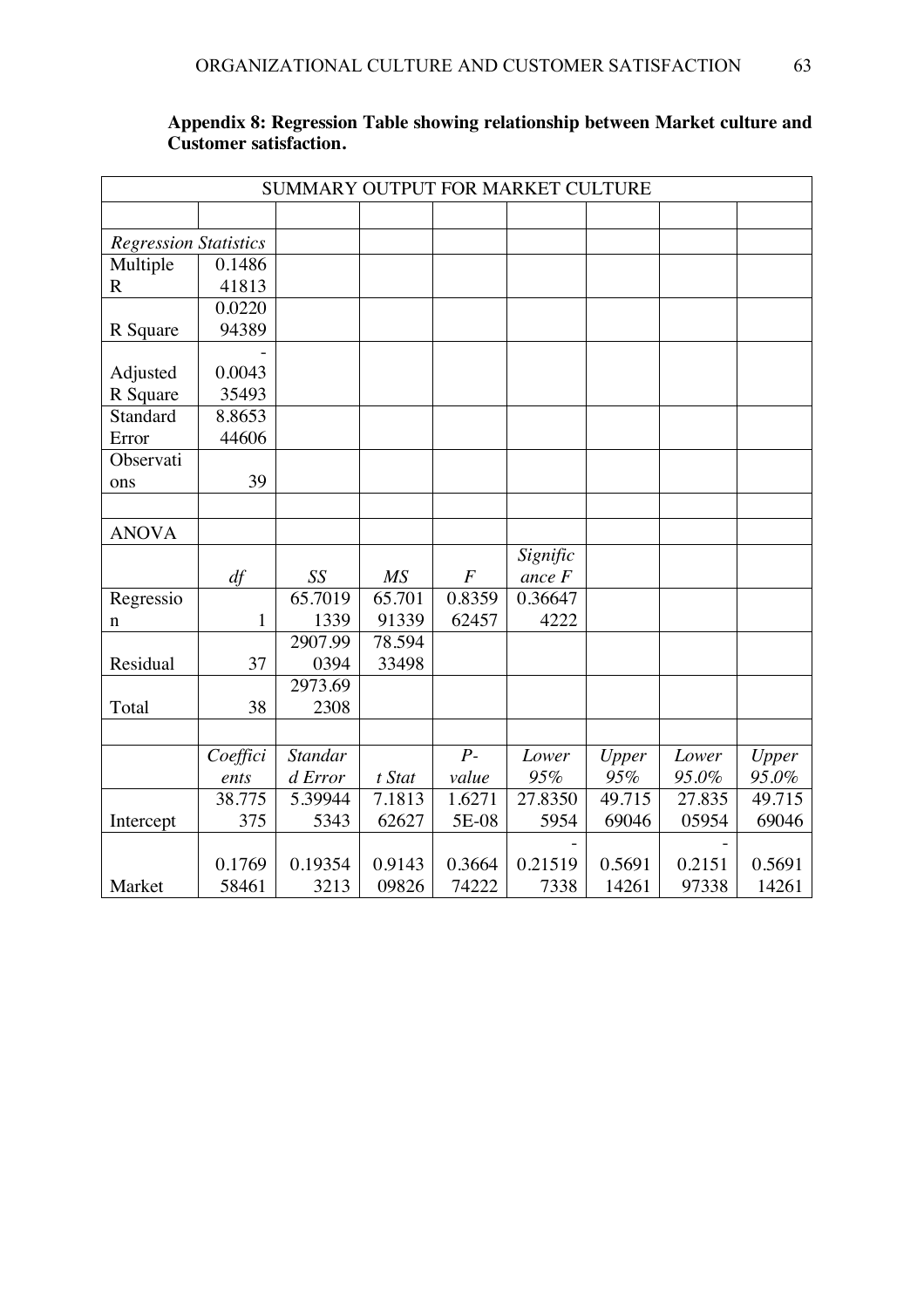|                              |              | SUMMARY OUTPUT FOR HIERARCHY CULTURE |           |                  |            |         |         |         |  |
|------------------------------|--------------|--------------------------------------|-----------|------------------|------------|---------|---------|---------|--|
|                              |              |                                      |           |                  |            |         |         |         |  |
| <b>Regression Statistics</b> |              |                                      |           |                  |            |         |         |         |  |
| Multiple                     | 0.14414      |                                      |           |                  |            |         |         |         |  |
| $\mathbf R$                  | 5082         |                                      |           |                  |            |         |         |         |  |
|                              | 0.02077      |                                      |           |                  |            |         |         |         |  |
| R Square                     | 7805         |                                      |           |                  |            |         |         |         |  |
|                              |              |                                      |           |                  |            |         |         |         |  |
| Adjusted                     | 0.00568      |                                      |           |                  |            |         |         |         |  |
| R Square                     | 766          |                                      |           |                  |            |         |         |         |  |
| Standard                     | 8.87131      |                                      |           |                  |            |         |         |         |  |
| Error                        | 0439         |                                      |           |                  |            |         |         |         |  |
| Observati                    |              |                                      |           |                  |            |         |         |         |  |
| ons                          | 39           |                                      |           |                  |            |         |         |         |  |
|                              |              |                                      |           |                  |            |         |         |         |  |
| <b>ANOVA</b>                 |              |                                      |           |                  |            |         |         |         |  |
|                              |              |                                      |           |                  | Significa  |         |         |         |  |
|                              | df           | SS                                   | <b>MS</b> | $\boldsymbol{F}$ | $nce \, F$ |         |         |         |  |
| Regressio                    |              | 61.78679                             | 61.7867   | 0.78509          | 0.381311   |         |         |         |  |
| n                            | $\mathbf{1}$ | 813                                  | 9813      | 1248             | 363        |         |         |         |  |
|                              |              | 2911.905                             | 78.7001   |                  |            |         |         |         |  |
| Residual                     | 37           | 51                                   | 4891      |                  |            |         |         |         |  |
|                              |              | 2973.692                             |           |                  |            |         |         |         |  |
| Total                        | 38           | 308                                  |           |                  |            |         |         |         |  |
|                              |              |                                      |           |                  |            |         |         |         |  |
|                              | Coefficie    | <b>Standard</b>                      |           |                  | Lower      | Upper   | Lower   | Upper   |  |
|                              | nts          | Error                                | t Stat    | P-value          | 95%        | 95%     | 95.0%   | 95.0%   |  |
|                              | 46.9517      | 4.105766                             | 11.4355   | 1.04794          | 38.63263   | 55.2707 | 38.6326 | 55.2707 |  |
| Intercept                    | 0904         | 834                                  | 5174      | $E-13$           | 523        | 8286    | 3523    | 8286    |  |
|                              |              |                                      |           |                  |            |         |         |         |  |
|                              | 0.11766      | 0.132796                             | 0.88605   | 0.38131          | 0.386736   | 0.15140 | 0.38673 | 0.15140 |  |
| Hierarchy                    | 5106         | 804                                  | 375       | 1363             | 99         | 6777    | 699     | 6777    |  |

### **Appendix 9: Regression Table showing relationship between Hierarchy culture and Customer satisfaction.**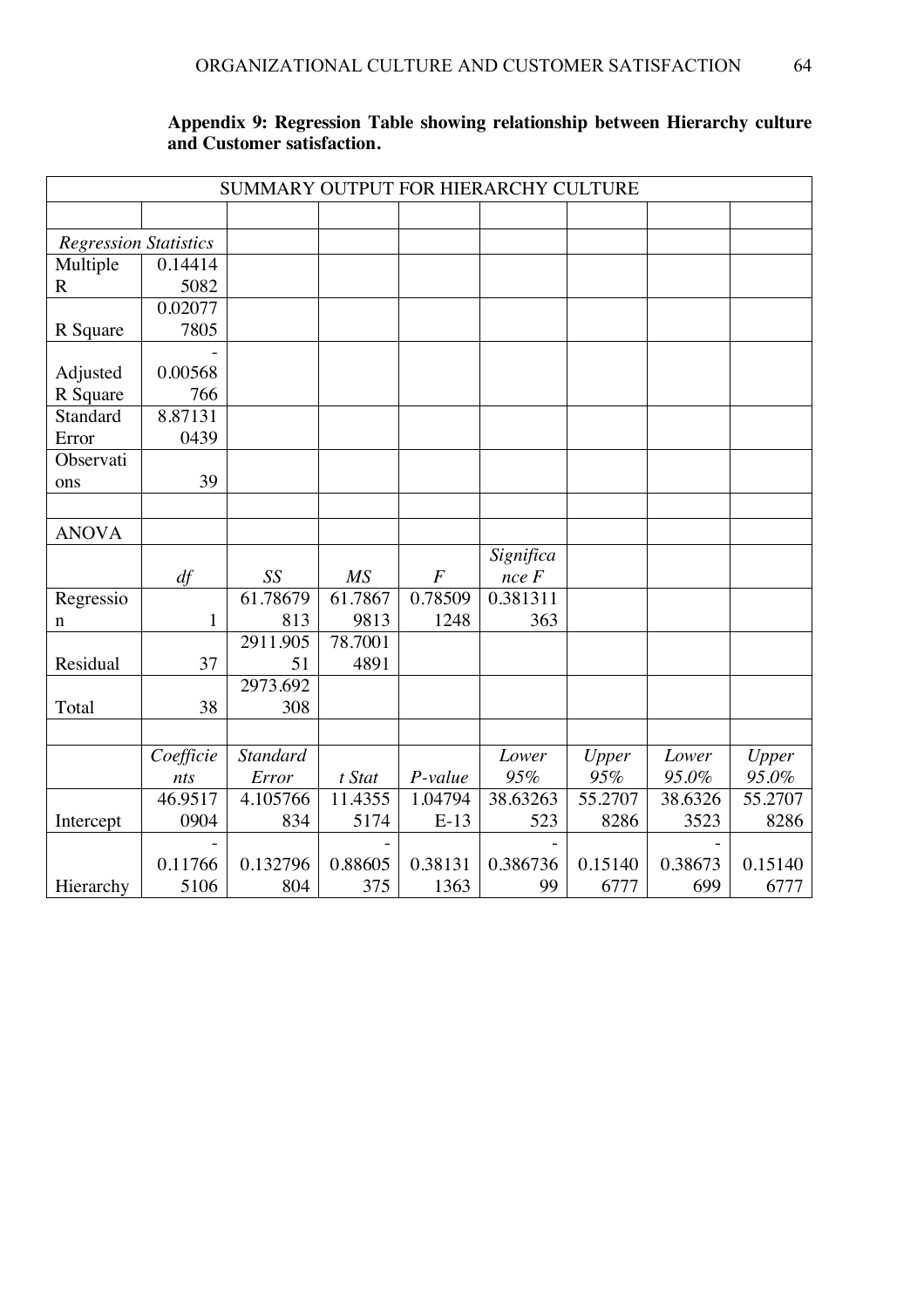|                   | SUMMARY OUTPUT FOR CULTURE |        |                 |                           |                |                |        |                |
|-------------------|----------------------------|--------|-----------------|---------------------------|----------------|----------------|--------|----------------|
|                   |                            |        |                 |                           |                |                |        |                |
| Regression        |                            |        |                 |                           |                |                |        |                |
| <b>Statistics</b> |                            |        |                 |                           |                |                |        |                |
| Multiple          | 0.2432                     |        |                 |                           |                |                |        |                |
| $\mathbf R$       | 36624                      |        |                 |                           |                |                |        |                |
|                   | 0.0591                     |        |                 |                           |                |                |        |                |
| R Square          | 64055                      |        |                 |                           |                |                |        |                |
| Adjusted          | 0.0515                     |        |                 |                           |                |                |        |                |
| R Square          | 22526                      |        |                 |                           |                |                |        |                |
| Standard          | 9.0712                     |        |                 |                           |                |                |        |                |
| Error             | 15969                      |        |                 |                           |                |                |        |                |
| Observat          |                            |        |                 |                           |                |                |        |                |
| ions              | 39                         |        |                 |                           |                |                |        |                |
| <b>ANOVA</b>      |                            |        |                 |                           |                |                |        |                |
|                   |                            |        |                 |                           | Signifi        |                |        |                |
|                   |                            |        |                 |                           | cance          |                |        |                |
|                   | df                         | SS     | $\overline{MS}$ | $\boldsymbol{F}$          | $\overline{F}$ |                |        |                |
|                   |                            |        |                 | 0.534                     |                |                |        |                |
| Regressi          |                            | 175.93 | 43.983          | 51876                     | 0.7112         |                |        |                |
| on                | $\overline{4}$             | 56965  | 92413           | 9                         | 48812          |                |        |                |
|                   |                            | 2797.7 | 82.286          |                           |                |                |        |                |
| Residual          | 34                         | 56611  | 95915           |                           |                |                |        |                |
|                   |                            | 2973.6 |                 |                           |                |                |        |                |
| Total             | 38                         | 92308  |                 |                           |                |                |        |                |
|                   |                            | Standa |                 |                           |                |                |        |                |
|                   | Coeffi                     | rd     |                 | $P -$                     | Lower          | <b>Upper</b>   | Lower  | Upper          |
|                   | cients                     | Error  | t Stat          | value                     | 95%            | 95%            | 95.0%  | 95.0%          |
|                   |                            |        |                 | 0.502                     |                | 16327          |        | 16327          |
|                   | 4085.6                     | 6023.7 | 0.6782          | 19163                     | 8155.9         | .3585          | 8155.9 | .3585          |
| Intercept         | 98817                      | 14009  | 69056           | $\overline{\phantom{0}}8$ | 60903          | $\overline{4}$ | 60903  | $\overline{4}$ |
|                   |                            |        |                 | 0.507                     |                | 82.09          |        | 82.09          |
|                   | 40.404                     | 60.280 | 0.6702          | 20857                     | 162.90         | 94757          | 162.90 | 94757          |
| Clan              | 35367                      | 06418  | 77217           | $\overline{2}$            | 81831          | 7              | 81831  | 7              |
|                   |                            |        |                 | 0.505                     |                | 81.77          |        | 81.77          |
| Adhocra           | 40.503                     | 60.169 | 0.6731          | 40319                     | 162.78         | 67973          | 162.78 | 67973          |
| cy                | 30514                      | 97558  | 48107           | $\mathbf{1}$              | 34076          | 5              | 34076  | 5              |
|                   |                            |        |                 | 0.508                     |                | 82.32          |        | 82.32          |
|                   | 40.283                     | 60.332 | 0.6676          | 84197                     | 162.89         | 76058          | 162.89 | 76058          |
| Market            | 22877                      | 71787  | 84636           | 3                         | 40634          | 6              | 40634  | 6              |
|                   |                            |        |                 | 0.505                     |                | 81.83          |        | 81.83          |
| Hierarch          | 40.551                     | 60.222 | 0.6733          | 26807                     | 162.93         | 57318          | 162.93 | 57318          |
| y                 | 86288                      | 86892  | 63186           | 9                         | 94576          | $\mathbf{1}$   | 94576  | $\mathbf{1}$   |

## **Appendix 10: Regression Table showing relationship between Culture and Customer satisfaction.**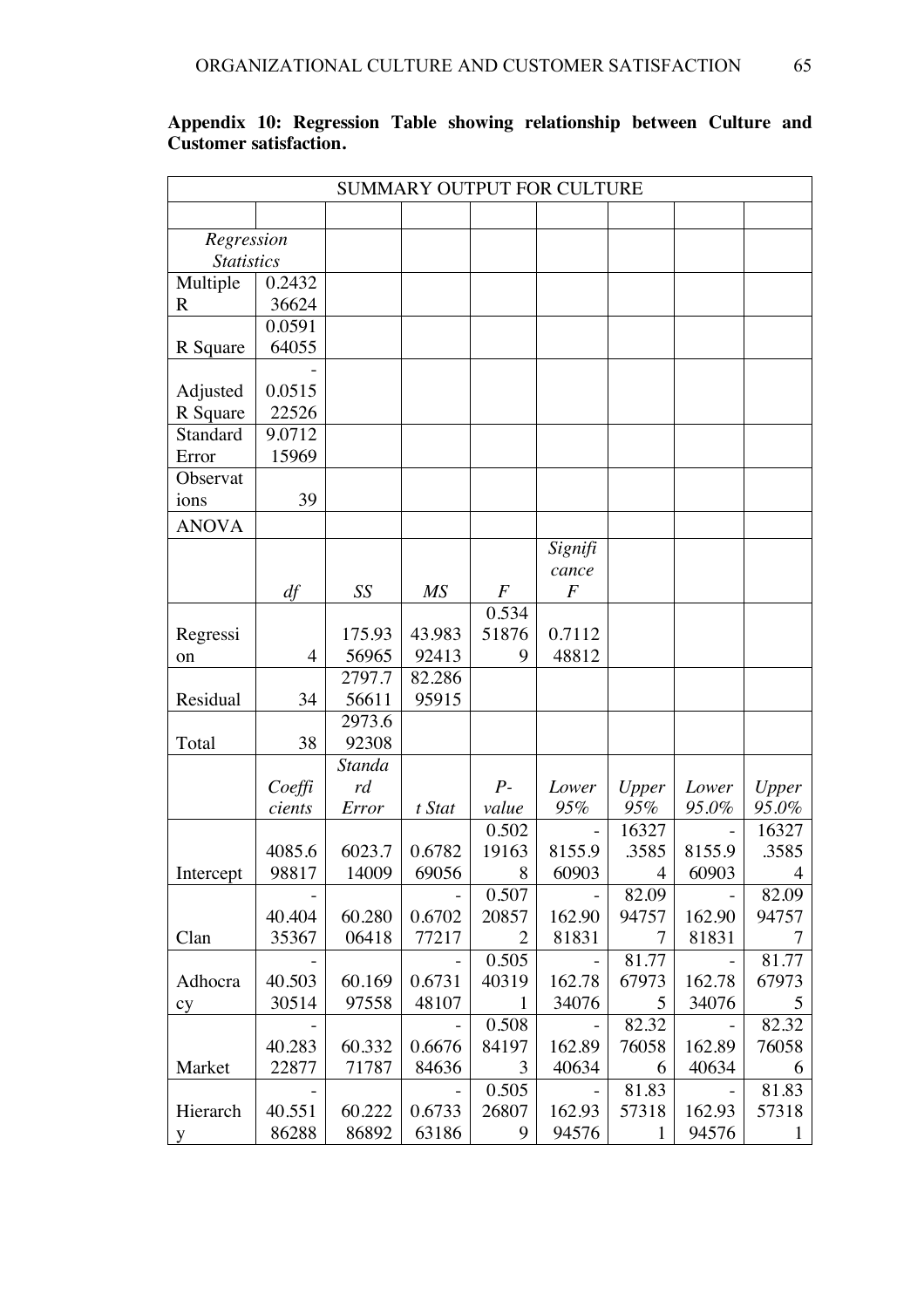

**Appendix 11: Graph showing the gender distribution of the customer satisfaction survey at NDK**

**Appendix 12: Graph showing the age distribution of the customer satisfaction survey at NDK**

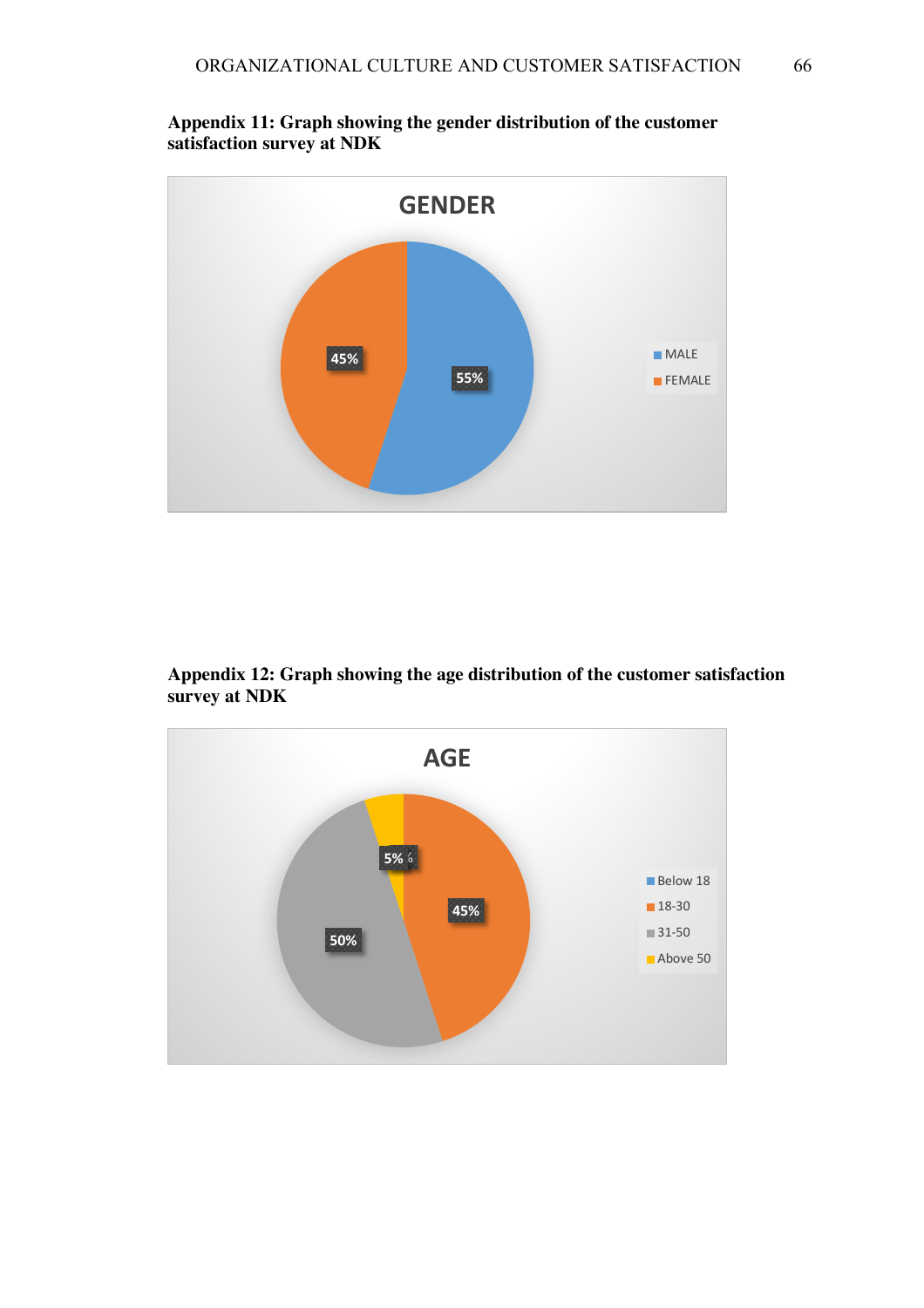

**Appendix 13: Graph showing the gender distribution of the customer satisfaction survey at AFB**



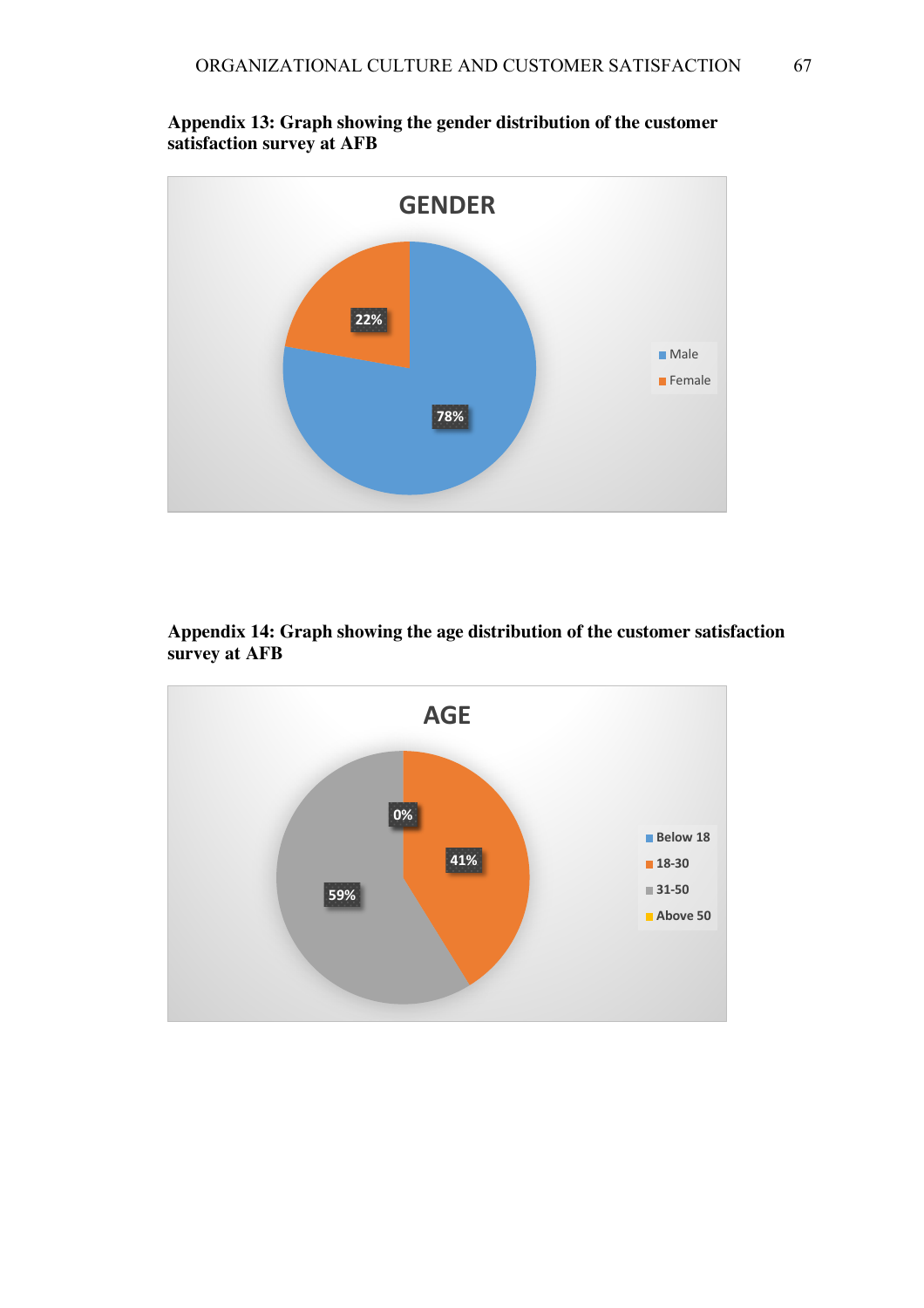|                  |             | AFB CULTURE!                   |        |         |                |
|------------------|-------------|--------------------------------|--------|---------|----------------|
|                  | <b>CLAN</b> | ADHOCRACY   MARKET   HIERARCHY |        |         | <u>I TOTAL</u> |
| <b>NOW</b>       | 32.494      | 22.654                         | 25.166 | 19.6594 | 99.9734        |
| <b>PREFERRED</b> | 32.9994     | 22.32                          | 23.494 | 21.1614 | 99.9748        |





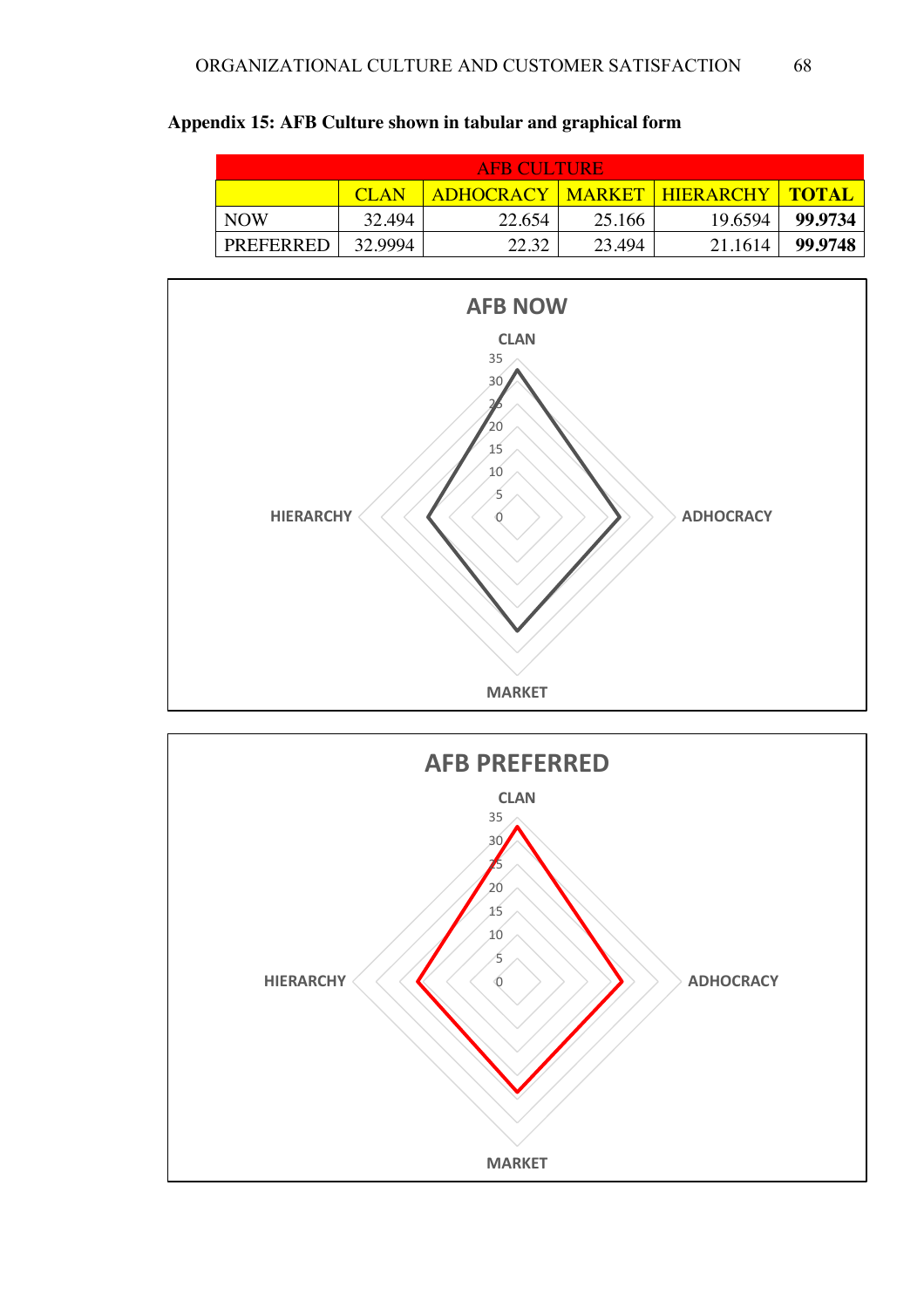| ADK        |                                                               |                         |                         |            |            |  |  |
|------------|---------------------------------------------------------------|-------------------------|-------------------------|------------|------------|--|--|
|            | <b>HIERARCHY   TOTAL</b><br><b>ADHOCRACY   MARKET</b><br>CLAN |                         |                         |            |            |  |  |
| <b>NOW</b> | 23.12025                                                      |                         | 19.2020556   27.2363889 | 30.4078056 | 99.9665    |  |  |
| PREFERRED  | 30.91752778                                                   | 23.2928889   21.4461667 |                         | 24.3208889 | 99.9774722 |  |  |





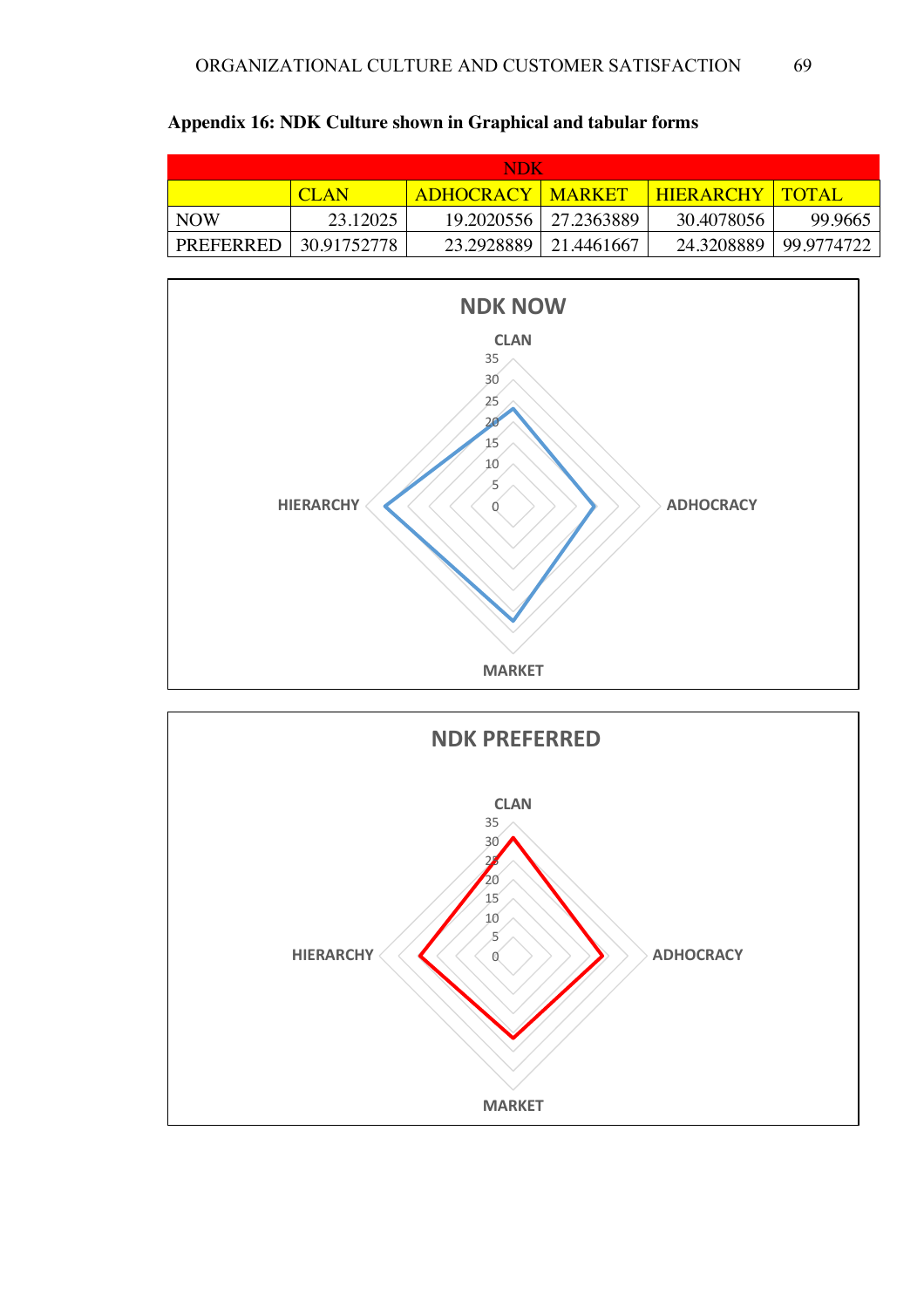### **Appendix 17: Customer Satisfaction Questionnaire**

Dear Customer,

As a part of a research study, please help by providing information on the service you receive from this company. Please help them serve you better by providing information on the service you have received so far by answering a few questions. This process will only take a couple of minutes. Thank you for your consideration. This questionnaire is to gather data on your satisfaction of the services provided to you by this firm. Information gathered is to be used in a research study to find the link between organizational culture and customer satisfaction.

1. On a scale of 1 to 5 with 1 being the least and 5 the highest please rate the following based on the service you have received: **(PLEASE INDICATE YOUR CHOICE WITH A TICK IN THE RESPECTIVE BOX)**

|                                    | 1-Very<br>Bad | 2-Somewhat<br><b>Bad</b> | $3-$<br>Neutral | 4-Somewhat<br>Good | 5-Very<br>Good |
|------------------------------------|---------------|--------------------------|-----------------|--------------------|----------------|
| Quality of service                 |               |                          |                 |                    |                |
| Service process<br>speed           |               |                          |                 |                    |                |
| Customer service<br>representative |               |                          |                 |                    |                |

## 2. On a scale of 1 to 5 with 1 being the least and 5 the highest rate the customer service provider on the following based on the service you have received: **(PLEASE INDICATE YOUR CHOICE WITH A TICK IN THE RESPECTIVE BOX)**

| THE CONSULTED SERVICE PUBLICATION IN MISSI |            |            |         |          |          |
|--------------------------------------------|------------|------------|---------|----------|----------|
|                                            | 1-Strongly | 2-Somewhat | $3-$    |          |          |
|                                            | disagree   | disagree   | Neutral | Somewhat | Strongly |
|                                            |            |            |         | agree    | agree    |
| Courteous                                  |            |            |         |          |          |
| Patient                                    |            |            |         |          |          |
|                                            |            |            |         |          |          |

#### **The customer service representative was:**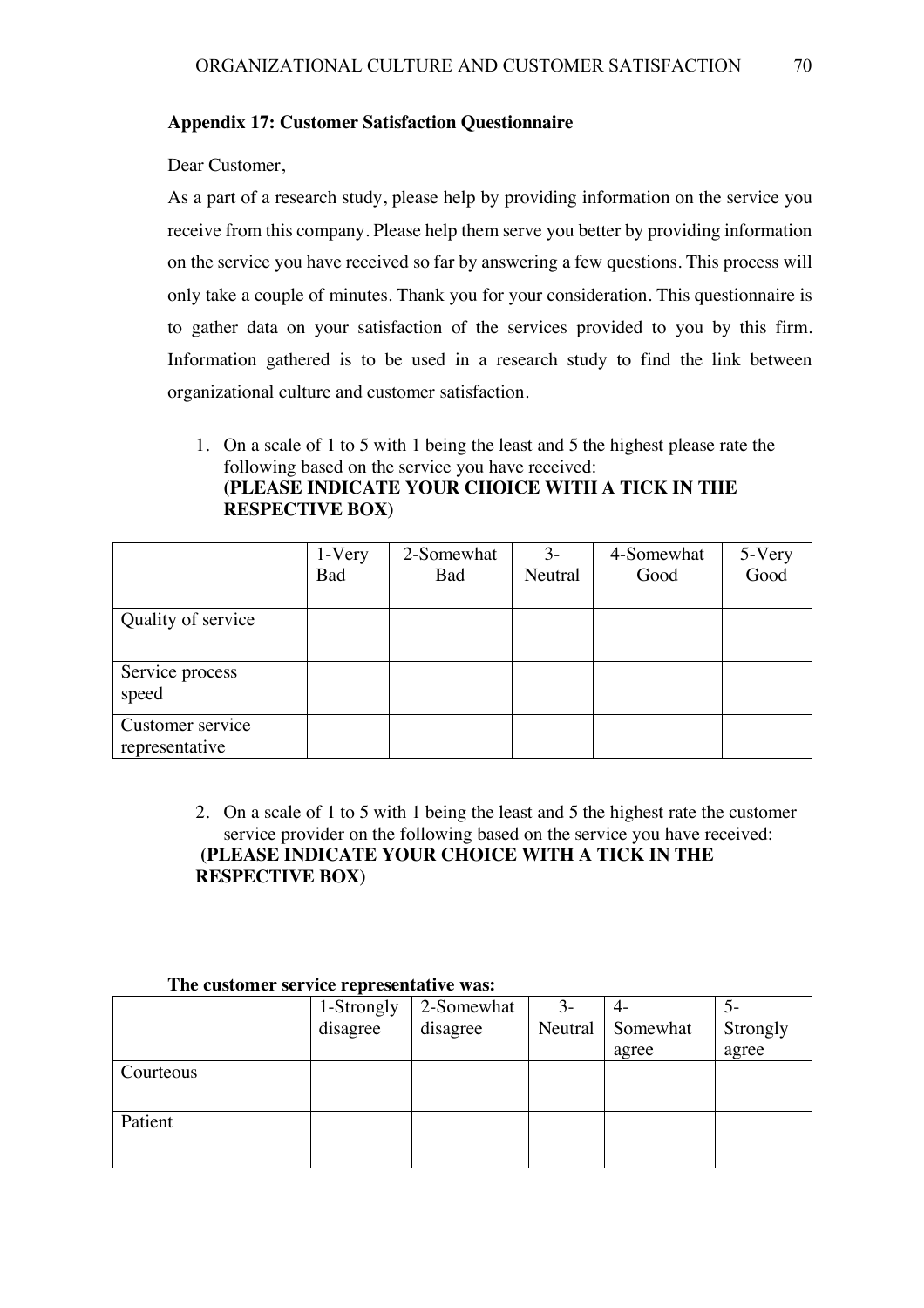| Enthusiastic            |  |  |  |
|-------------------------|--|--|--|
|                         |  |  |  |
| Attentive               |  |  |  |
|                         |  |  |  |
| Friendly                |  |  |  |
|                         |  |  |  |
| Responsive              |  |  |  |
|                         |  |  |  |
| Knowledgeable           |  |  |  |
|                         |  |  |  |
| Overall service quality |  |  |  |
| of representative was   |  |  |  |
| good                    |  |  |  |

- 3. Please state and describe if there are any particular aspects of the process or service that was not to your expectation.
- 4. Please state and describe if there are any particular aspects of the process or service that was to your satisfaction.
- 5. Gender
	- o Male
	- o Female
	- o Other
- 6. Age
	- o Below 18
	- $\circ$  18 30 years
	- $\circ$  31 50 years
	- o Above 50 years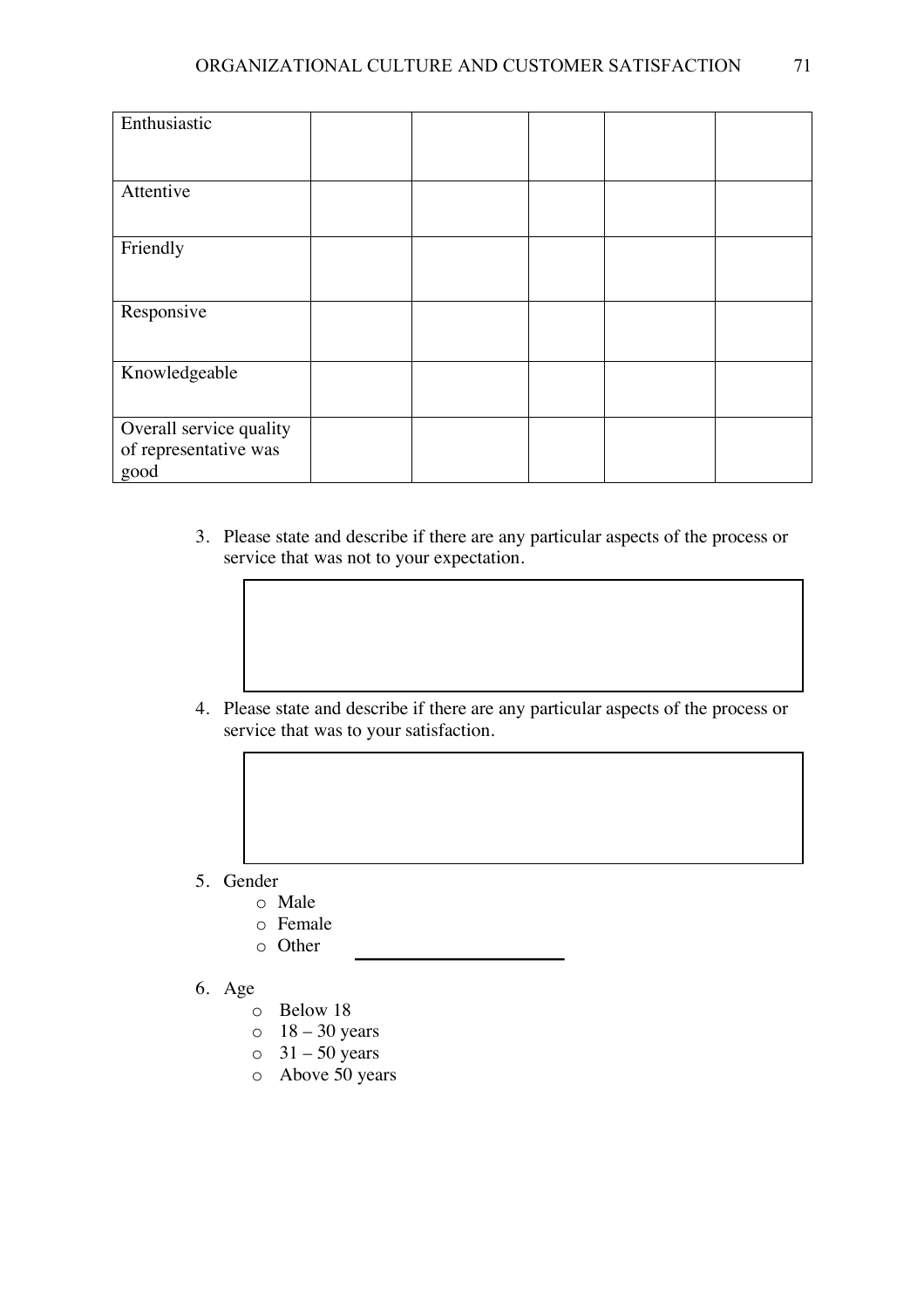# **Appendix 18: Organizational Culture Assessment Instrument – Questionnaire for employees**

Instructions for completing the Organizational Culture Assessment Instrument (OCAI).

The purpose of the OCAI is to assess six key dimensions of organizational culture. In completing the instrument, you will be providing a picture of how your organization operates and the values that characterize it. No right or wrong answers exist for these questions, just as there is no right or wrong culture. Every organization will most likely produce a different set of responses. Therefore, be as accurate as you can in responding to the questions so that your resulting cultural diagnosis will be as precise as possible.

You are asked to rate your organization in the questions. To determine which organization to rate, you will want to consider the organization that is managed by your boss, the strategic business unit to which you belong, or the organizational unit in which you are a member that has clearly identifiable boundaries. Because the instrument is most helpful for determining ways to change the culture, you'll want to focus on the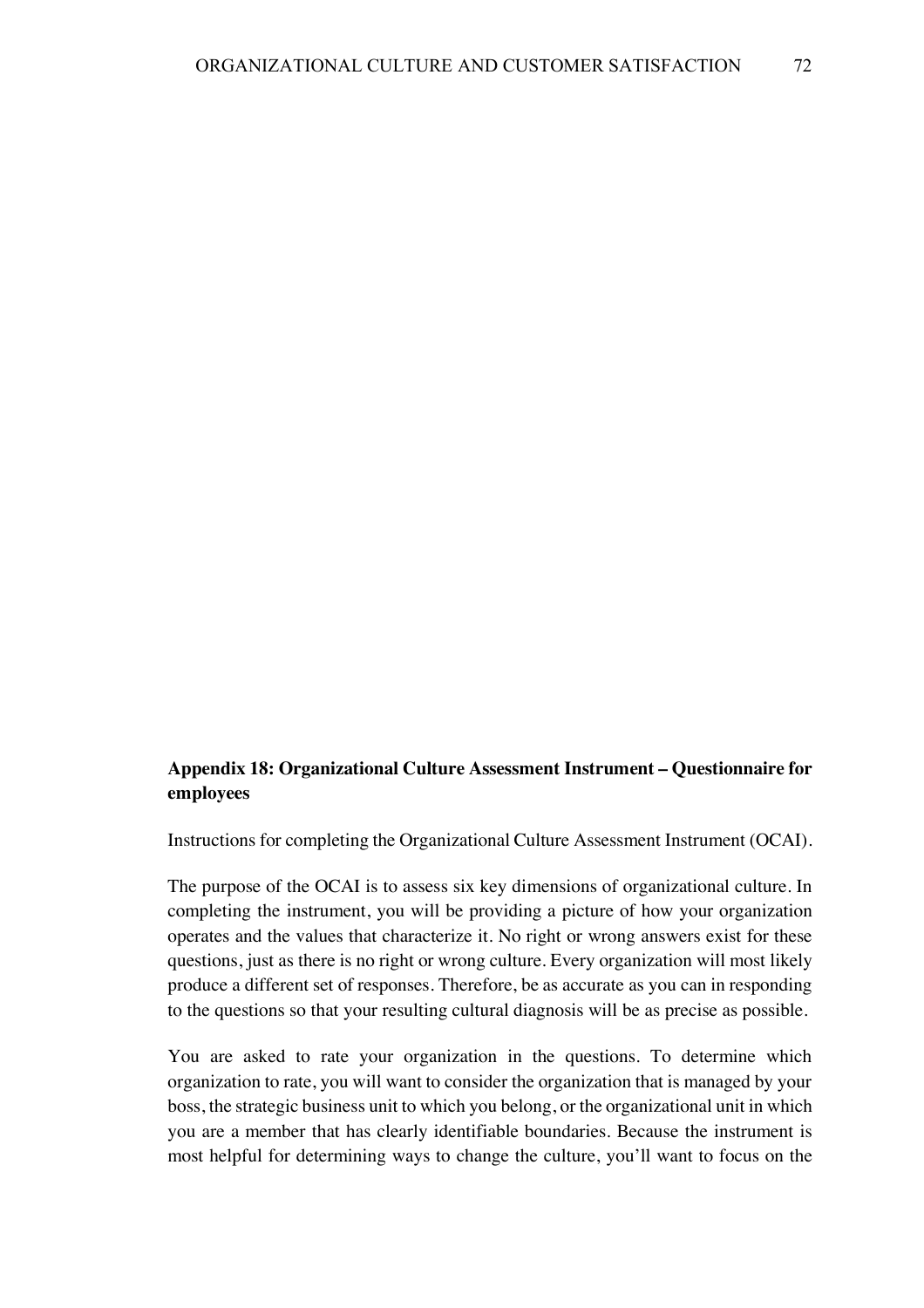cultural unit that is the target for change. Therefore, as you answer the questions, keep in mind the organization that can be affected by the change strategy you develop.

The OCAI consists of six questions. Each question has four alternatives. Divide 100 points among these four alternatives depending on the extent to which each alternative is similar to your own organization. Give a higher number of points to the alternative that is most similar to your organization. For example, in question one, if you think alternative A is very similar to your organization, alternative B and C are somewhat similar, and alternative D is hardly similar at all, you might give 55 points to A, 20 points to B and C, and five points to D. Just be sure your total equals 100 points for each question.

Note, that the first pass through the six questions is labeled "Now". This refers to the culture, as it exists today. After you complete the "Now", you will find the questions repeated under a heading of "Preferred". Your answers to these questions should be based on how you would like the organization to look five years from now.

| The Organizational Culture Assessment Instrument |  |
|--------------------------------------------------|--|
|--------------------------------------------------|--|

|                | <b>1. Dominant Characteristics</b>                                                                                                                   | <b>Now</b> | Preferred |
|----------------|------------------------------------------------------------------------------------------------------------------------------------------------------|------------|-----------|
|                | The organization is a very personal place. It is like an extended family. People seem to share a lot of themselves.                                  |            |           |
| $\overline{B}$ | The organization is a very dynamic entrepreneurial place.<br>People are willing to stick their necks out and take risks.                             |            |           |
|                | The organization is very results oriented. A major concern is<br>with getting the job done. People are very competitive and<br>achievement oriented. |            |           |
|                | The organization is a very controlled and structured place.<br>Formal procedures generally govern what people do.                                    |            |           |
|                | Total<br>2. Organizational Leadership                                                                                                                |            | Preferred |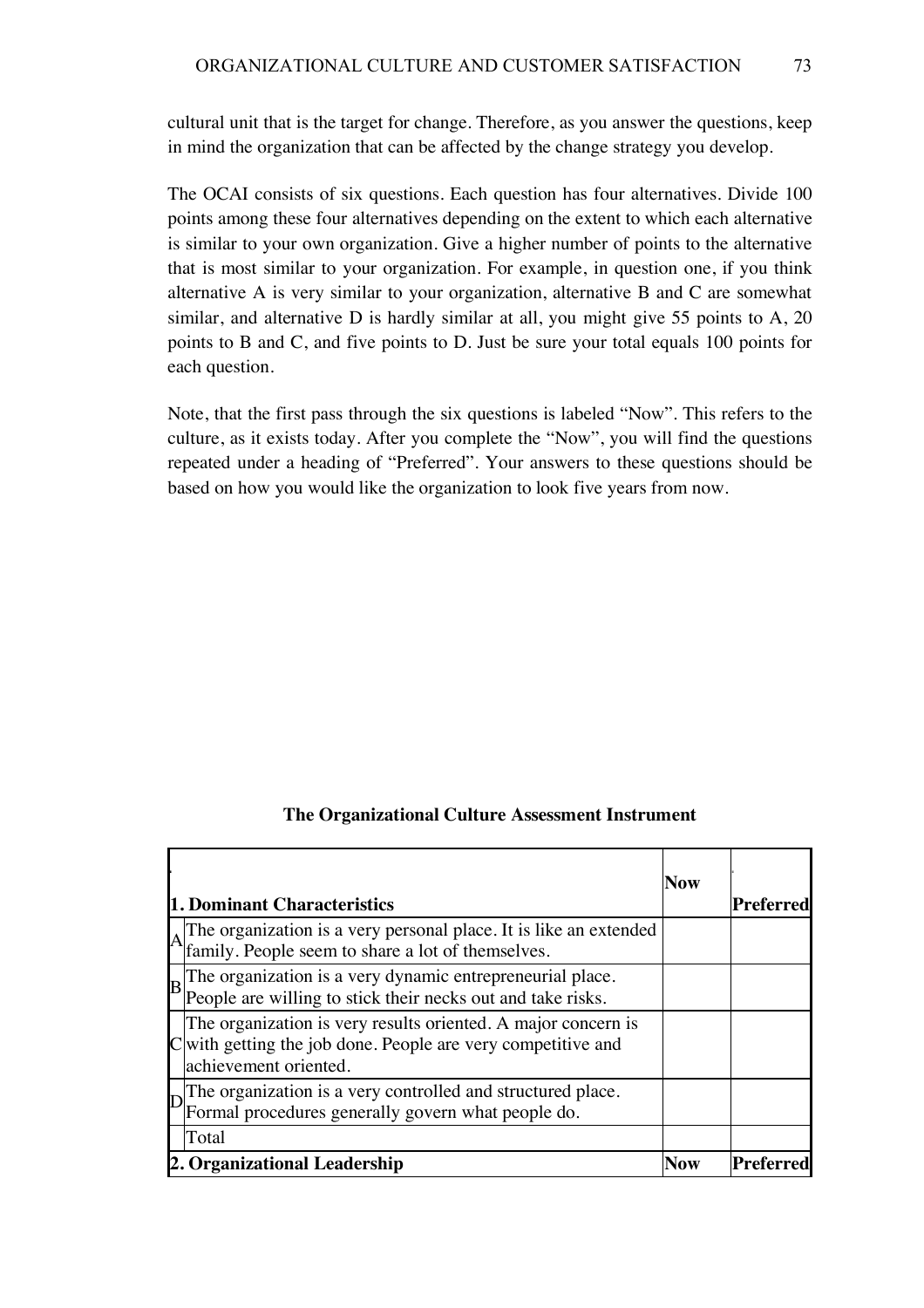|   | The leadership in the organization is generally considered to exemplify mentoring, facilitating, or nurturing.                                           |            |           |
|---|----------------------------------------------------------------------------------------------------------------------------------------------------------|------------|-----------|
| B | The leadership in the organization is generally considered to<br>exemplify entrepreneurship, innovating, or risk taking.                                 |            |           |
|   | The leadership in the organization is generally considered to<br>exemplify a no-nonsense, aggressive, results-oriented focus.                            |            |           |
|   | The leadership in the organization is generally considered to<br>$D$ exemplify coordinating, organizing, or smooth-running<br>efficiency.                |            |           |
|   | Total                                                                                                                                                    |            |           |
|   | 3. Management of Employees                                                                                                                               | <b>Now</b> | Preferred |
|   |                                                                                                                                                          |            |           |
| A | The management style in the organization is characterized by<br>teamwork, consensus, and participation.                                                  |            |           |
| B | The management style in the organization is characterized by<br>individual risk-taking, innovation, freedom, and uniqueness.                             |            |           |
|   | The management style in the organization is characterized by<br>hard- driving competitiveness, high demands, and achievement.                            |            |           |
|   | The management style in the organization is characterized by<br>D security of employment, conformity, predictability, and<br>stability in relationships. |            |           |

|                                                                                                                                                            | Now        |           |
|------------------------------------------------------------------------------------------------------------------------------------------------------------|------------|-----------|
| 4. Organization Glue                                                                                                                                       |            | Preferred |
| The glue that holds the organization together is loyalty and<br>mutual trust. Commitment to this organization runs high.                                   |            |           |
| The glue that holds the organization together is commitment<br>$B$ to innovation and development. There is an emphasis on<br>being on the cutting edge.    |            |           |
| The glue that holds the organization together is the emphasis<br>Con achievement and goal accomplishment. Aggressiveness<br>and winning are common themes. |            |           |
| The glue that holds the organization together is formal rules<br>$D$ and policies. Maintaining a smooth-running organization is<br>important.              |            |           |
| Total                                                                                                                                                      |            |           |
| <b>5. Strategic Emphases</b>                                                                                                                               | <b>Now</b> | Preferred |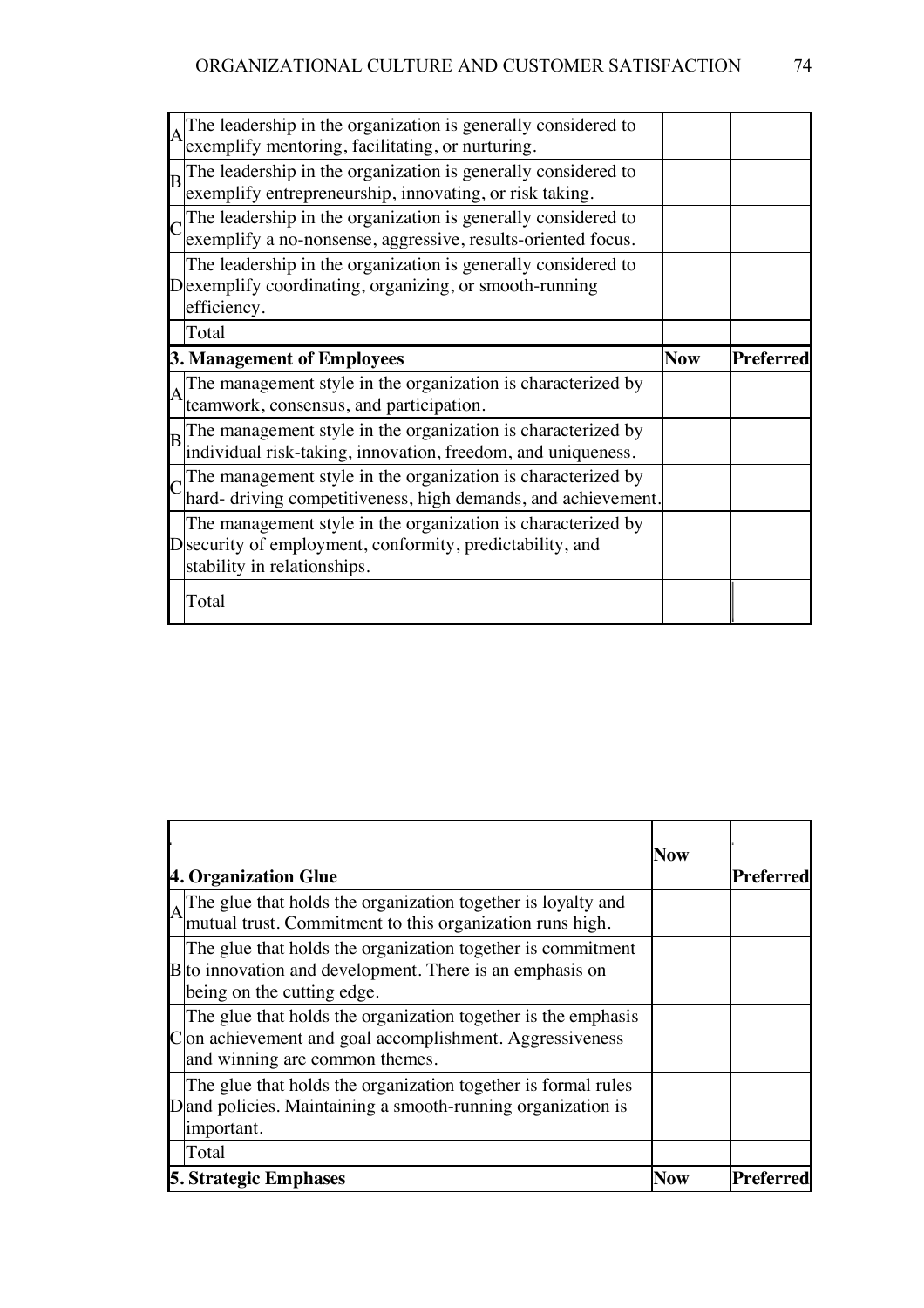|  | The organization emphasizes human development. High trust,     |            |                  |
|--|----------------------------------------------------------------|------------|------------------|
|  | openness, and participation persist.                           |            |                  |
|  | The organization emphasizes acquiring new resources and        |            |                  |
|  | B creating new challenges. Trying new things and prospecting   |            |                  |
|  | for opportunities are valued.                                  |            |                  |
|  | The organization emphasizes competitive actions and            |            |                  |
|  | achievement. Hitting stretch targets and winning in the        |            |                  |
|  | marketplace are dominant.                                      |            |                  |
|  | The organization emphasizes permanence and stability.          |            |                  |
|  | Efficiency, control and smooth operations are important.       |            |                  |
|  | Total                                                          |            |                  |
|  | <b>6. Criteria of Success</b>                                  | <b>Now</b> | <b>Preferred</b> |
|  | The organization defines success on the basis of the           |            |                  |
|  | A development of human resources, teamwork, employee           |            |                  |
|  | commitment, and concern for people.                            |            |                  |
|  | The organization defines success on the basis of having the    |            |                  |
|  | $B$ most unique or newest products. It is a product leader and |            |                  |
|  | innovator.                                                     |            |                  |
|  | The organization defines success on the basis of winning in    |            |                  |
|  | the marketplace and outpacing the competition. Competitive     |            |                  |
|  | market leadership is key.                                      |            |                  |
|  | The organization defines success on the basis of efficiency.   |            |                  |
|  | DDependable delivery, smooth scheduling and low-cost           |            |                  |
|  | production are critical.                                       |            |                  |
|  | Total                                                          |            |                  |
|  |                                                                |            |                  |

Results through People © 2012

## **Appendix 19: Interview Question**

- 1. Would you prefer a family oriented or individualized environment? Why?
- 2. Do you prefer flexibility and discretion to stability and control? Why?
- 3. Which do you believe is existent in your firm currently? Which do you prefer

is existent in your firm?